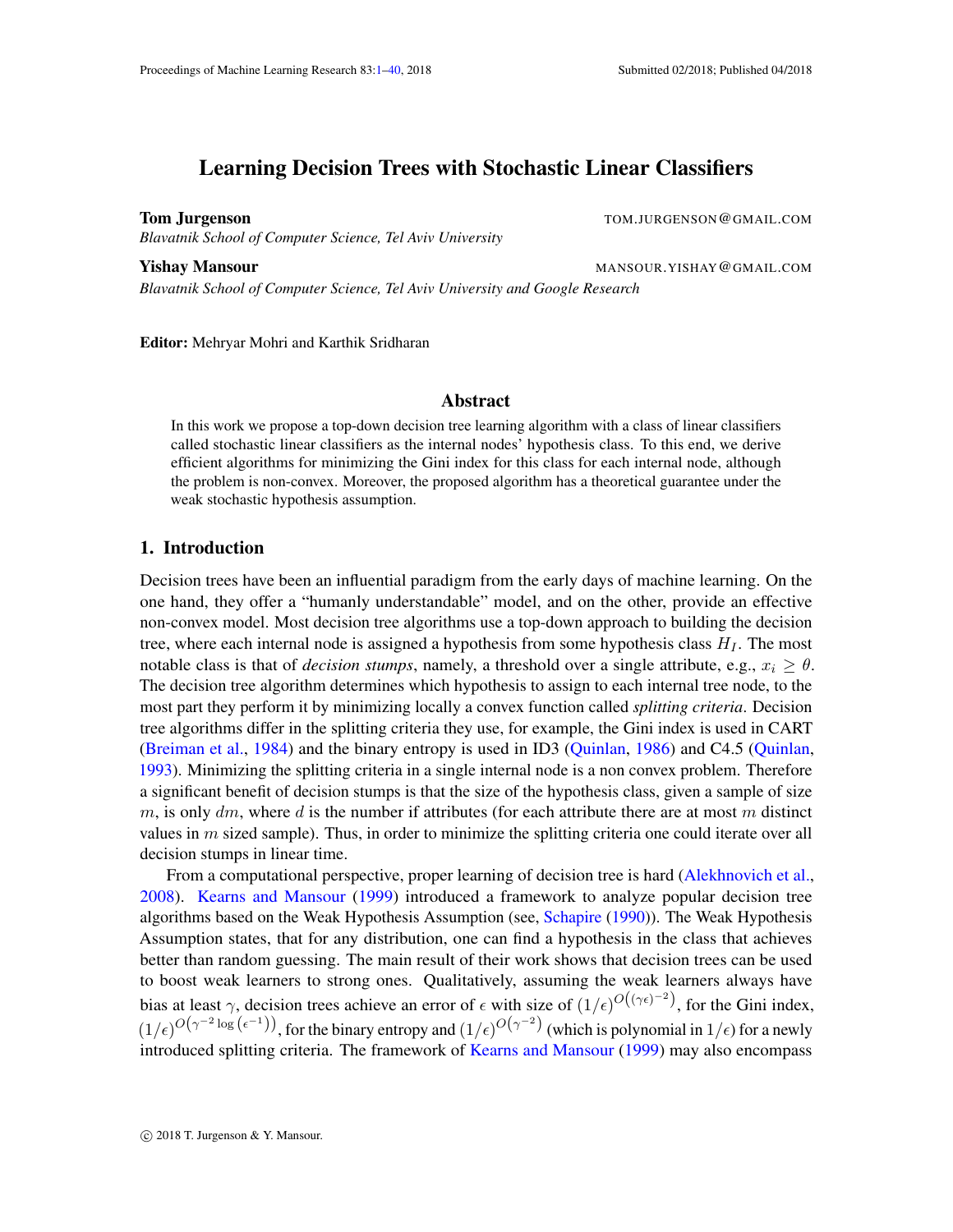stochastic classifiers, which are used as the hypothesis class for internal decision tree nodes in our work.

Decision tree learning algorithms that assign to each internal node a linear classifier are named *oblique decision trees*, and were originally proposed in CART-LC and developed by [Murthy et al.](#page-11-6) [\(1994\)](#page-11-6) and [Heath et al.](#page-11-7) [\(1993\)](#page-11-7). A clear drawback in oblique trees is that the size of the hypothesis class is no longer linear but exponential in the dimension. Therefore the splitting criteria minimization is potentially a hard computational task since enumeration over all possible classifiers is no longer possible in polynomial time, and the various algorithms resort to methods which converge to a local minima. From a complexity point of view, oblique decision trees with three internal nodes encode three-node neural networks, which is computationally hard to learn [\(Blum and Rivest,](#page-11-8) [1993\)](#page-11-8).

Our Contributions: Our main goal is to have an efficient algorithm for selecting a hypothesis in each internal tree node, namely, being able to efficiently minimize the splitting criteria. We show how to perform this task efficiently for the class of *stochastic linear classifiers*, which is a stochastic version of linear classifiers. We show how to efficiently minimize the Gini index for stochastic linear classifiers, and use our efficient Gini index minimization as part of an overall decision tree learning algorithm.

Our classifier has a few advantages over other decision tree models:

- 1. Unlike decision trees with decision stumps, stochastic linear classifiers can generate complex decision boundaries.
- 2. Unlike linear classifiers, it produces a hierarchal structure that allows to fit also data which is not linearly separable.
- 3. Unlike oblique tree, for a single internal node we can efficiently minimize the splitting criteria of stochastic linear classifiers.

On the downside, since the model becomes more complicated it also becomes less interpretable than either linear classifiers or decision trees which are based on decision stumps.

As part of our analysis we show that the optimal solution can be written as a linear combination of two vectors which can be directly computed from the data. However, simple search for the coefficients of the two vectors might fail, and we need to construct a rather involved discretization, in order to identify the near optimal stochastic linear classifier. We also show that the class of stochastic linear classifiers can essentially simulate deterministic linear classifier, as explained in section [5.](#page-4-0)

Our work is organized as follows: we start by describing the Decision Tree Model and the top down approach to learning Decision Trees in sections [3](#page-2-0) and [4](#page-3-0) respectively. In section [5](#page-4-0) we present the *Stochastic Linear Classifier*. The main derivation of our algorithms is done in Section [6.](#page-5-0) Section [7](#page-8-0) provides empirical evidence for the performance of decision trees with stochastic linear classifiers. Our concluding remarks appear in section [8.](#page-10-0)

# 2. Related Work

Two of the most popular decision trees algorithms are C4.5 by [Quinlan](#page-11-2) [\(1993\)](#page-11-2) and CART by [Breiman](#page-11-0) [et al.](#page-11-0) [\(1984\)](#page-11-0), which do not use linear classifier but rather decision stumps as the internal node classifier class (due to the efficiency in enumeration of the entire class). A general framework for learning a decision trees based on decision stump with a general splitting criteria was introduced in [Nock and](#page-11-9) [Nielsen](#page-11-9) [\(2009\)](#page-11-9), and a gradient based method was proposed to solve this general formulation.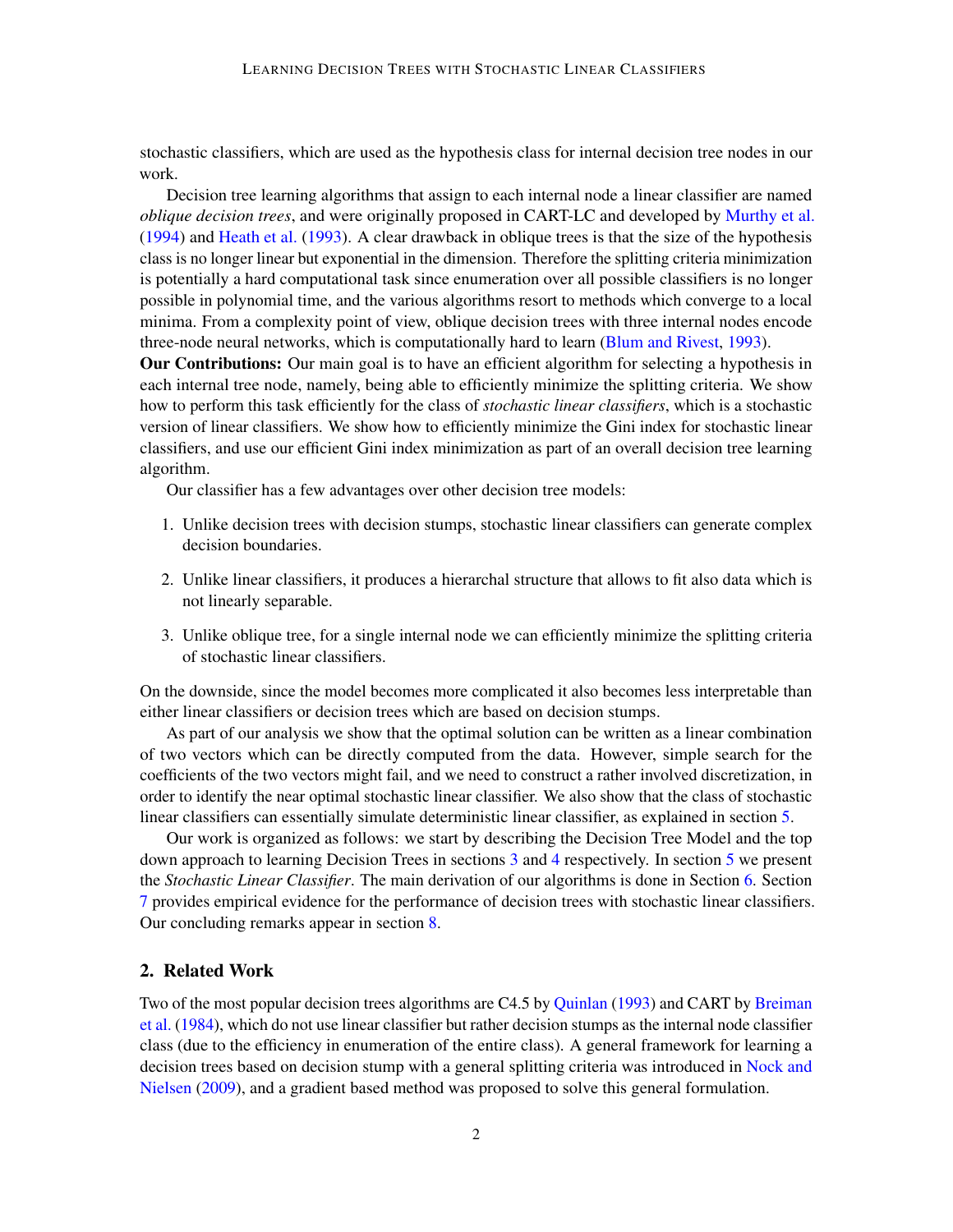The idea of using linear classifiers for the hypotheses class of the internal nodes, date back to CART-LC proposed in [Murthy et al.](#page-11-6) [\(1994\)](#page-11-6) and [Heath et al.](#page-11-7) [\(1993\)](#page-11-7). The original proposal of CART-LC suggested to do a simple gradient decent, which deterministically reaches a local minima. One of the successful implementation of oblique decision trees is OC1 by [Murthy et al.](#page-11-6) [\(1994\)](#page-11-6), which uses a combination of gradient decent and randomization to search for a linear classifier in each internal node. Alternative approaches use simulated annealing by [Heath et al.](#page-11-7) [\(1993\)](#page-11-7) or evolutionary algorithms by [Cantú-Paz and Kamath](#page-11-10) [\(2003\)](#page-11-10), to generate a linear classifier in each internal node.

There are other approaches to learning based on decision trees. The work of [Bennett and](#page-11-11) [Blue](#page-11-11) [\(1998\)](#page-11-11) build a three internal-nodes decision tree using a non-convex optimization which also maximizes the margins of the linear classifiers in the three nodes. The work of [Wickramarachchi et al.](#page-11-12) [\(2016\)](#page-11-12) uses the eigenvector basis to transform the data, and uses decision stumps in the transformed basis (which are linear classifiers in the original basis). The work of [Henry et al.](#page-11-13) [\(2007\)](#page-11-13) develops a boosting algorithm  $G<sup>2</sup>$  which is used recursively to first combine decision stumps into a more complex classifier and next to combine these classifiers again to even more complex classifiers.

# <span id="page-2-0"></span>3. Model

Let  $X \subset \mathbb{R}^d$  be the domain and  $Y = \{0, 1\}$  be the labels. There is an unknown distribution D over  $X \times Y$  and samples are drawn i.i.d. from D. Given a hypothesis class H the error of  $h \in H$ is  $\epsilon(h) = Pr[h(x) \neq y]$  where the distribution is both over the selection of  $(x, y) \sim D$  and any randomization of h.

Given two hypothesis classes  $H_I$  and  $H_L$  mapping X to  $\{0, 1\}$  we define a class of decision tree  $\mathcal{T}(H_I, H_L)$  as follows. A decision tree classifier  $T \in \mathcal{T}(H_I, H_L)$  is tree structure such that each internal node v contains a splitting function  $h_v \in H_I$  and each leaf u contains a labeling function  $h_u \in H_L$ . In order to classify an input  $x \in X$  using the decision tree T, we start at the root r and evaluate  $h_r(x)$ . Given that  $h_r(x) = b \in \{0, 1\}$  we continue recursively with the subtree rooted at the child  $v<sub>b</sub>$ . When we reach a leaf l we output  $h<sub>l</sub>(x)$  as the prediction  $T(x)$ . In case that  $H<sub>I</sub>$  includes randomized hypotheses we take the expectation over their outcomes. We denote by  $\epsilon(T)$  the error of the tree, and the set of leaves in the tree as  $Leaves(T)$ . We denote the event that input  $x \in X$ reaches node  $v \in T$  with  $Reach(x, v, T)$ , and when clear from the context we will use  $Reach(x, v)$ .

**Splitting criterion** Intuitively, the splitting criterion  $G$ , is a function that measures how "pure" a node is. This function is used to rank various possible splits of a leaf v using a hypothesis from  $H<sub>I</sub>$ . Formally, G is a *permissible splitting criterion*: if  $G : [0,1] \rightarrow [0,1]$  and has the following three properties:

- 1. G is symmetric about 0.5. Thus,  $\forall x \in [0,1]: G(x) = G(1-x)$ .
- 2. *G* is normalized:  $G(0.5) = 1$  and  $G(0) = G(1) = 0$ .
- 3. G is strictly concave.

Three well known such functions are:

- 1. Gini index:  $G(q) = 4q(1 q)$ ,
- 2. The binary Entropy:  $G(q) = -q \log(q) (1 q) \log(1 q)$  and
- 3. sqrt criterion:  $G(q) = 2\sqrt{q(1-q)}$ .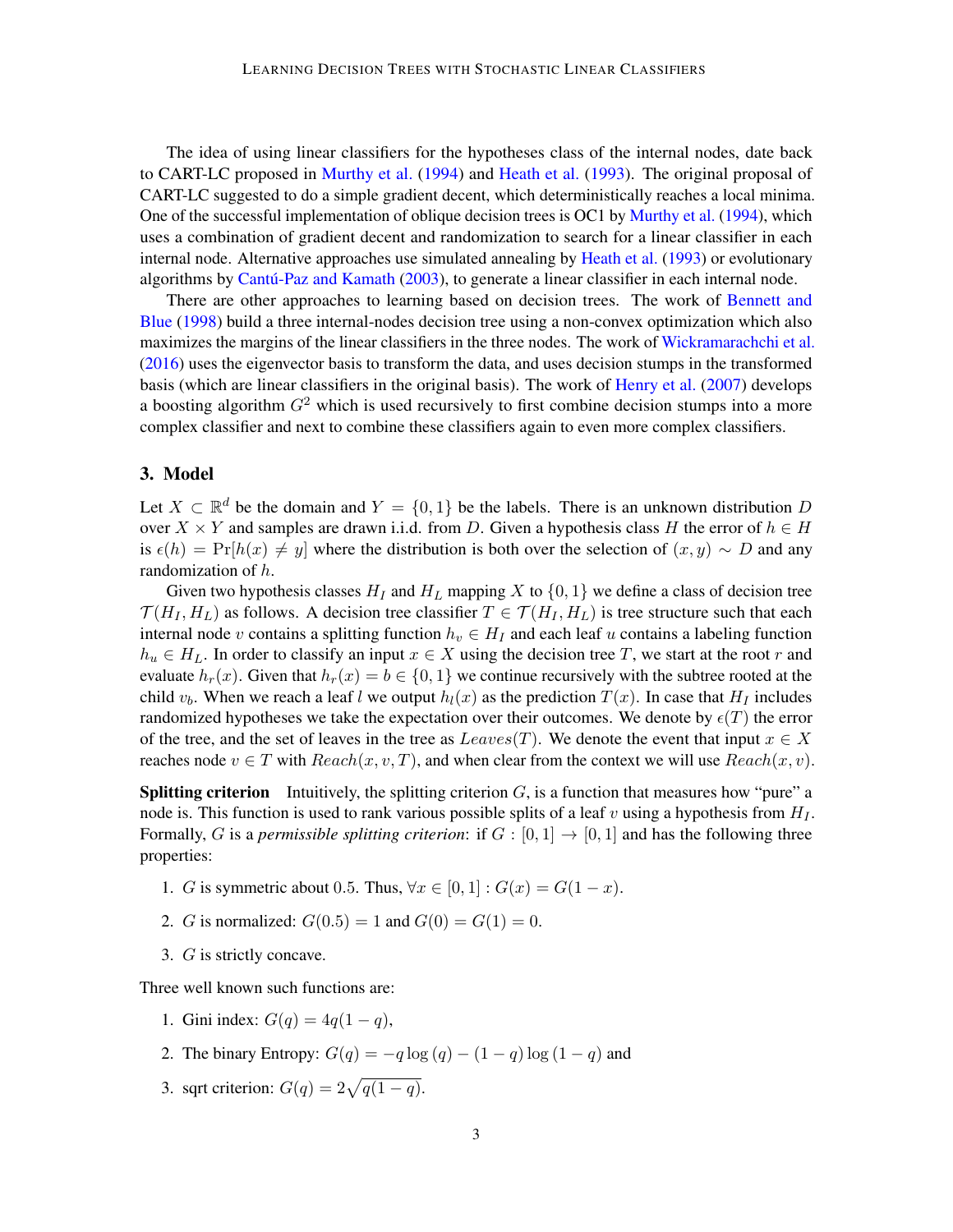One can verify that any permissible splitting criteria G has the property that  $G(x) \geq 2 \min\{x, 1-\}$  $x$ } and so upper bounds twice the classification error.

## <span id="page-3-0"></span>4. Decision Tree Learning Algorithms

The most common decision tree learning algorithms have a top-down approach, which continuously split leaves in a greedy manner using a hypothesis from  $H_I$ . The decision of which leaf to split and which hypothesis from  $H_I$  to use for the split is governed by the splitting criteria  $G$ . To clarify the role of the splitting criteria  $G$  we start with some definitions, and for simplicity we start with a notation that uses a distribution over examples.

Fix a given decision tree T, let  $v \in T$ , denote weight $(v) = Pr_{(x,y)\sim D}$  (Reach(x, v)), and purity(v) =  $Pr_{(x,y)\sim D} (y=1|Reach(x,l))$ , which is the probability of a positive label conditioned on reaching node v. The score of  $G$  with respect to  $T$  is defined as follows,

<span id="page-3-2"></span><span id="page-3-1"></span>
$$
G(T) = \sum_{l \in Leaves(T)} \text{weight}(l) \cdot G(\text{purity}(l)).\tag{1}
$$

Essentially, this is the expected value of  $G(\text{purity}(l))$  when a leaf l is sampled using D over T. The motivation to minimize  $G(T)$  is that G is an upper bound on the error, and therefore  $G(T)$  is an upper bound on the error using T.

Denote  $Split(T, l, h)$  to be the split of leaf l in T using hypothesis  $h \in H_I$  which outputs a modified tree  $T'$ . In  $T'$  the leaf l is replaced by an inner node v which has a hypothesis h and two children  $v_0$  and  $v_1$ , where  $v_0$  and  $v_1$  are leaves. When using the resulting tree, and input x that reaches v then  $h(x) = b$  implies that x continues to node  $v<sub>b</sub>$ . Notice that the split is local, as it influences only the inputs that reached leaf  $l$  in  $T$ .

The selection of which leaf and hypothesis to use is based on greedily minimizing  $G(T)$ . Consider the change in  $G(T)$  following  $Split(T, l, h)$ 

$$
\Delta_{l,h} = G(T) - G(Split(T,l,h))
$$
\n
$$
= \text{weight}(l) \cdot G(\text{purity}(l)) - \sum_{b \in \{0,1\}} \text{weight}(v_b) \cdot G(\text{purity}(v_b))
$$
\n(2)

where  $v_0$  and  $v_1$  are the leaves that result from splitting the leaf l. The algorithm would need to find for each leaf l a hypothesis  $h_l \in H_I$  which maximizes  $\Delta_{l,h}$ . This can be done by considering explicitly all the hypotheses in  $H_I$ , in the case where  $H_I$  is small, or by using some optimization oracle. For now, we will abstract away this issue and assume that there is an oracle that given  $l$ returns  $h_l \in H_I$  which maximizes  $\Delta_{l,h}$ , hence minimize  $G(T)$ .

We now describe the Top-Down approach - an iterative process of building a decision tree. Initially, the tree T is comprised of just the root node r. Split r using the hypothesis  $h_r$  which maximizes  $\Delta_{r,h}$  (thus minimizing  $G(T)$ ). In iteration t, when we have a current tree  $T_t$ , for each leaf l of  $T_t$  compute  $h_l = \arg \max_{h \in H_l} \Delta_{l,h}$ . Next, select the leaf with the largest decrease  $l_t = \arg \max_l \Delta_{l,h_l}$ , and set  $T_{t+1} = Split(T, l_t, h_{l_t})$ .

Upon termination, the algorithm assigns a hypothesis from  $H_L$  to each leaf. Many decision tree learning algorithm simply use constant hypothesis which is a label, i.e.,  $\{0, 1\}$ . Our framework allows for a more elaborate hypothesis at each leaf, we only assume that the error of the hypothesis at leaf l is at most min $\{x, 1 - x\}$  where  $x = \text{purity}(l)$ .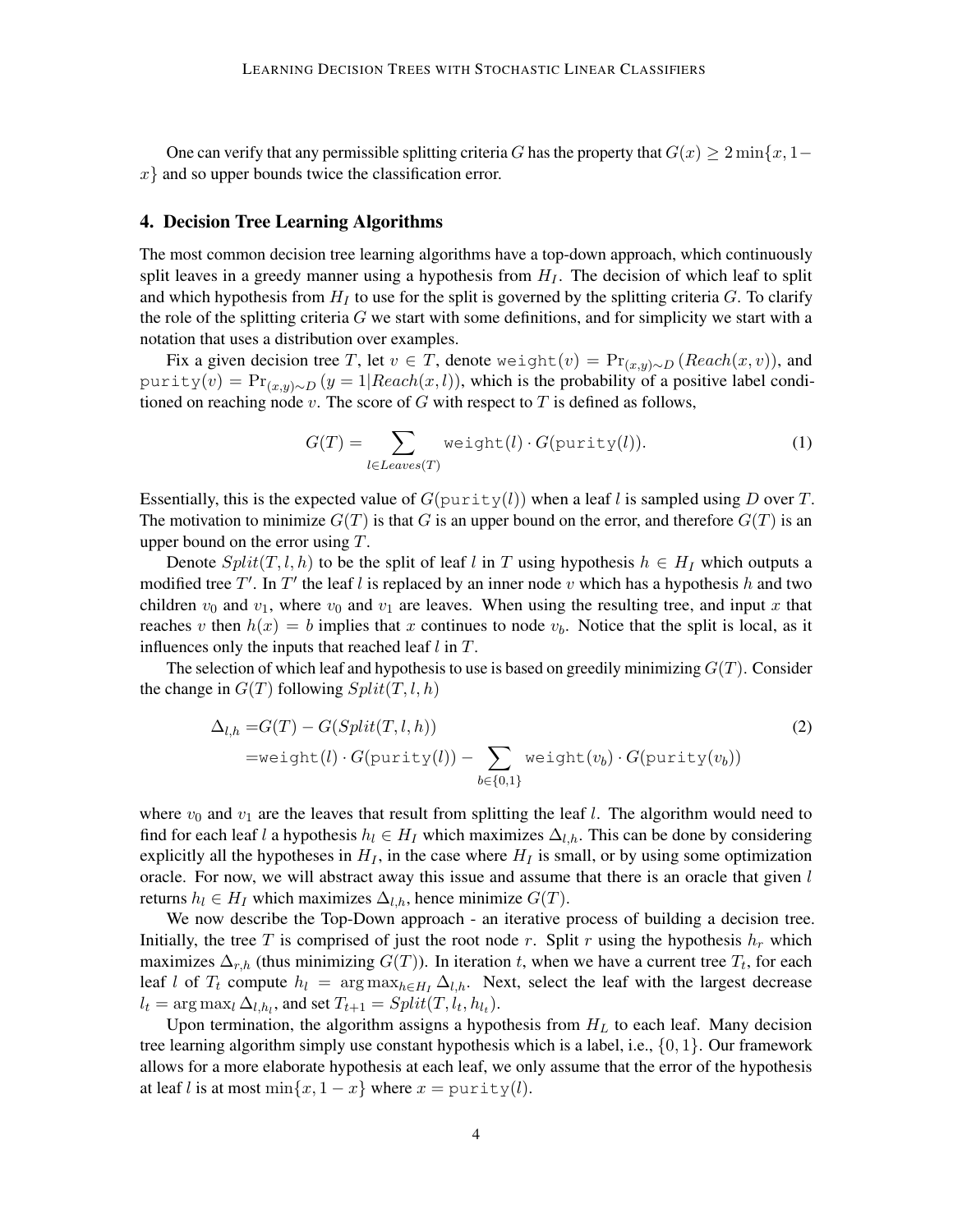**Using a sample:** Clearly the algorithms do not have access to the true distribution  $D$  but only to a sample S. Let S be a sample of examples sampled from  $D(S)$  is a multiset) and let  $D_S$  be the empirical distribution induced by S. We redefine the previous quantities using  $D<sub>S</sub>$ . Specifically,

$$
\text{weight}(v) = \Pr_{(x,y)\sim D_S} (\text{Reach}(x, v)) = \frac{|\{(x,y)\in S : \text{Reach}(x, v) = TRUE\}|}{|S|}
$$
\n
$$
\text{purity}(v) = \Pr_{(x,y)\sim D_S} (y = 1 | \text{Reach}(x, l)) = \frac{|\{(x,y)\in S : \text{Reach}(x, v) = TRUE, y = 1\}|}{|\{(x,y)\in S : \text{Reach}(x, v) = TRUE\}|}
$$

The expressions for  $G(T)$  and  $\Delta_{l,h}$  in equations [\(1\)](#page-3-1) and [\(2\)](#page-3-2) are maintained. This allows the use of the Top-Down approach as specified without any further modifications.

Stochastic Hypothesis: We extend the setting to allow for a stochastic hypothesis. A major difference is that in the deterministic case the tree partitions the inputs (according to the leaves) while in the stochastic case we have only a modified distribution over the input induced by the leaves. This implies that given a tree  $T$ , each input  $x$  is associated with a distribution over the leaves of  $T$ . The probability of reaching a node v, whose a path in the tree is  $\langle (h_1, b_1)...(h_k, b_k)\rangle$  where  $h_i \in H_I$  and  $b_i \in \{0, 1\},\$ is

$$
\Pr_{(x,y)\sim D} \left( \text{Reach}(x, v) \right) = \Pr \left( \forall i \in [1, k] : h_i(x) = b_i \right) = \prod_{i=1}^k \Pr \left( h_i(x) = b_i | h_j(x) = b_j, j < i \right)
$$

For this reason the modified decision tree learning algorithm keeps for each input  $x$  a distribution over the current leaves of T (in contrast, in the deterministic case, each input x has a unique leaf). A detailed description of the top-down decision tree learning algorithm DTL for a stochastic hypotheses class is provided in Appendix [A.](#page-12-0)

We note that the work of [Kearns and Mansour](#page-11-4) [\(1999\)](#page-11-4) for bounding the error of Top-Down DT induction trivially extends to our settings of using stochastic classifiers in the internal nodes. In other words, the stochastic classifier presented in the next section can be boosted by a Top-Down DT process to create a stochastic decision tree with an arbitrarily low error. Details regarding the extension for the stochastic settings are provided in Appendix [B.](#page-12-1)

### <span id="page-4-0"></span>5. Stochastic Linear Classifier

In this section we describe the stochastic linear classifier that is used for the hypothesis class  $H_I$ , which are the hypotheses used in internal nodes of the tree. We also define basic measures and derive properties over them which will be useful later for our mathematical derivations and algorithms.

Let  $S = \{ \langle x_i, y_i \rangle \}$  be a sample of size N drawn from D. Let  $D_v$  be the induced distribution over S in node v, i.e.,  $D_v(x_i) \geq 0$  and  $\sum_{i=1}^{N} D_v(x_i) = 1$ . We assume that the inputs  $x_i$  are normalized, i.e.,  $||x_i||_2 = 1$ . We denote the weight of the positive examples according to  $D_v$  by  $\rho$ , i.e.,  $\rho = \sum_{i=1}^{N} y_i D_v(x_i)$ .

The *Stochastic Linear Classifier* is a weight vector w, which has a norm at most 1, i.e.,  $||w||_2 \leq 1$ . The classification probability is  $Pr[y = 1|x, w] = \frac{w \cdot x + 1}{2}$ , and since both  $||w|| \le 1$  and  $||x|| = 1$ then  $|w \cdot x| \leq 1$  thus  $0 \leq \Pr[y = 1 | x, w] \leq 1$ .

Two important measures that w induces are presented next. The first is  $P_w$ , the weight of samples classified as positive by w, and the second is  $Q_w$  the weight of positive labels in the samples classified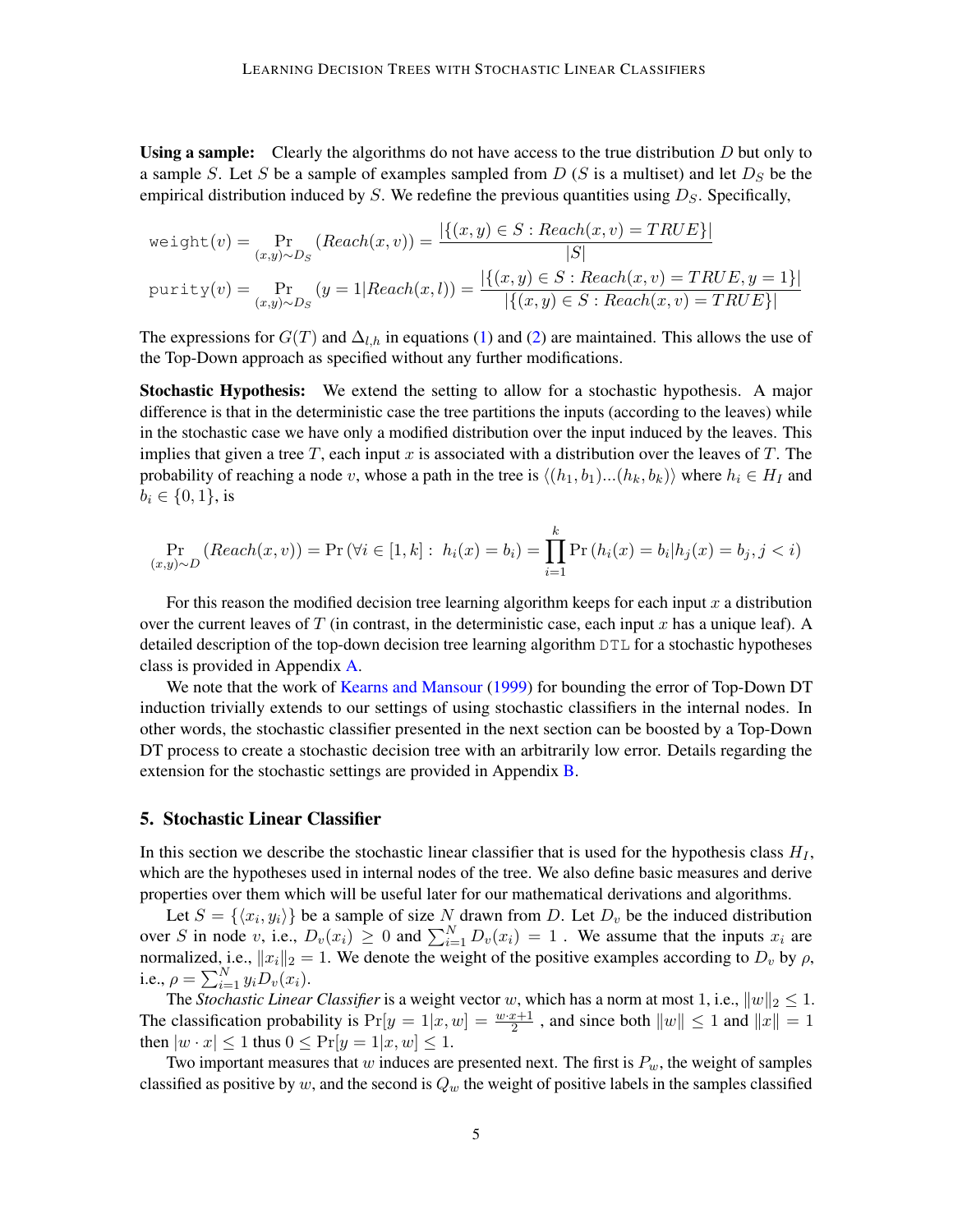by  $w$  as positive. Formally,

$$
P_w = \sum_{i=1}^{N} D_v(x_i) \frac{w \cdot x_i + 1}{2} \quad \text{and} \quad Q_w = \sum_{i=1}^{N} D_v(x_i) \frac{w \cdot x_i + 1}{2} y_i.
$$
 (3)

Clearly  $0 \le P_w \le 1$  since  $0 \le \frac{w \cdot x_i + 1}{2} \le 1$  and  $0 \le Q_w$ . We can upper bound  $Q_w$  by  $P_w$ , since  $y_i \leq 1$ , and by  $\rho$ , since  $\frac{w \cdot x_i + 1}{2} \leq 1$ . Finally, we can also lower bound  $Q_w$  by  $P_w - (1 - \rho)$  since  $P_w - Q_w = \sum_{i=1}^{N} D_v(x_i) \frac{w \cdot x_i + 1}{2} (1 - y_i) \le \sum_{i=1}^{N} D_v(x_i) (1 - y_i) = 1 - \rho$ . Therefore,

<span id="page-5-2"></span>
$$
\max\{0, P_w - 1 + \rho\} \le Q_w \le \min\{P_w, \rho\} \,. \tag{4}
$$

 $P_w$  and  $Q_w$  could also be written using a vector notation, which sometimes would be more convenient. For this purpose denote the distribution  $D_v \in R^N$  as a vector over the sample inputs,  $X \in R^{N \times d}$ the examples matrix and  $y \in \{0,1\}^N$  the labels of the examples. Using this notation ( $\odot$  is elementby-element multiplication):

$$
P_w = \frac{1}{2} D_v^{\top} X w + \frac{1}{2} \text{ and } Q_w = \frac{1}{2} (D_v \odot y)^{\top} X w + \frac{\rho}{2}
$$
 (5)

The values of  $P_w$  and  $Q_w$  play an important role in evaluating candidate classifiers w by plugging them into the splitting criteria, as explained in more details in the next section.

Note that if w is a deterministic linear classifier with margin  $\gamma$ , then it implies that when we use w as a stochastic linear classifier we "err" with probability  $(1 - \gamma)/2$ . We can amplify the success probability by having a tree of depth  $O(\gamma^{-2} \log \epsilon^{-1})$  and reducing the error probability to  $\epsilon$ . In appendix [H](#page-34-0) we prove the following theorem.

**Theorem 5.1** Let w be a  $\gamma$  margin feasible linear separator, then there exists a stochastic tree  $T$ with feasible linear separators in the internal nodes such that the error of the tree is bounded by  $\epsilon$ *and the depth of*  $T$  *is*  $O(\ln{(\epsilon^{-1})\gamma^{-2}})$ *.* 

### <span id="page-5-0"></span>6. Approximately Minimizing the Gini Index Efficiently

In this section, we would like to use the generic Top-Down decision tree learning approach in order to greedily minimize the value of the splitting criteria, and thus minimizing indirectly the prediction error. To achieve that we discuss how we select a stochastic linear classifier which maximizes the information gain  $\Delta_{l,w}$  for a given leaf l.

Given a leaf l, the distribution  $D_l$  over the samples that reach l, and  $\rho$  the probability of the positive examples in  $D_l$ , we need to find a w that maximizes the drop in the splitting criteria, namely

$$
\arg \max_{w} \Delta_{l,w} = \arg \max_{w} \text{weight}(l) \left( G(\rho) - \left( P_w \cdot G \left( \frac{Q_w}{P_w} \right) + (1 - P_w) G \left( \frac{\rho - Q_w}{1 - P_w} \right) \right) \right)
$$

$$
= \arg \min_{w} \left( P_w \cdot G \left( \frac{Q_w}{P_w} \right) + (1 - P_w) G \left( \frac{\rho - Q_w}{1 - P_w} \right) \right)
$$

This work focuses on the Gini Index splitting criteria, abbreviated to GI. Recall that  $GI(x) =$  $4x(1-x)$ , where x is the probability of positive example. The Weighted Gini Index (WGI) is the GI value after a split using  $w$ :

<span id="page-5-1"></span>
$$
WGI(P_w, Q_w) = P_wGI\left(\frac{Q_w}{P_w}\right) + (1 - P_w)GI\left(\frac{\rho - Q_w}{1 - P_w}\right) = 4\left(\rho - \frac{Q_w^2}{P_w} - \frac{(\rho - Q_w)^2}{1 - P_w}\right) \tag{6}
$$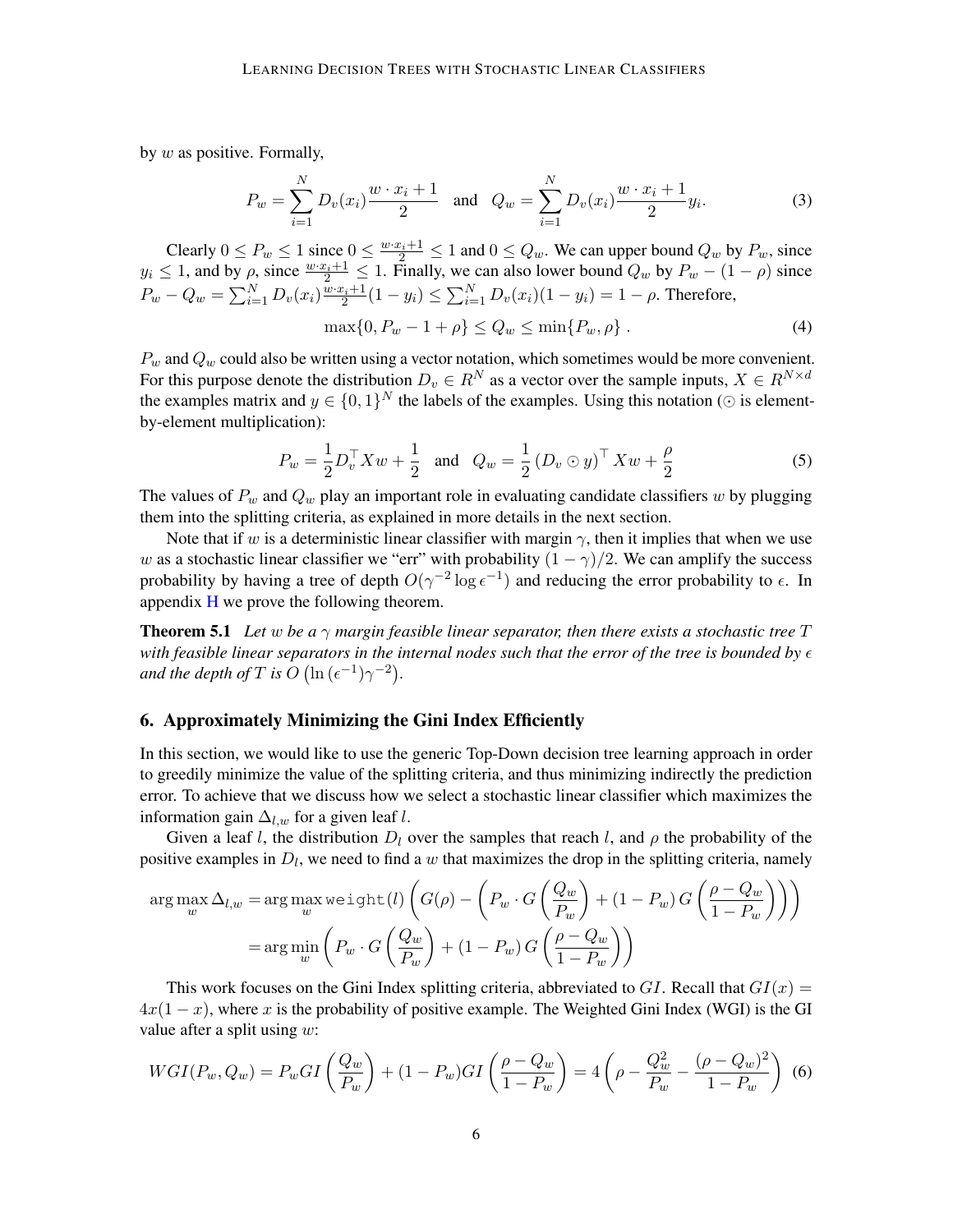Note that when  $P_w = 0$  or  $P_w = 1$ , all the examples reach the same leaf, and therefore there is no change in the GI, i.e.,  $WGI(0, Q_w) = WGI(1, Q_w) = GI(\rho)$ .

The function  $WGI(p, q)$  is concave (rather than convex). Moreover, both p and q are functions of the weight vector w, and we show that WGI is not convex in w (see Appendix [G\)](#page-33-0). This implies that one cannot simply plug-in the GI and minimize over the weights  $w$ .

Our first step is to characterize the the structure of the optimal weight vector  $w$ :

**Theorem 6.1** For any distribution  $D_l$  let  $\mathbf{a} = D_v^{\top}X$ ,  $\mathbf{b} = (D_v \odot y)^{\top} X$  and  $w_l^* = \arg \min_{\{w : ||w| \leq 1\}}$  $WGI(P_w,Q_w)$ . There exist constants  $\alpha$  and  $\beta$  such that for  $w=\alpha \bm{a}+\beta \bm{b}$ , we have  $\|w\|\leq \|w^*_l\|$ and both  $P_{w_l^*} = P_w$  and  $Q_{w_l^*} = Q_w$ .

**Proof** Let  $P_{w_l^*} = p$  and  $Q_{w_l^*} = q$ . Let w' be the solution for arg min  $||w||_2^2$  such that  $P_w = p$  and  $Q_w = q$ . Clearly,  $||w'|| \le ||w_l^*||$ ,  $P_{w'} = p$ ,  $Q_{w'} = q$  and therefore w' is also an optimal feasible solution. Lemma  $E \sim 1$  in Appendix [E.1](#page-22-1) shows that the solution for this optimization problem is:

$$
w' = \frac{(2q - \rho)(\mathbf{a} \cdot \mathbf{b}) - (2p - 1)||\mathbf{b}||^2}{\|\mathbf{a}\|^2 \|\mathbf{b}\|^2 - (\mathbf{a} \cdot \mathbf{b})^2} \mathbf{a} + \frac{(2p - 1)(\mathbf{a} \cdot \mathbf{b}) - (2q - \rho)||\mathbf{a}||^2}{\|\mathbf{a}\|^2 \|\mathbf{b}\|^2 - (\mathbf{a} \cdot \mathbf{b})^2} \mathbf{b}
$$

<span id="page-6-0"></span> $\blacksquare$ 

Note that  $a = D_v^{\top} X$  is the weighted feature average of the data and  $b = (D_v \odot y)^{\top} X$  is the weighted feature average of the positive examples. The above characterization suggests that we can search of an approximate optimal solution by using only linear combinations of  $a$  and  $b$ . Our main goal is to find a weight vector w such that  $WGI_w - WGI_{w_i^*} \leq \epsilon$ . At a high level we perform the search over the possible values of  $P_w$  and  $Q_w$ . Our various algorithms perform the search in different ways, and get different (incomparable) running times. First we define the approximation criteria:

**Definition 6.1** Let S be a sample,  $D_l$  be a distribution over S, and  $\epsilon$  be an approximation parameter. *An algorithm guarantees an -approximation for* W GI *using a stochastic linear classifier* w*, such that*  $||w||_2 ≤ 1$ *, if*  $WGI_w - WGI_{w^*} ≤ ε$ *, where*  $w^* = \arg \min_{\{w: ||w|| ≤ 1\}} WGI_w$ *.* 

<span id="page-6-1"></span>The next theorem summarizes the running time of the algorithms described in the following sections

**Theorem 6.2** Let S be a sample,  $D_v$  be a distribution over S, and  $\epsilon$  be an approximation parameter. Let  $\bm{a} = D_v^{\top} X$  and  $\bm{b} = (D_v \odot y)^{\top} X$ . Then: For the case where  $\bm{a}$  and  $\bm{b}$  are linearly independent, *algorithms* FixedPQ *and* FixedPSearchQ *guarantee an -approximation for* W GI *using a* stochastic linear classifier. Algorithm  $\text{FixedPQ}$  runs in time  $O(Nd) + O\left(\epsilon^{-2}\log\left(\epsilon^{-1}\right)\right)$ , and  $algorithm$  FixedPSearchQ *runs in time*  $O(Nd) + O\left(\frac{d}{\epsilon}\right)$  *. And for the case where* a *and* b *are linearly dependent, i.e.,*  $\mathbf{b} = \lambda \mathbf{a}$ *, algorithm* Dependent WGI *runs in time*  $O(Nd)$ *, and achieves the optimal result for WGI using a stochastic linear classifier.*

Algorithms for the linearly independent case - overview: Assume that  $a$  and  $b$  are linearly independent. Both algorithms for this case preforms grid search in WGI's domain. The domain includes pairs  $(p, q)$ , where  $p = P_w$  and  $q = Q_w$ . As we showed before, the domain includes only a subset of  $\{(p,q)|0 \leq p \leq 1, \max(0, \rho + p - 1) \leq q \leq \min(\rho, p)\}\)$ . Since the class of stochastic linear classifier also limits the domain (Appendix [E.4\)](#page-27-0) we consider the intersection of these two domains. The resulting domain is partitioned by candidate points (partitioned differently for each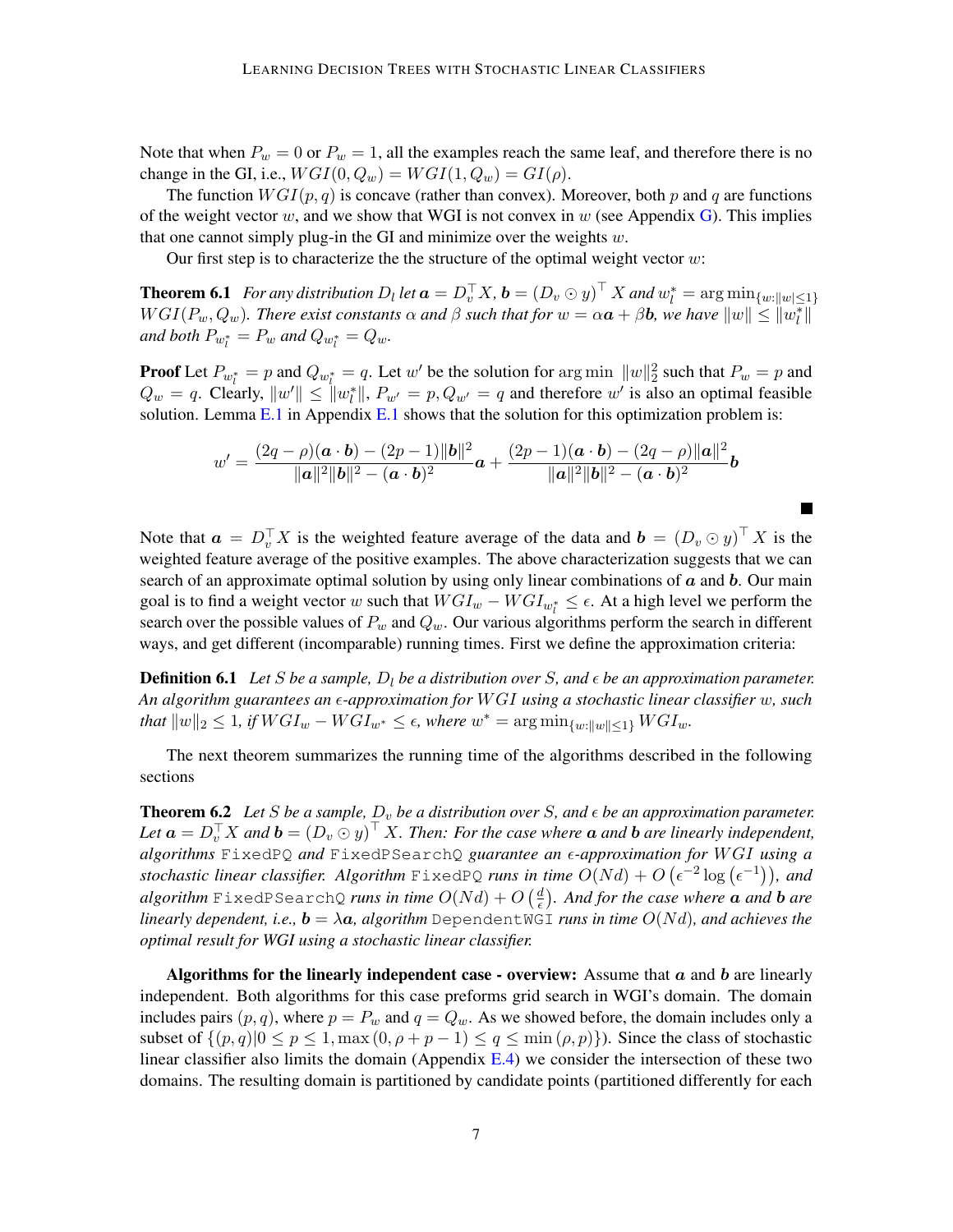algorithm) and the grid search evaluates the candidate with lowest WGI which also matches a feasible w (i.e.,  $||w||_2 \le 1$ ). The result is of the form  $w = \alpha a + \beta b$ , like the characterization of the optimal weight vector, given in Theorem [6.1.](#page-6-0)

The two algorithms differ in the way they partition the domain into cells and the way they extract candidate points from these cells. However, both use the following theorem (proved in Appendix [C\)](#page-15-0)

**Theorem 6.3** *Given data distribution*  $D_l$  *which has a positive label probability of*  $\rho$  *and a parameter*  $\epsilon \in (0,1)$  *it is possible to partition the domain of WGI:*  $\{(p,q)|0 \leq p \leq 1, \max(0, \rho + p - 1) \leq p \leq 1\}$  $q \leq \min(\rho, p) \}$  into  $O(\epsilon^{-2})$  cells, such that the if  $(p_1, q_1)$  and  $(p_2, q_2)$  belong to the same cell then  $|WGI(p_1, q_1) - WGI(p_2, q_2)| \leq \epsilon.$ 

Using the cell partition, enables searching for solutions in the domain of the WGI function directly, and thus derive an approximation of the optimal solution  $w^*$ . The different cell partitions are illustrated in Figures [7](#page-28-0) and [6](#page-28-1) in Appendix [F.](#page-28-2)

The main challenge is the case of extreme values of  $p$  and their influence on the value of  $WGI(p, q)$ . If we ignore the dependence between the p and q then the derivatives of  $WGI(p, q)$  are unbounded when  $p \approx 0$  or  $p \approx 1$ . We overcome this issue by relating the value  $p = P_w$  and  $q = Q_w$ through their common parameter  $w$ , and the structure of the cells. This is what enables us to derive the approximation bound.

Algorithm  $FixedPQ$ : First, the domain of WGI is partitioned into trapezoid cells, such that the WGI derivatives are monotone in each cell. To achieve that, the entire domain is first partitioned into four sub-domains (details in Appendix  $C$ ) each with a different trapezoid cell shape as illustrated in Figure [7](#page-28-0) in Appendix [F.](#page-28-2) Next,  $\text{FixedPQ}$  iterates over pairs of  $(p, q)$  which are the the trapezoid cells' vertices (see candidate generation below). For every candidate  $(p, q)$ , the  $WGI(p, q)$  is evaluated, and the candidate  $(p, q)$  pairs are sorted from the lowest  $WGI(p, q)$  to the highest. This sorted list is then scanned until a feasible stochastic linear classifier  $||w|| \le 1$  is found such that  $p = P_w$  and  $q = Q_w$ .

Notice that computing the value of WGI and testing the feasibility of a pair  $(p, q)$  does not require computing the classifier w and can be done in  $O(1)$  time (since  $w = \alpha a + \beta b$ , given  $\alpha, \beta, ||a||$ , ||b|| and  $(a \cdot b)$  the norm of w can be computed directly from those values in  $O(1)$  time without computing the weight vector w explicitly). In  $FixedPQ$  a weight vector w is computed only once (for the first feasible candidate point  $(p, q)$  encountered in the scan) and requires  $O(d)$  time. The final complexity is  $O(Nd) + O(\epsilon^{-2} \log(\epsilon^{-1}))$ , where  $O(Nd)$  is for computing a and b and the  $O(\epsilon^{-2} \log(\epsilon^{-1}))$  is for sorting  $O(\epsilon^{-2})$  candidate points. Appendix [F.1](#page-28-3) provides pseudo-code, a correctness proof and complexity analysis for FixedPQ.

*Candidate generation:* A list of  $(p, q)$  pairs is created by first selecting  $O(\epsilon^{-1})$  evenly spaced points that cover the feasible interval for  $P_w$  (and also include  $p = \rho, 1 - \rho$ ). The feasible interval is a subsection of  $[0, 1]$  that is determined by the data (see Appendix [E.4\)](#page-27-0). This ensures that the cells generated are contained within a single sub-domain (more details in Appendix [C\)](#page-15-0). Next, for each discretized value of p we define  $O(\epsilon^{-1})$  evenly spaced values of q in the following two intervals: from max  $(0, \rho + p - 1)$  to  $\rho p$ , and from  $\rho p$  to min  $(p, \rho)$ . Finally, the pairs are filtered to include only feasible values (as described in Appendix [E.4\)](#page-27-0). This process produces  $O(\epsilon^{-2})$  pairs.

Algorithm FixedPSearchQ: Algorithm FixedPSearchQ iterates over values of p which are the endpoints of mutually exclusive slices of trapezoid cells. Each slice, is the set of trapezoid cells which share the same  $p$  range as Figure [7](#page-28-0) in Appendix [F](#page-28-2) shows. In this case, the endpoints are the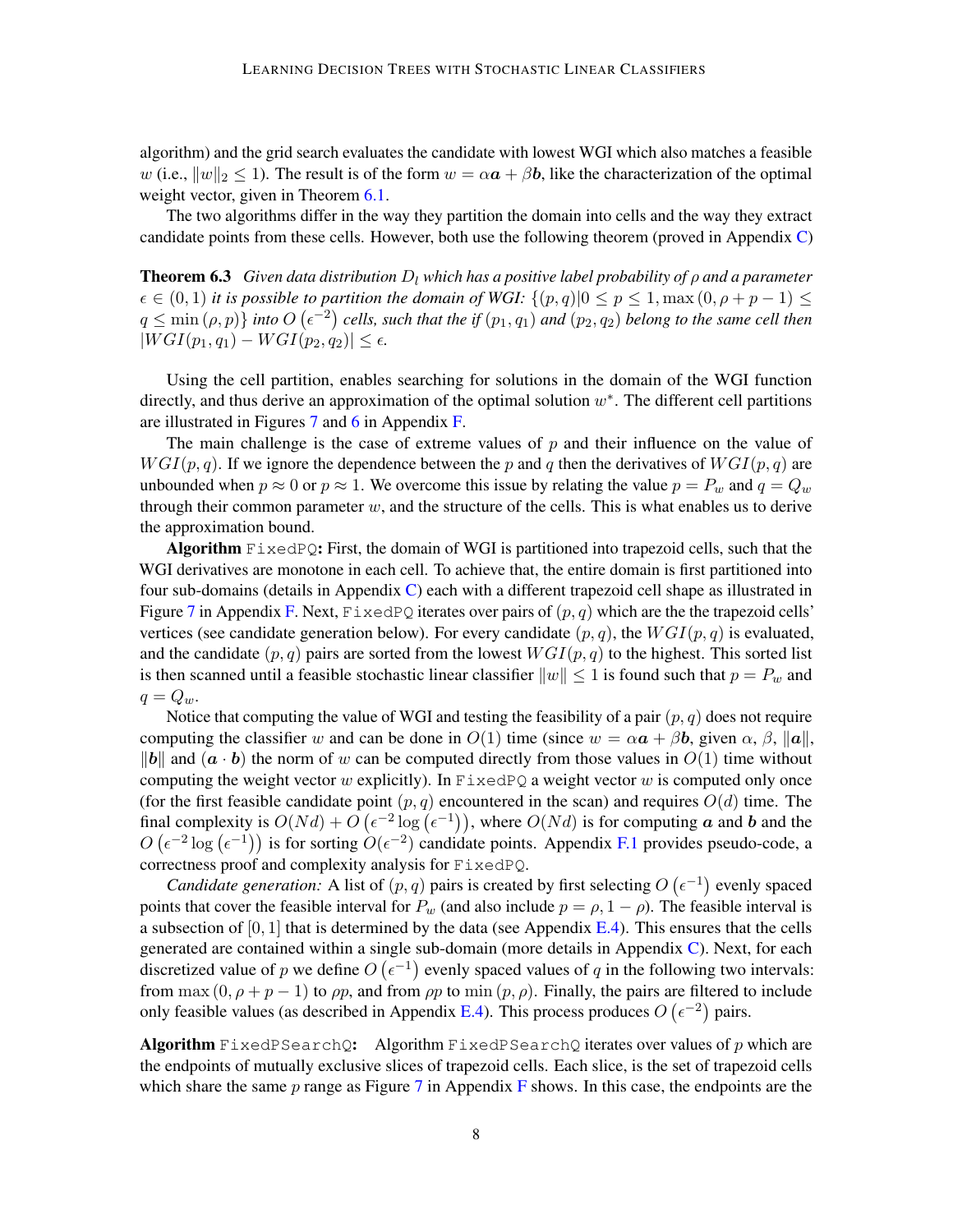candidates, and for each endpoint at most two weight vector are computed. Non-feasible points are filtered, and the classifier  $w$  for the point that has the lowest WGI is returned. Notice that since we do not have the  $q$  values in the candidate stage we cannot compute the WGI before computing a weight vector w (or sort by WGI) as we did in  $FixedPQ$ . Instead we must compute a weight vector  $w$  for each candidate and return the best weight vector  $w$ . The complexity of this algorithm is  $O(N d) + O\left(\frac{d}{\epsilon}\right)$  $\frac{d}{\epsilon}$ ). Appendix [F.2](#page-31-0) provides pseudo-code, a correctness proof and complexity analysis for FixedPSearchQ.

*Candidate generation:* The candidates are p values that are generated by selecting  $O(\epsilon^{-1})$ evenly spaced points that cover the feasible interval for  $P_w$  as in FixedPQ. The main difference is that we do not discretize the q values, but maintain a complete slice of all feasible q values for a given range of  $p$  values (more details in Appendix [C\)](#page-15-0).

# Algorithm for the linearly independent case:

Algorithm Dependent WGI: Algorithm Dependent WGI describes the algorithm for the case where the constraints over  $P_w$  and  $Q_w$  are dependent, i.e.,  $\mathbf{b} = \lambda \mathbf{a}$ . Appendix [D,](#page-21-0) shows that the optimal weight vector is  $w = \pm \frac{a}{\ln a}$  $\frac{a}{\|a\|}$ , both attaining equal values of WGI. In order to compute this weight vector, we compute a and normalize it in  $O(N_d)$  time. We also compute the WGI value in  $O(1)$  time. The total time complexity is  $O(N_d)$ . Appendix [F.3](#page-33-1) provides pseudo-code, a correctness proof and complexity analysis for DependentWGI.

**Summary:** We distinguish between the case that  $\alpha$  and  $\beta$  are linearly independent or linearly dependent. Algorithm Dependent WGI finds the optimal solution for the case where  $\alpha$  and  $\delta$  are linearly dependent, while  $FixedPQ$  and  $FixedPSearchQ$  are for the linearly independent case, each using a different search method. Algorithm FixedPQ iterates over different possible values of  $(p,q)$  pairs and its complexity is:  $O(Nd) + O(\epsilon^{-2}\log{(\epsilon^{-1})})$ . Algorithm FixedPSearchQ iterates only over a  $p$  candidates, and for each computes the optimal  $q$  value. The complexity of FixedPSearchQ is:  $O(Nd) + O\left(\frac{d}{\epsilon}\right)$  $\frac{d}{\epsilon}$ ). The better running time depends on whether d is larger than  $O(\epsilon^{-1} \log(\epsilon^{-1}))$  or not.

Finally, if we assume algorithms DependentWGI, FixedPQ and FixedPSearchQ find a weak learner in  $H_I$  as described by the Weak Stochastic Hypothesis Assumption [B.1](#page-12-2) then we are able to boost the results using the *DTL* algorithm using Theorem [B.1.](#page-12-3) Formally the following theorem holds:

**Theorem 6.4** Let  $H_I$  be the feasible stochastic linear classifiers over input space X. Let  $\gamma \in$ (0, 0.5]*, and let* f *be any target function such that* H<sup>I</sup> γ*-satisfies the Weak Stochastic Hypothesis Assumption with respect to* f*. Let* D *be any target distribution, and let* T *be the tree generated by* DT L(D, f, G, t) *by using algorithms* DependentWGI*,* FixedPQ *and* FixedPSearchQ *as the local oracles for t iterations. Then for any target error*  $\epsilon$ , the error  $\epsilon(T)$  is less than  $\epsilon$  provided that  $t \geq \left(\frac{1}{\epsilon}\right)$  $\frac{1}{\epsilon}$ )<sup>c</sup>/( $\gamma^2 \epsilon^2 \log{(1/\epsilon)}$ ) and  $G(q) = 4q(1-q)$ .

## <span id="page-8-0"></span>7. Empirical Evaluation

In this section we demonstrate various evaluations for our proposed classifier. At first, we compare our algorithm to Linear SVM and a decision tree based on decision stumps, namely, CART. The data is highly-dimensional and non-linearly separable, where the boundaries are not axis aligned. All samples are random unit vectors of dimension  $d$ . The labels correspond to the XOR of the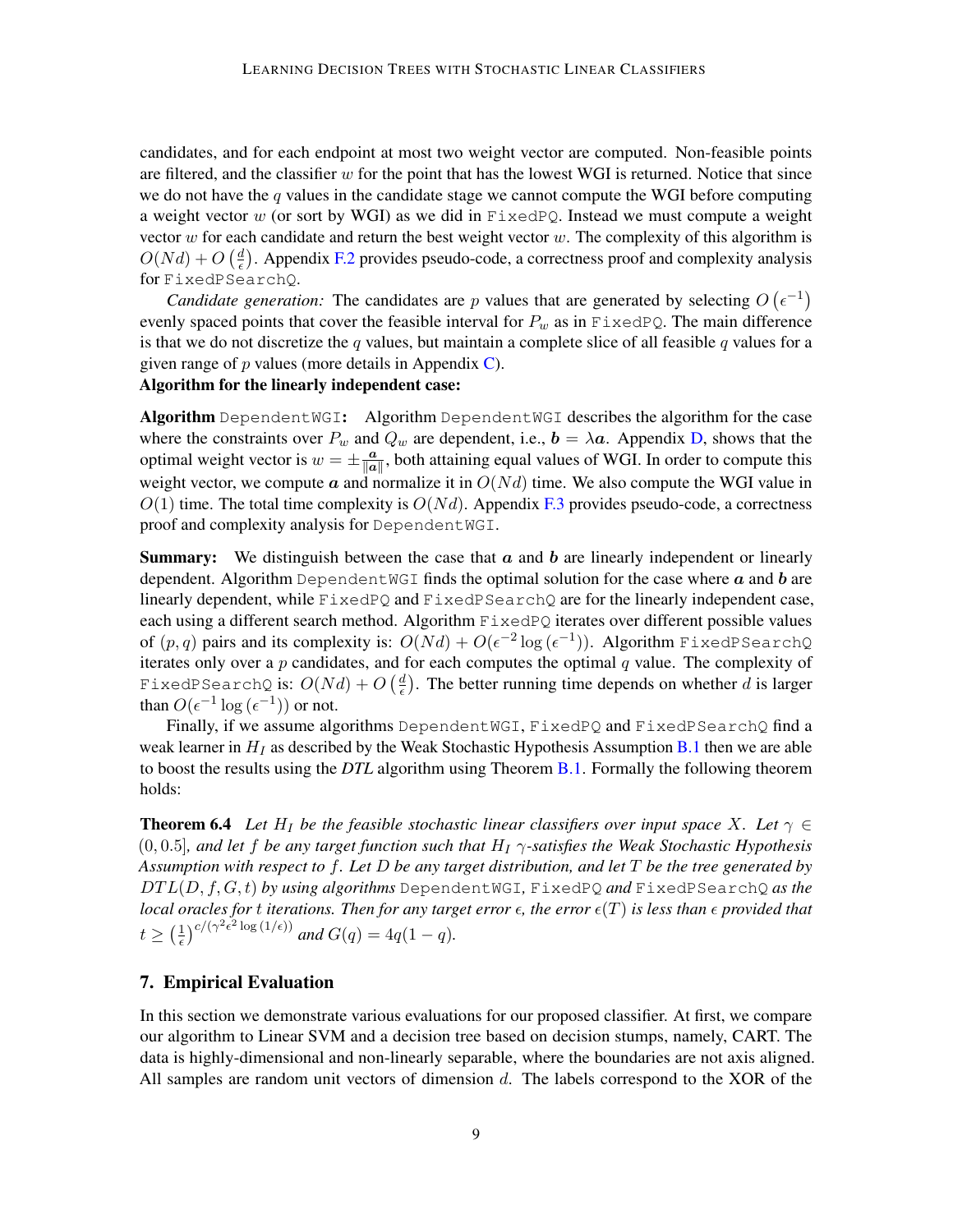| Dataset                         |     |      | CART Linear SVM Stochastic Tree |
|---------------------------------|-----|------|---------------------------------|
| Promoters                       | 0.8 | 0.87 | 0.91                            |
| Heart Disease Data Set          | 0.7 | 0.73 | 0.77                            |
| Statlog (Heart) Data Set   0.83 |     | 0.78 | 0.85                            |

<span id="page-9-0"></span>Figure 1: Performance of three UCI datasets

samples with two hyperplanes:  $w_1 = [\mathbf{1}_{d/2}, \mathbf{1}_{d/2}]$  and  $w_2 = [-\mathbf{1}_{d/2}, \mathbf{1}_{d/2}]$  thus the label is  $y =$  $sign(x \cdot w_1) \oplus sign(x \cdot w_2)$ . Both decision trees were allowed to reach depth of 10 and the sample size is 10,000. We used various dimension sizes from  $d = 6$  to  $d = 30$ , and the results are plotted in Figure [3](#page-10-1) . The results were in line with out intuition. Linear SVM achieves the worst performance since the target is not linear. On the other hand, since CART only considers a single attribute in each split, it requires a significant depth to approximate this high-dimensional XOR. Our method achieves good accuracy since it is not limited to a single hyperplane, as is Linear SVM, nor is it limited to axis aligned decisions, as is CART. We do note, that since our method is stochastic, we need to continuously repeat a hyperplane in order to make a split more significant. This explains why, due to the limited depth of the decision tree, our performance deteriorates as the dimension increases. As a final note, our method can achieve the above performance with only 50 internal nodes, rather than a depth of 10 (or 1024 internal nodes) which CART is allowed to use.

Finally, we demonstrate 3 data-sets that were taken from UCI dataset repository [\(Lichman,](#page-11-14) [2013\)](#page-11-14) on which our proposed classifier out preforms Linear SVM and CART. The first dataset *Promoters* contains 106 examples with 57 categorical features and two classes. Since our algorithm runs on numeric data we encode each feature to it's one-hot representation for a total of 228 numerical features. The second dataset is the *Heart Disease Data Set* which contains 303 samples with 13 numeric features. In the original data there are 74 features, but it is common to use the above subset of features. The original data contains one negative class to indicate no disease in the patient, and 4 positive classes each corresponding to a certain disease. We reduced the problem to a positive vs. negative classification, by combining all the diseases to one class. The third dataset *Statlog (Heart) Data Set*, has the same format as the previous only the target variable is already in binary format. There are 13 features and 270 samples in this dataset. The following table in Figure [1](#page-9-0) shows the accuracy of all three classifiers used in our experiments, and demonstrates the advantage of our proposed method.

We note that we gave the same depth restriction to CART and our Stochastic Decision Tree, however, our method seems sometimes to require a smaller depth to converge. For the *Promoters* data-set, while CART was still improving at depth 10, the stochastic tree needed only a depth of 3 to converge. This along with the comparatively strong result of the Linear SVM may hint that the true decision boundary can be approximated well with a hyperplane which is not axis aligned. For the other two data-sets, *Heart Disease Data Set* and *Statlog (Heart) Data Set* both methods converged at the same depth of 3 and 5 correspondingly.

Finally, we refer the reader to Appendix [I](#page-35-0) for empirical results which demonstrate the ability of our proposed classifier to learn a variety of concept classes.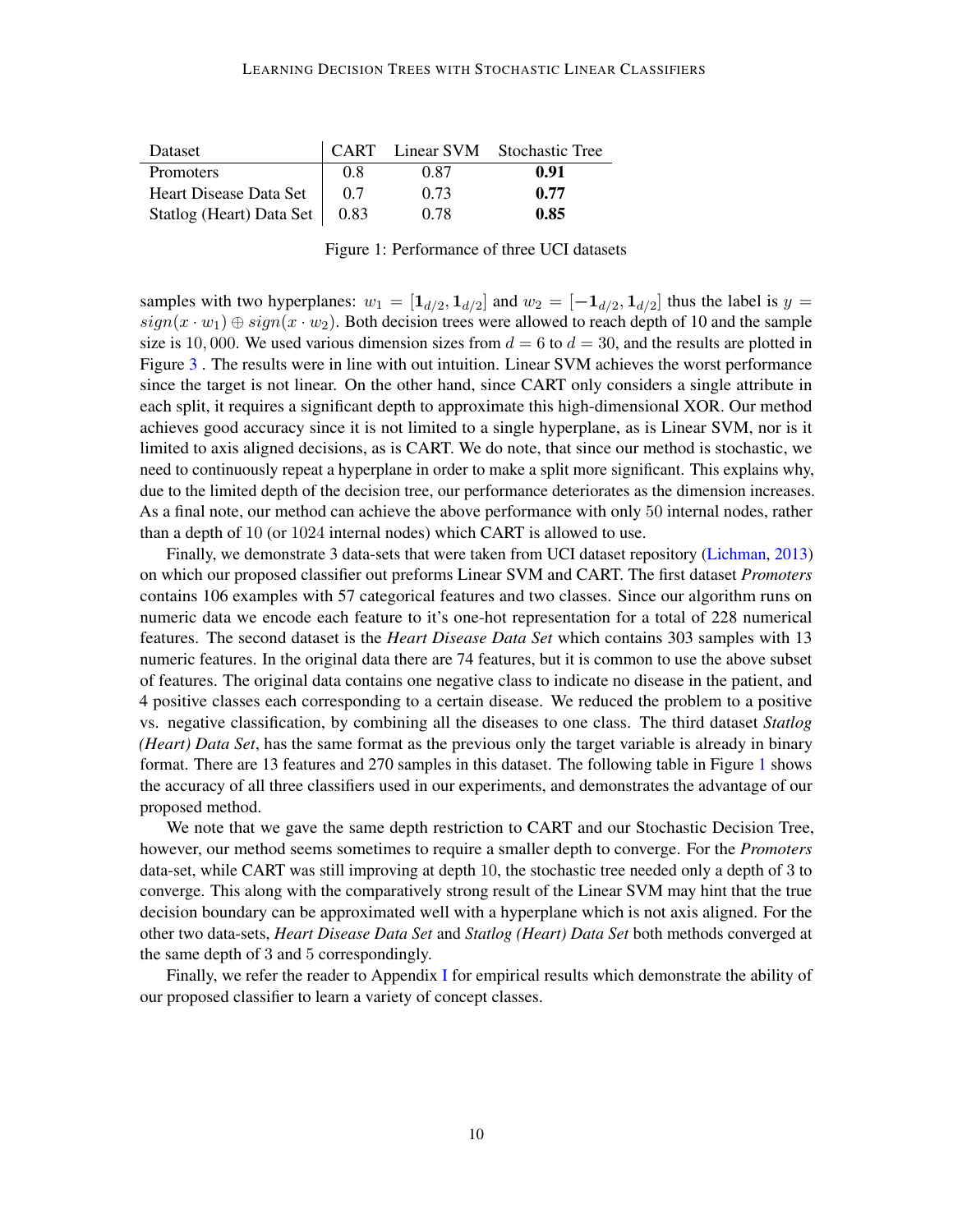



Figure 2: Hyperplane with noise.

<span id="page-10-1"></span>

# <span id="page-10-0"></span>8. Conclusion

In this work we introduced a stochastic decision tree learning algorithm based on *stochastic linear classifiers*. The main advantage of our approach is that we can efficiently minimize the Gini index in each internal node of the tree.

Theoretically, the algorithms presented in this work could be applied to different splitting criteria G, by finding a cell partition of  $P_w$  and  $Q_w$  which holds: (1) monotonicity of G inside the cell, and (2) bounded G difference for points inside the cell. Such application, or finding a common framework that is able to partition all splitting criteria, could be an interesting future work.

A different possible follow-up direction would be to explore the benefits of the stochastic linear classifier in other boosting frameworks. Finally, we could consider changing the linear modeling for Pr  $(y|x)$  to a more complex representation, such as a log linear model. This gives rise to an immediate computational challenge of efficiently minimizing the splitting criteria.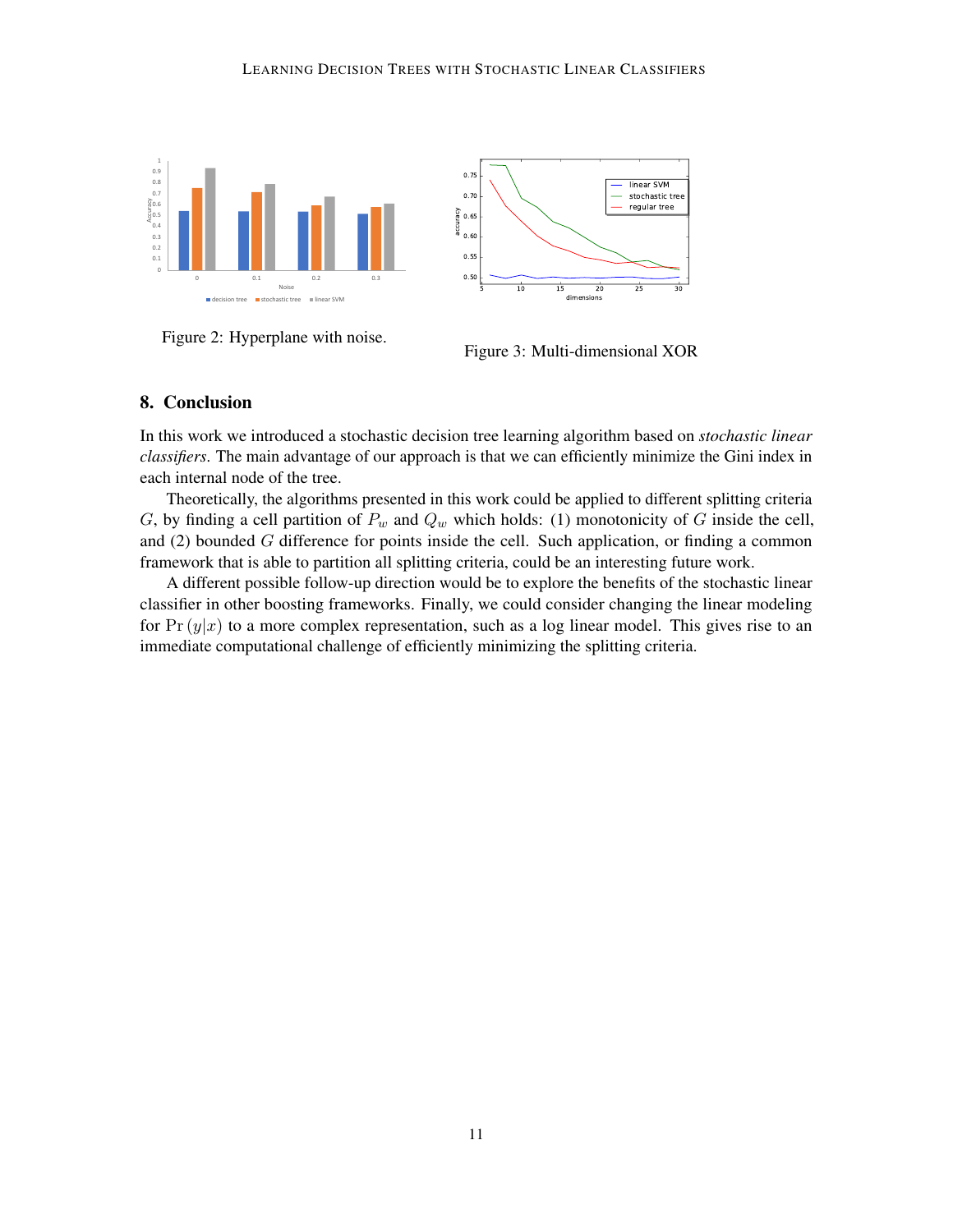# **References**

- <span id="page-11-3"></span>Michael Alekhnovich, Mark Braverman, Vitaly Feldman, Adam R. Klivans, and Toniann Pitassi. The complexity of properly learning simple concept classes. *J. Comput. Syst. Sci.*, 74(1):16–34, 2008.
- <span id="page-11-11"></span>Kristin P Bennett and Jennifer A Blue. A support vector machine approach to decision trees. In *Neural Networks Proceedings, 1998. IEEE World Congress on Computational Intelligence. The 1998 IEEE International Joint Conference on*, volume 3, pages 2396–2401. IEEE, 1998.
- <span id="page-11-8"></span>Avrim Blum and Ronald L. Rivest. Training a 3-node neural network is NP-Complete. In *Machine Learning: From Theory to Applications - Cooperative Research at Siemens and MIT*, pages 9–28, 1993.
- <span id="page-11-0"></span>Leo Breiman, Jerome Friedman, Charles J Stone, and Richard A Olshen. *Classification and regression trees*. CRC press, 1984.
- <span id="page-11-10"></span>Erick Cantú-Paz and Chandrika Kamath. Inducing oblique decision trees with evolutionary algorithms. *IEEE Trans. Evolutionary Computation*, 7(1):54–68, 2003.
- <span id="page-11-7"></span>David Heath, Simon Kasif, and Steven Salzberg. Induction of oblique decision trees. *Journal of Artificial Intelligence Research*, 2(2):1–32, 1993.
- <span id="page-11-13"></span>C. Henry, R. Nock, and F. Nielsen. IReal boosting *a la Carte* with an application to boosting Oblique Decision Trees. In *IJCAI07*, pages 842–847, 2007.
- <span id="page-11-4"></span>Michael J. Kearns and Yishay Mansour. On the boosting ability of top-down decision tree learning algorithms. *J. Comput. Syst. Sci.*, 58(1):109–128, 1999.
- <span id="page-11-14"></span>M. Lichman. UCI machine learning repository, 2013. URL [http://archive.ics.uci.edu/](http://archive.ics.uci.edu/ml) [ml](http://archive.ics.uci.edu/ml).
- <span id="page-11-6"></span>Sreerama K. Murthy, Simon Kasif, and Steven Salzberg. A system for induction of oblique decision trees. *Journal of artificial intelligence research*, 1994.
- <span id="page-11-9"></span>R. Nock and F. Nielsen. Bregman divergences and surrogates for learning. *TPAMI*, 31:2048–2059, 2009.
- <span id="page-11-1"></span>J. R. Quinlan. Induction of decision trees. *Machine Learning*, 1:81–106, 1986.
- <span id="page-11-2"></span>J Ross Quinlan. C4. 5: Programming for machine learning. *Morgan Kauffmann*, page 38, 1993.
- <span id="page-11-5"></span>Robert E Schapire. The strength of weak learnability. *Machine learning*, 5(2):197–227, 1990.
- <span id="page-11-12"></span>D.C. Wickramarachchi, B.L. Robertson, M. Reale, C.J. Price, and J. Brown. Hhcart. *Comput. Stat. Data Anal.*, 96(C):12–23, April 2016. ISSN 0167-9473.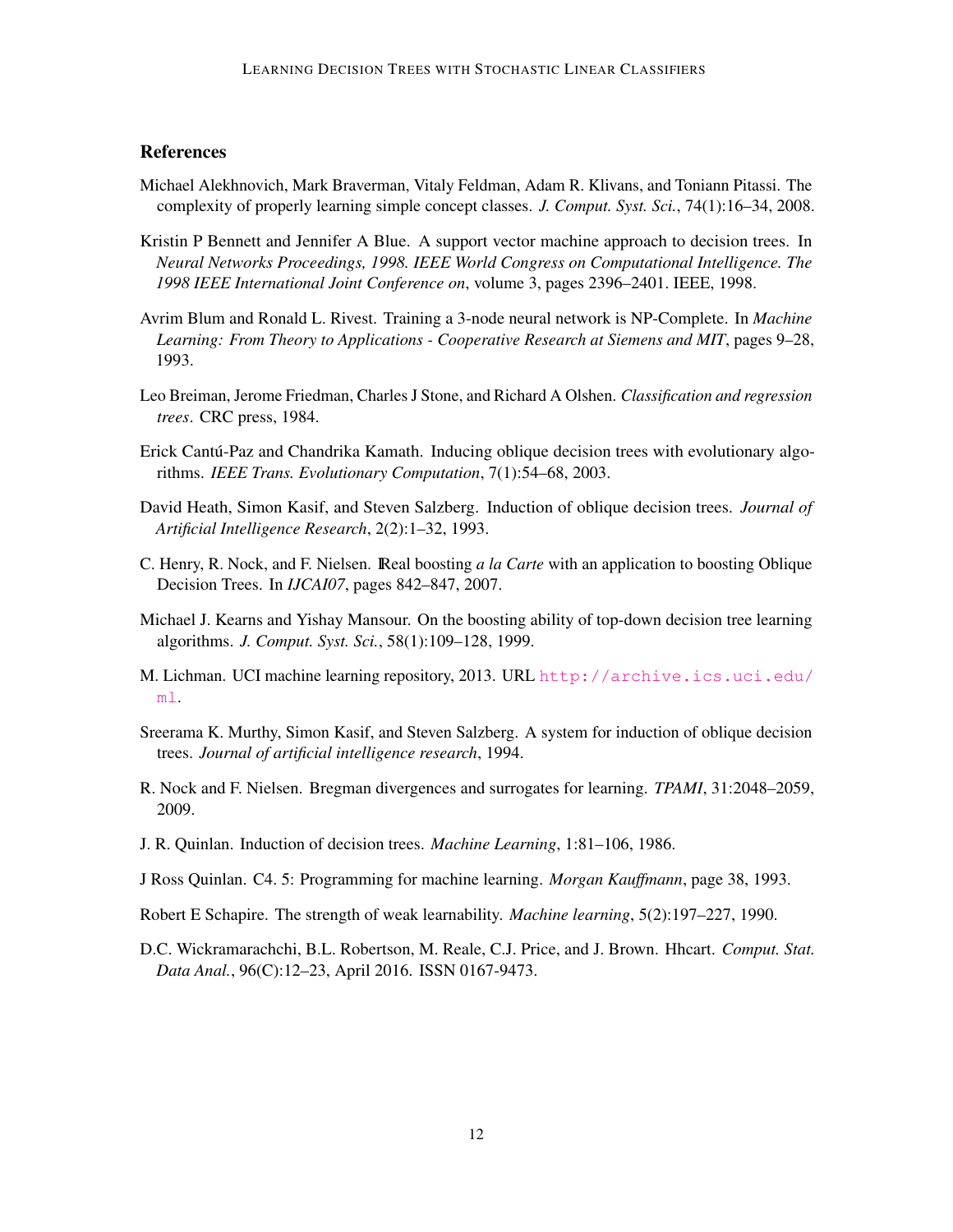## <span id="page-12-0"></span>Appendix A. Decision tree learning algorithm: pseudo code

The pseudo code of Algorithm [A](#page-12-0) encapsulates most existing decision tree learning (DTL) algorithms, including ones such as CART by [Breiman et al.](#page-11-0) [\(1984\)](#page-11-0) and C4.5 by [Quinlan](#page-11-2) [\(1993\)](#page-11-2). Our exposition of the decision tree algorithms tries to abstract the specific splitting function  $G$  and the way to minimize it. We also generalize the standard framework to handle stochastic classifiers. We start with describing the oracles we assume.

The first oracle minimizes the splitting criteria for a hypothesis in an internal node. The function  $FitH<sub>I</sub>(S, D, G)$  receives as input a sample S, a distribution D over the sample S and a splitting criteria G. It returns  $(h^*, g^*)$  where  $h^* \in H_I$  is the hypothesis that minimizes the splitting criteria G over the distribution D on S and  $g^*$  is its reduction in the value of the splitting criteria G.

The second oracle  $FitH_L(S, D)$  receives as input a sample S and a distribution D over the sample S and returns a hypothesis  $h \in H_L$  which minimizes the error (and not the splitting criteria G).

Third, the function  $SplitLeaf(T, l, h)$  receives a decision tree T, a leaf  $l \in Leaves(T)$  and an hypothesis  $h \in H_I$  and returns a new tree where we split leaf l using hypothesis h.

The decision tree learning algorithm runs for  $t$  iterations. In each iteration, for each leaf  $l \in Leaves(T)$  the function  $FitH_I$  evaluates the optimal predictor  $h_l^*$  for the leaf l along with  $g_l^*$ , the local reduction in G induced by  $h_l^*$ . The local reduction is weighted by  $w_l$  to obtain the global reduction in G, i.e.,  $w_l g_l^*$ , and we select the leaf that minimizes G globally. We update the tree by splitting this leaf, and for the new leaves update the probabilities of inputs to reach each of them. Once t iterations are done and the leaves have been determined,  $FitH<sub>L</sub>$  selects for each leaf a predictor from  $H_L$  by minimizing the error (and not the splitting criteria  $G$ ).

One can observe that our framework encapsulates common decision tree methodologies algorithms, such as C4.5 and CART, as follows: (1)  $H_I$  is the family of all decision stumps and  $H_L = \{0, 1\}$ . (2) The function  $FitH_I$  is implemented by evaluating all the decision stumps and selecting the best according to G. (3) The function  $FitH<sub>L</sub>$  sets  $y = 0$  or  $y = 1$  according to the majority class in the leaf, minimizing the error given a constant label predictor.

We presented a general basic scheme of the *DTL* algorithm. We did not describe other hyperparameters (such as minimal split size) or methods to refine the model (such as pruning) which could be applied to the generic algorithm in order to improve results. Our goal is to focus of the core properties of the DTL which we believe are well represented in our framework.

#### <span id="page-12-1"></span>Appendix B. Extending the boosting framework to the stochastic settings

In this section we extend the results of [Kearns and Mansour](#page-11-4) [\(1999\)](#page-11-4) to include the boosting ability of top down algorithms using stochastic classifiers in the internal nodes. Namely, under the assumption

Assumption B.1 (Weak Stochastic Hypothesis Assumption) *Let* f *be any boolean function over the input space* X*. Let* H *be a class of stochastic boolean functions over* X*. Let* γ ∈ (0, 0.5]*. We say* H γ*-satisfies the Weak Stochastic Hypothesis Assumption with respect to* f *if for every distribution D* over *X*, there exists an hypothesis  $h$  ∈ H such that  $Pr_{x\sim \bar{D}}(f(x) \neq h(x))$  ≤ 0.5 –  $\gamma$  where the *probability is both over the distribution*  $\overline{D}$ *, and the randomness of h.* 

<span id="page-12-3"></span><span id="page-12-2"></span>We prove the following theorem,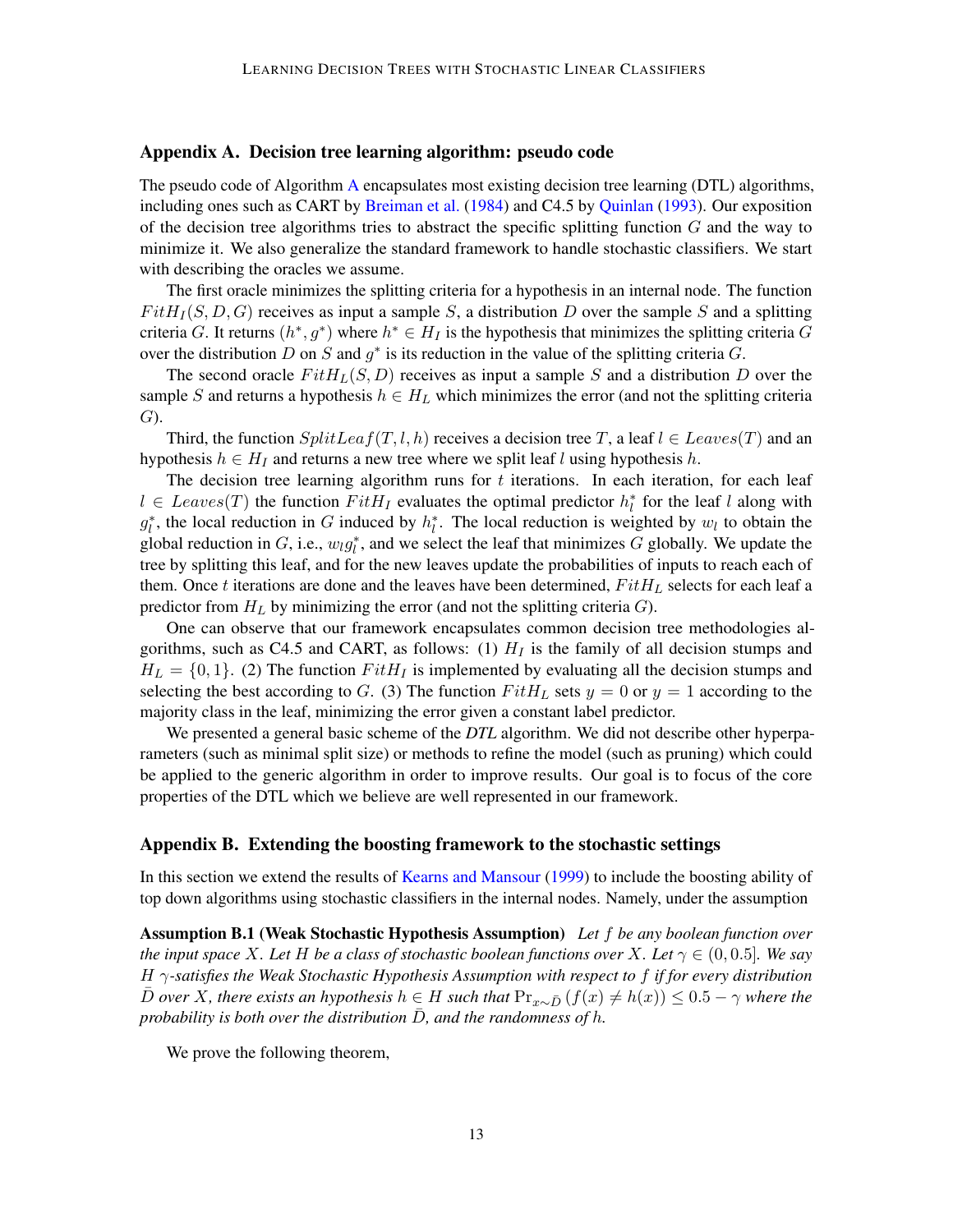Algorithm DTL(S *- sample,* G *splitting criteria,* t *number of iterations*)

<sup>1</sup> Initialize T to be a single-leaf tree with node r, for x ∈ S: pr(x) = <sup>1</sup> |S| , w<sup>r</sup> = 1, and q<sup>r</sup> = |{x∈S:f(x)=1}| |S| . 2 while |Leaves(T)| < t do <sup>3</sup> ∆best ← 0; best<sup>l</sup> ← ⊥; best<sup>h</sup> ← ⊥ 4 for *each* l ∈ Leaves(T)*:* do 5 h ∗ l , g<sup>∗</sup> <sup>l</sup> <sup>←</sup> F itH<sup>I</sup> (S, <sup>1</sup> wl pl(x), G) <sup>6</sup> ∆<sup>l</sup> ← wlG(ql) − w<sup>l</sup> · g ∗ l <sup>7</sup> if ∆<sup>l</sup> ≥ ∆best then <sup>8</sup> ∆best ← ∆<sup>l</sup> ; best<sup>l</sup> ← l; best<sup>h</sup> ← h ∗ l end end 9 for x ∈ S do <sup>10</sup> pl<sup>1</sup> (x) ← pl(x) · Pr (besth(x)) <sup>11</sup> pl<sup>0</sup> (x) ← pl(x) · (1 − Pr (besth(x))) end <sup>12</sup> wl<sup>1</sup> ← P x∈S pl1 (x); wl<sup>0</sup> ← P x∈S pl0 (x) <sup>13</sup> ql<sup>1</sup> ← P <sup>x</sup>∈S:f(x)=1 pl<sup>1</sup> (x); ql<sup>0</sup> ← P <sup>x</sup>∈S:f(x)=1 pl<sup>0</sup> (x) <sup>14</sup> T ← SplitLeaf(T, best<sup>l</sup> , besth) end 15 for *each* l ∈ leaves(T)*:* do h<sup>l</sup> ← F itHL(S, <sup>1</sup> wl pl(x)) end 16 return *T* Algorithm 1: Decision tree learning algorithm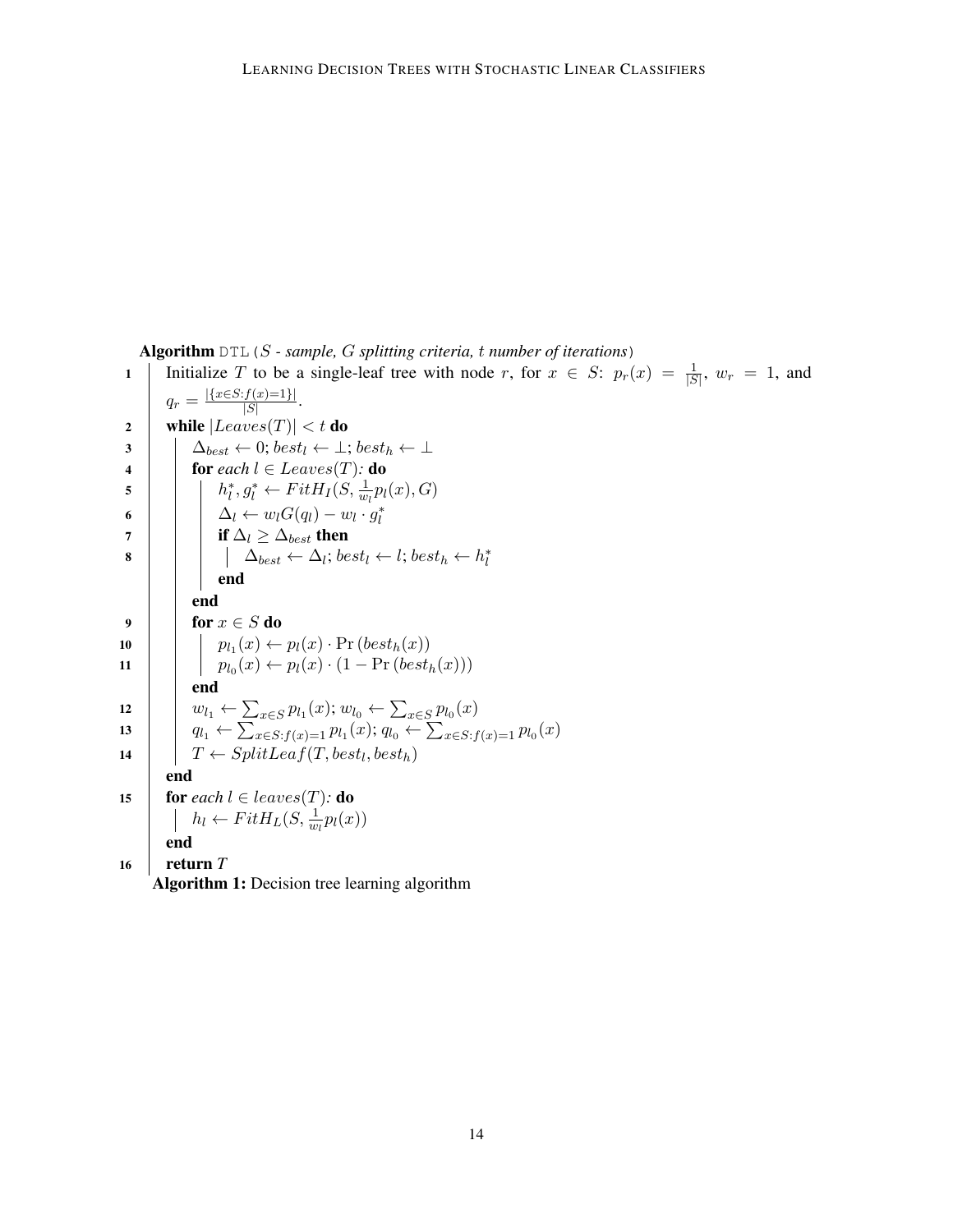**Theorem B.1** Let H be any class of stochastic boolean functions over input space X. Let  $\gamma \in$ (0, 0.5]*, and let* f *be any target function such that* H γ*-satisfies the Weak Stochastic Hypothesis Assumption with respect to* f*. Let* D *be any target distribution, and let* T *be the tree generated by*  $DTL(D, f, G, t)$  *with t iterations. Then for any target error*  $\epsilon$ , *the error*  $\epsilon(T)$  *is less than*  $\epsilon$  *provided that G is the Gini index and*  $t \geq \left(\frac{1}{\epsilon}\right)$  $\frac{1}{\epsilon}$ )<sup>c</sup>/( $\gamma^2 \epsilon^2 \log{(1/\epsilon)}$ )

The above theorem establishes a tradeoff between the desired error  $\epsilon$ , the bias parameter  $\gamma$  of the Weak Stochastic Hypothesis Assumption, the splitting criteria  $G$  and the decision tree size  $t$ .

The proof for [B.1](#page-12-3) is based on the deterministic case proof by [Kearns and Mansour](#page-11-4) [\(1999\)](#page-11-4), and we explicitly supply the proof where our work diverges, namely Lemma 2 of [Kearns and Mansour](#page-11-4) [\(1999\)](#page-11-4) which we substitute by Lemma [B.1.](#page-14-0)

We start with a few notations: Let f be the target function, let T be a decision tree, let  $l \in$ Leaves(T) be a leaf in T, and let  $h \in H_I$ . Denote the leaves introduced by  $Split(T, l, h)$  by  $l_1$ and  $l_0$ . Recall that purity(l) is the fraction of positive examples that reach leaf l from all of the examples that reach it. We use the following shorthand notations for reoccurring expressions:

$$
q = \text{purity}(l), p = \text{purity}(l_0), r = \text{purity}(l_1)
$$
\n
$$
\tau = \Pr_{(x,y)\sim D} (\text{Reach}(x, l_1) | \text{Reach}(x, l)) = \Pr_{(x,y)\sim D} (h(x) = 1 | \text{Reach}(x, l)) = \frac{\text{weight}(l_1)}{\text{weight}(l)}
$$

Since  $q = (1 - \tau)p + \tau r$  and  $\tau \in [0, 1]$  than without loss of generality we have:  $p \le q \le r$ . Let:

$$
\delta=r-p.
$$

Let  $D_l$  be the distribution over input at leaf l. We also define  $D_l$  the balanced distribution over inputs in leaf  $l$  in which the probability positive (or negative) weights is  $1/2$ . Formally,

$$
D_l(x) = \frac{Reach(x, l)}{\text{weight}(l)} D(x)
$$

$$
D'_l(x) = \begin{cases} \frac{D_l(x)}{2q} & \text{if } f(x) = 1\\ \frac{D_l(x)}{2(1-q)} & \text{if } f(x) = 0 \end{cases}
$$

Recall that the information gain is  $\Delta = G(q) - (1 - \tau)G(p) - \tau G(r)$ . Note that if either  $\delta$  is small or  $\tau$  is near 0 or 1 then the information gain is small. Lemma [B.1](#page-14-0) shows that if  $h \in H_I$  is used to split at l, and h satisfies the Weak Stochastic Hypothesis Assumption for  $D'_l$ , then both  $\delta$  cannot be too small, and  $\tau$  cannot be too close to either 0 or 1.

<span id="page-14-0"></span>**Lemma B.1** Let p,  $\tau$  and  $\delta$  be as defined above for the split  $h \in H_I$  at leaf l. Let  $D_l$  and  $D'_l$  also *be defined as above for l. If the function h satisfies*  $Pr_{x \sim D_l'}(h(x) \neq f(x)) \leq 0.5 - \gamma$ , Then:

$$
\tau(1-\tau)\delta \geq 2\gamma q(1-q) .
$$

**Proof** We calculate the following expressions in terms of  $\tau$ , r and q:

$$
\Pr_{x \sim D_l} (f(x) = 1, h(x) = 1) = \tau r
$$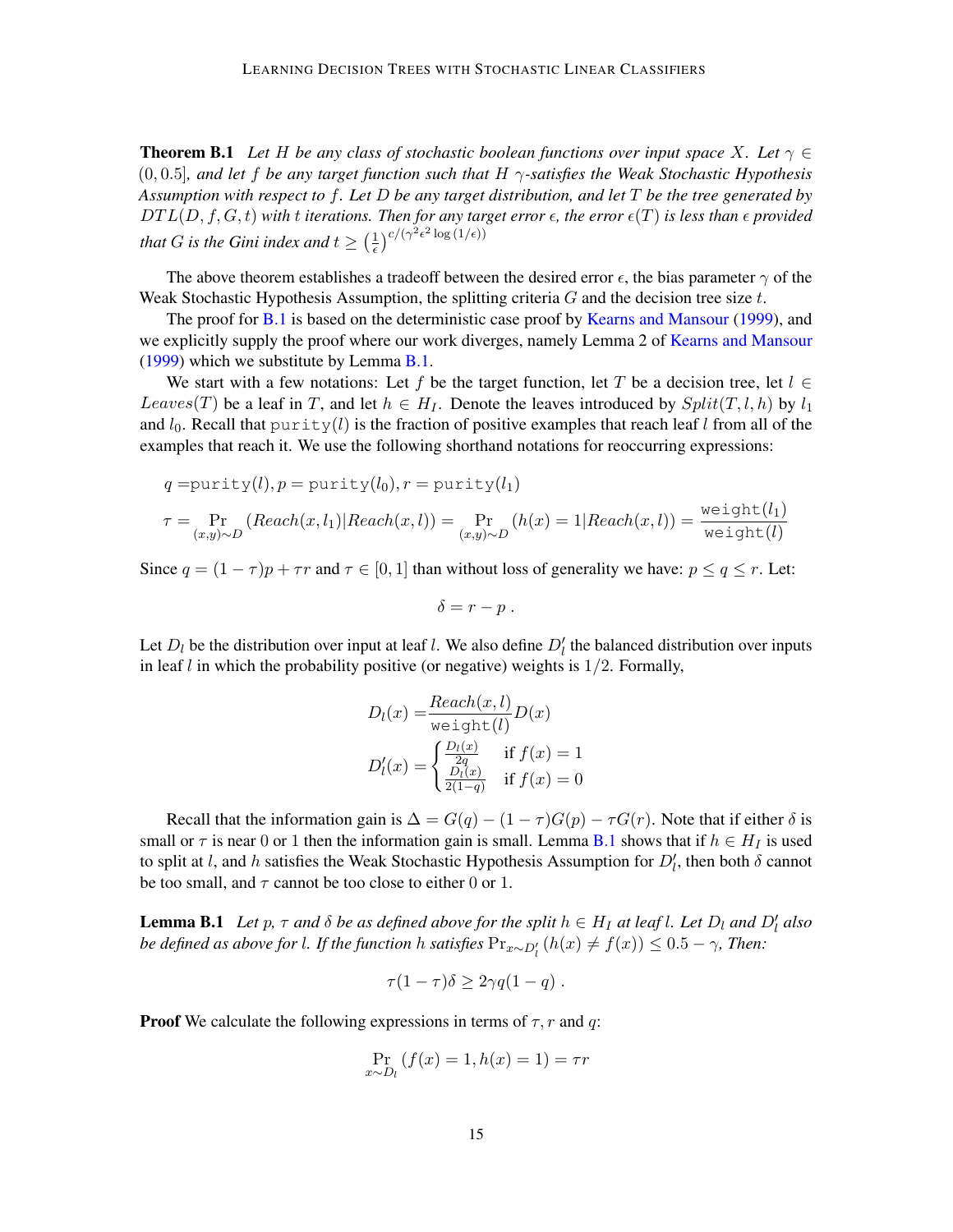Therefore,

$$
\Pr_{x \sim D_l} (f(x) = 0, h(x) = 1) = \tau (1 - r) \text{ and } \Pr_{x \sim D_l} (f(x) = 1, h(x) = 0) = (1 - \tau)p = q - \tau r
$$

Next we consider the error terms under the distribution  $D_l'$ . When changing from the distribution  $D_l$ to  $D_l'$  we need to scale the expression according to the labels:

$$
\Pr_{x \sim D'_l} (f(x) = 0, h(x) = 1) = \frac{\tau(1 - r)}{2(1 - q)} \quad \text{and} \quad \Pr_{x \sim D'_l} (f(x) = 1, h(x) = 0) = \frac{q - r\tau}{2q}
$$

Finally the error terms are combined to achieve the total error:

$$
\Pr_{x \sim D'_l} (f(x) \neq h(x)) = \Pr_{x \sim D'_l} (f(x) = 0, h(x) = 1) + \Pr_{x \sim D'_l} (f(x) = 1, h(x) = 0)
$$

$$
= \frac{\tau(1-r)}{2(1-q)} + \frac{q-r\tau}{2q} = \frac{1}{2} + \frac{\tau}{2} \left( \frac{1-r}{1-q} - \frac{r}{q} \right) = \frac{1}{2} + \frac{\tau}{2} \cdot \frac{q-r}{q(1-q)}
$$

By our assumption on  $h$  we have,

$$
\Pr_{x \sim D'_l} (f(x) \neq h(x)) = \frac{1}{2} + \frac{\tau}{2} \cdot \frac{q - r}{q(1 - q)} \leq \frac{1}{2} - \gamma
$$

which implies that

$$
\frac{\tau}{2} \cdot \frac{r-q}{q(1-q)} \ge \gamma
$$

Substituting  $r = q + (1 - \tau)\delta$  we get the required inequality.

We note that, we have in fact provided a proof for 2 other splitting criteria (as was shown in [Kearns and Mansour](#page-11-4) [\(1999\)](#page-11-4)). Therefore Theorem [B.1](#page-12-3) also holds for the following conditions on  $t$ and G:

$$
t \ge \left(\frac{1}{\epsilon}\right)^{c/(\gamma^2 \epsilon^2 \log(1/\epsilon))}
$$
  
\nif  $G(q) = 4q(1-q)$   
\n
$$
t \ge \left(\frac{1}{\epsilon}\right)^{c \log(1/\epsilon)/\gamma^2}
$$
  
\nif  $G(q) = H(q)$   
\n
$$
t \ge \left(\frac{1}{\epsilon}\right)^{c/\gamma^2}
$$
  
\nif  $G(q) = 2\sqrt{q(1-q)}$ 

# <span id="page-15-0"></span>Appendix C. Bounding the WGI by regions

In this appendix, we show how to partition the domain of WGI into cells such that the difference between values of the WGI of points in the same cell is bounded by  $\epsilon$ . Namely, we prove the following theorem.

**Theorem 6.3** *Given data distribution*  $D_l$  *which has a positive label probability of*  $\rho$  *and a parameter*  $\epsilon \in (0,1)$  *it is possible to partition the domain of WGI:*  $\{(p,q)|0 \leq p \leq 1, \max(0, \rho + p - 1) \leq 1\}$  $q \leq \min(\rho, p) \}$  into  $O(\epsilon^{-2})$  cells, such that the if  $(p_1, q_1)$  and  $(p_2, q_2)$  belong to the same cell then  $|WGI(p_1, q_1) - WGI(p_2, q_2)| \leq \epsilon.$ 

 $\blacksquare$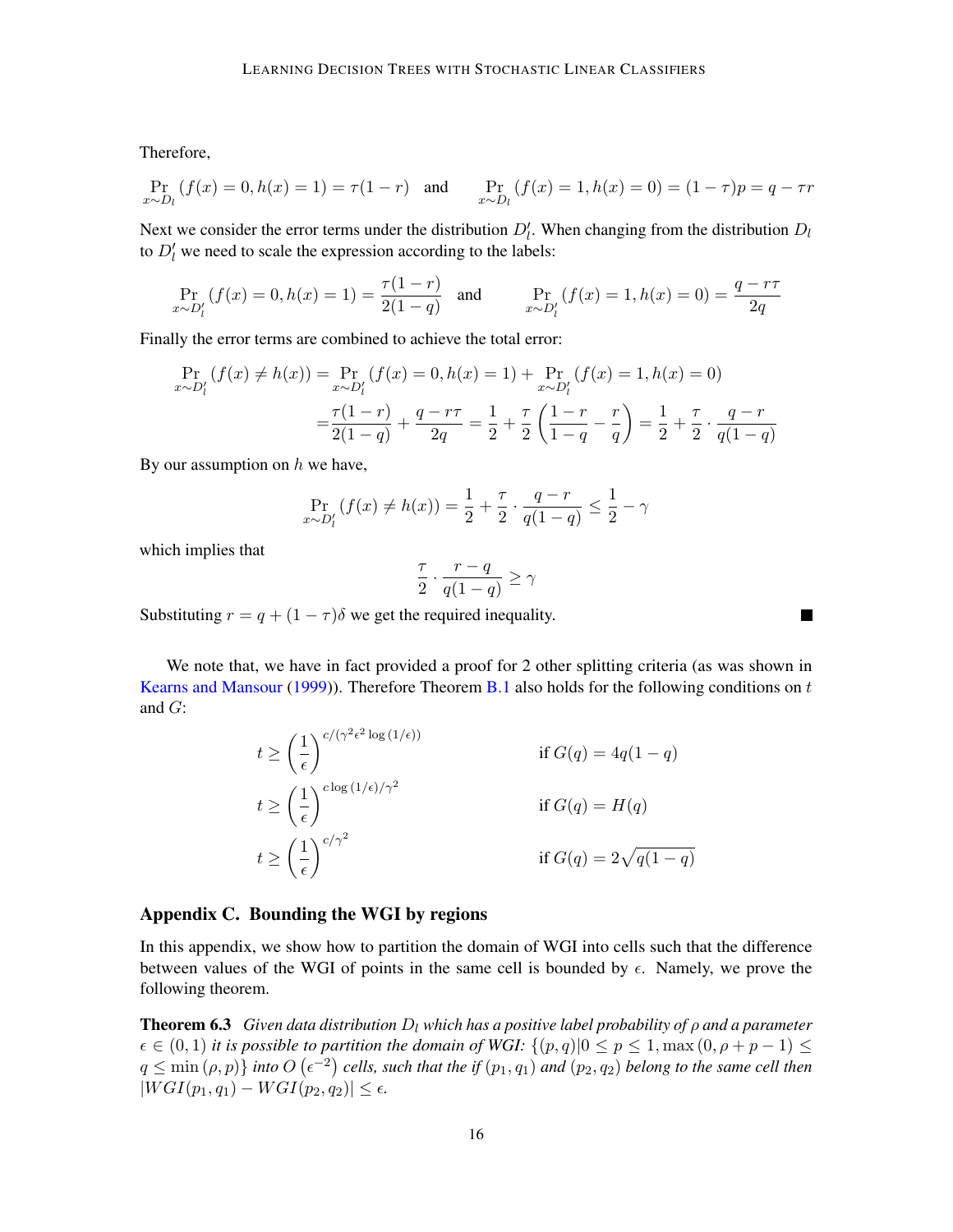#### C.1. Partitioning the WGI to monotone regions

Consider the domain of  $WGI$  which is

$$
R = \{(p, q) | p \in (0, 1), q \in [\max(0, p + \rho - 1), \min(\rho, p)]\}.
$$

Note that the values of  $p = 0$  and  $p = 1$  are not included. We discuss and add them in Section [C.7.](#page-20-0) We partition R to two sub-domains according to the line  $q = \rho p$ , namely,

$$
R_a = \{(p, q) | p \in (0, 1), q \in [\rho p, \min (\rho, p)]\}
$$

and

$$
R_b = \{(p,q)|p \in (0,1), q \in [\max(0, p + \rho - 1), \rho p]\},\,
$$

as illustrated in Figure [4.](#page-17-0)

We show that the function WGI is monotone in each of those domains.

<span id="page-16-0"></span>**Lemma C.1** *Given a data distribution*  $D_l$  *which has a positive class weight of*  $\rho$ *, the WGI function:* 

$$
WGI(p,q) = 4\left(\rho - \frac{q^2}{p} - \frac{(\rho - q)^2}{1 - p}\right)
$$

*is monotone in both* p *and* q *in both* R<sup>a</sup> *and* Rb*. Specifically, in* R<sup>a</sup> *it is increasing in* p *and decreasing in*  $q$  *and in*  $R_b$  *it is decreasing in*  $p$  *and increasing in*  $q$ *.* 

**Proof** Since we are interested only in monotonicity, we can simply consider the function  $g(p, q)$  =  $-\frac{q^2}{p} - \frac{(\rho-q)^2}{1-p}$  $\frac{1-p}{1-p}$ . In order to show that  $g(p,q)$  is monotone, we first consider where its derivatives vanishes. The derivative with respect to  $q$  is

$$
\frac{\partial g(p,q)}{\partial q} = -\frac{2q}{p} + \frac{2(\rho - q)}{(1 - p)} = \frac{2(\rho p - q)}{p(1 - p)}
$$

This implies that the derivative vanishes at  $q = \rho p$  which is the boundary of the sub-domains  $R_a$ and  $R_b$ , and hence  $g(p, q)$  is monotone in q in each of the domains. Also, in  $R_a$ , since  $q > p\rho$ , the derivative is negative and in  $R_b$ , since  $q \leq p\rho$ , it is positive.

Next we consider the derivative with respect to  $p$ ,

$$
\frac{\partial g(p,q)}{\partial p} = \frac{q^2}{p^2} - \frac{(\rho - q)^2}{(1 - p)^2} = \frac{(q - \rho p)(q(1 - 2p) + \rho p)}{p^2(1 - p)^2}
$$

This implies that the derivative vanishes at  $q = \rho p$  and  $q = \frac{\rho p}{2n}$  $\frac{\rho p}{2p-1}$ . The line  $q = \rho p$  is a boundary of our regions and so we consider only the other curve.

For  $p \in (0, 0.5)$  we have  $1 - 2p > 0$ . This implies that  $q(1 - 2p) + \rho p > 0$ . Since  $q > \rho p$  in  $R_a$ it implies that  $g(p, q)$  is increasing there, and similarly, since  $q \leq p\rho$ , it is decreasing in  $R_b$ .

For  $p \in (0.5, 1)$  we have  $-1 < 1-2p < 0$ . For  $R_b$ , since  $q \leq \rho p$  we have that  $q(1-2p)+\rho p > 0$ and hence  $g(p, q)$  is decreasing in p. For  $R_a$ , we have  $q \leq p+\rho-1$ . This implies that  $q(1-2p)+\rho p \leq$  $(1-p)(2p-1+\rho)$  which is non-negative since  $p \in (0.5, 1)$ . Therefore  $q(p, q)$  is increasing in  $R_a$ .

Finally, for  $p = 0.5$  we have that  $\frac{\partial g(p,q)}{\partial p} = \frac{(q-\rho/2)(\rho/2)}{1/16}$  which is positive in  $R_a$  and negative in  $R_b$  as required. **College** 

Figure [4](#page-17-0) shows the sub-domains  $R_a$  and  $R_b$ .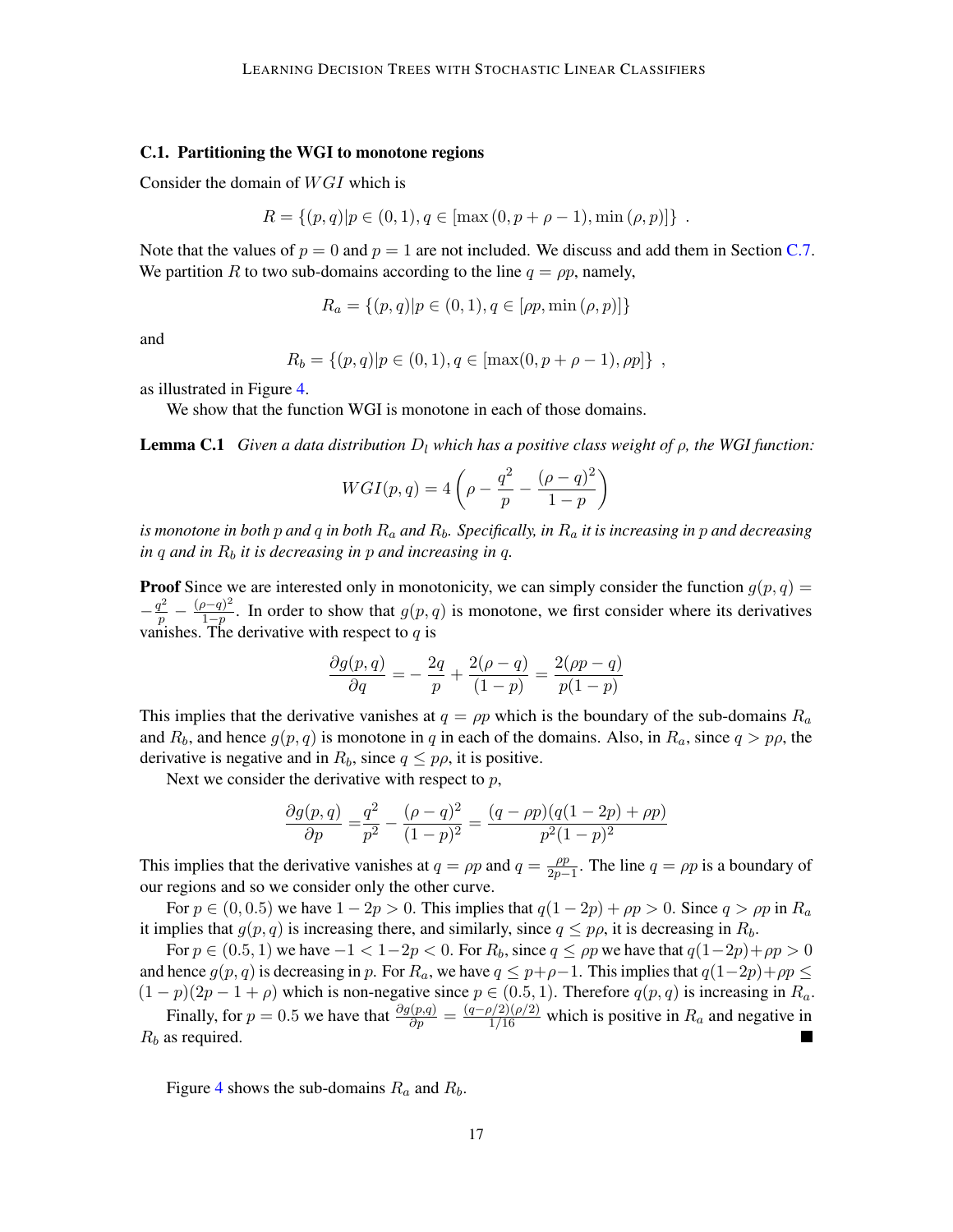

<span id="page-17-0"></span>Figure 4: The domain R and the sub-domains  $R_a$  and  $R_b$  (for  $\rho \ge 0.5$ )



<span id="page-17-1"></span>Figure 5: WGI: partitioned into regions for  $\rho \geq 0.5$ 

## C.2. Overview of the partition into cells

We partitioned the domain R of WGI into two sub-domains  $R_a$  and  $R_b$ . According to Theorem [C.1](#page-16-0) in each of the sub-domains the WGI is monotone in  $p$  and  $q$ . We will further partition each sub-domain in to two parts, and then split them in to cells. We first consider the difference in the value of WGI between two points:

$$
|WGI(p_1, q_1) - WGI(p_2, q_2)| = 4 \left| \frac{q_2^2}{p_2} + \frac{(\rho - q_2)^2}{1 - p_2} - \frac{q_1^2}{p_1} - \frac{(\rho - q_1)^2}{1 - p_1} \right|
$$
  
 
$$
\leq 4 \left| \frac{q_2^2}{p_2} - \frac{q_1^2}{p_1} \right| + 4 \left| \frac{(\rho - q_2)^2}{1 - p_2} - \frac{(\rho - q_1)^2}{1 - p_1} \right| = 4\Delta_1 + 4\Delta_2 \quad (7)
$$

where  $\Delta_1 =$  $\frac{q_2^2}{p_2} - \frac{q_1^2}{p_1}$  $\left| \text{ and } \Delta_2 = \right|$  $(\rho - q_2)^2$  $\frac{(p-q_1)^2}{1-p_2} - \frac{(p-q_1)^2}{1-p_1}$  $\overline{1-p_1}$ re  $\Delta_1 = \left| \frac{q_2^2}{p_2} - \frac{q_1^2}{p_1} \right|$  and  $\Delta_2 = \left| \frac{(\rho - q_2)^2}{1 - p_2} - \frac{(\rho - q_1)^2}{1 - p_1} \right|$ .<br>We are going to consider the case where  $\rho \ge 0.5$ . The symmetric case of  $\rho < 0.5$  can be reduced

to this case by switching the labels and deriving the same bound. For the definition of the cells we use the parameters  $\epsilon \in (0, 1)$  which controls the cell's size.

We next present an analysis for each of four sub-domains, show that in each both  $\Delta_1 = O(\epsilon)$ and  $\Delta_2 = O(\epsilon)$ . In addition each sub-domain will be partitioned in to  $O(\epsilon^{-2})$  cells.

## C.3. First region:  $R_{b,l}$

Let  $R_{b,l} = \{(p,q) | 0 < p \leq 1 - \rho, 0 \leq q \leq \rho p\}$ . Clearly  $R_{b,l} \subseteq R_b$ , and by Lemma [C.1](#page-16-0) we know that WGI is decreasing in p and increasing in q in  $R_{b,l}$ .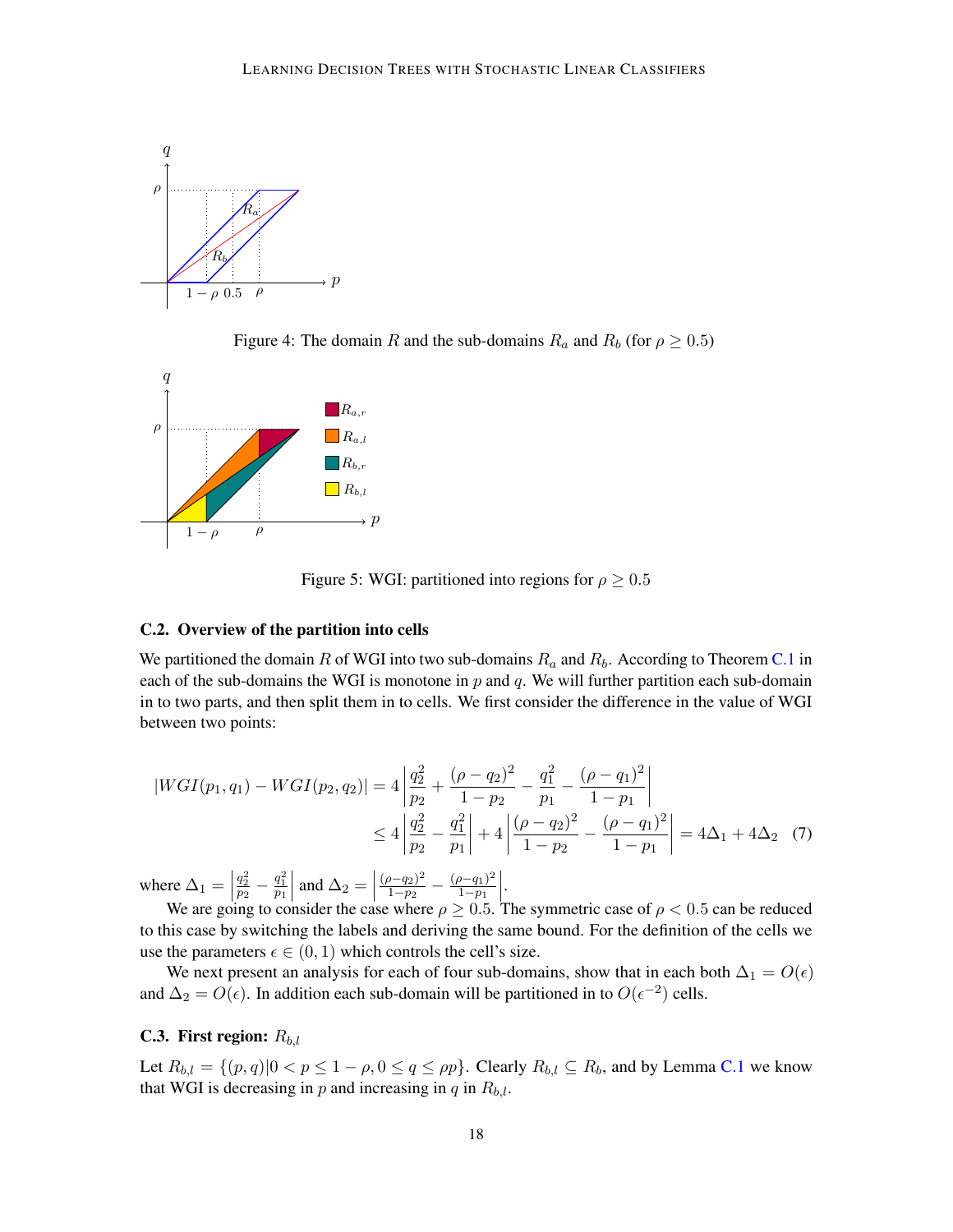We are now ready to define the cells. The cells will have two parameters  $p_c \in (0, 1 - \rho - \epsilon]$  and  $\alpha \in [\epsilon, 1]$ . Let

$$
cell_{R_{b,l}}(p_c, \alpha) = \{(p,q) | p_c \leq p \leq p_c + \epsilon, (\alpha - \epsilon) \rho p \leq q \leq \alpha \rho p\}.
$$

The cells would have  $p_c = i\epsilon$ , for  $0 \le i \le \frac{1-\rho}{\epsilon} - 1$  and  $\alpha = j\epsilon$ , for  $1 \le j \le 1/\epsilon$ . This implies that there are  $O(\epsilon^{-2})$  cells in  $R_{b,l}$ . Since in  $R_{b,l}$  we have  $\frac{\partial WGI}{\partial q} \ge 0$ , there are  $p_1, p_2 \in (0, 1 - \rho]$ , such that the maximum WGI value in  $cell_{R_{b,l}} (p_c, \alpha)$  is obtained at a point  $(p_1, q_1) = (p_1, \alpha \rho p_1)$  and the minimum value at  $(p_2, q_2) = (p_2, (\alpha - \epsilon) \rho p_2)$ .

We bound  $\Delta_1$  as follows:

$$
\Delta_1 = \left| \frac{q_2^2}{p_2} - \frac{q_1^2}{p_1} \right| = \left| \frac{(\alpha - \epsilon)^2 \rho^2 p_2^2}{p_2} - \frac{\alpha^2 \rho^2 p_1^2}{p_1} \right| \le \rho^2 (\alpha^2 |p_2 - p_1| + \epsilon p_2) \le 2\epsilon \tag{8}
$$

and  $\Delta_2$  as follows,

$$
\Delta_2 = \left| \frac{(\rho - q_2)^2}{1 - p_2} - \frac{(\rho - q_1)^2}{1 - p_1} \right| = \left| \frac{(\rho - (\alpha - \epsilon)\rho p_2)^2}{1 - p_2} - \frac{(\rho - \alpha\rho p_1)^2}{1 - p_1} \right| = \rho^2 \left| \frac{(1 - (\alpha - \epsilon)p_2)^2}{1 - p_2} - \frac{(1 - \alpha p_1)^2}{1 - p_1} \right|
$$
  

$$
\leq \rho^2 \left( \frac{\epsilon_1}{\alpha^2} \frac{\epsilon_\epsilon}{|p_1 - p_2|} + \epsilon \frac{\epsilon_2}{|\epsilon - 2\alpha|} \frac{\epsilon_1}{|1 - p_2|} + 2\epsilon \frac{\epsilon_2}{|2\alpha - 1 - \epsilon|} + \frac{\epsilon \left| 2(1 - \alpha) + \epsilon \right|}{1 - p_2} + \left| \frac{(1 - \alpha)^2}{1 - p_2} - \frac{(1 - \alpha)^2}{1 - p_1} \right| \right)
$$
  

$$
\leq \rho^2 \left( 7\epsilon + \frac{2\epsilon}{1 - p_2} + (1 - \alpha)^2 \frac{\epsilon_1}{(1 - p_1)(1 - p_2)} \right) \leq 7\rho^2 \epsilon + \frac{\rho^2 \epsilon}{\rho^2} + 2\rho \frac{\rho \epsilon}{\rho} \leq 10\epsilon \tag{9}
$$

<span id="page-18-1"></span><span id="page-18-0"></span> $\overline{\phantom{a}}$ I  $\overline{\phantom{a}}$  $\mid$ 

where we used the fact that  $\rho \leq 1$  and  $p \leq 1 - \rho$ .

Combining the bounds in [\(7\)](#page-17-1), [\(8\)](#page-18-0) and [\(9\)](#page-18-1) the error for in each cell in  $R_{b,l}$  is bounded by  $4(2\epsilon + 10\epsilon) = 48\epsilon.$ 

#### **C.4.** Second region:  $R_{b,r}$

Let  $R_{b,r} = \{(p,q) | 1 - \rho \le p < 1, p + \rho - 1 \le q \le \rho p\}$ . Clearly  $R_{b,r} \subseteq R_b$ , and by Lemma [C.1](#page-16-0) we know that WGI is decreasing in p and increasing in q in  $R_{b,r}$ .

We are now ready to define the cells. The cells will have two parameters  $p_c \in [1 - \rho, 1 - \epsilon)$  and  $\alpha \in [\epsilon, 1]$ . Let

$$
cell_{R_{b,r}}(p_c, \alpha) = \{(p, q) : p_c \le p \le p_c + \epsilon,
$$
  

$$
(\alpha - \epsilon)p + (1 - \alpha + \epsilon)(p + \rho - 1) \le q \le \alpha \rho p + (1 - \alpha)(p + \rho - 1)\}.
$$

The cells would have  $p_c = i\epsilon$ , for  $(1-\rho)/\epsilon \le i \le 1/\epsilon - 1$  and  $\alpha = j\epsilon$ , for  $1 \le j \le 1/\epsilon$ . This implies that there are  $O(\epsilon^{-2})$  cells in  $R_{b,r}$ . Since in  $R_{b,r}$  we have  $\frac{\partial WGI}{\partial q} \ge 0$ , there are  $p_1, p_2 \in [1 - \rho, 1)$ , such that the maximum WGI value in  $cell_{R_{b,r}}(p_c, \alpha)$  is obtained at a point  $(p_1, q_1) = (p_1, \alpha \rho p_1 + \alpha \rho p_2)$  $(1-\alpha)(p_1+\rho-1)$ ) and the minimum value at  $(p_2, q_2) = (p_2, (\alpha - \epsilon)p_2 + (1-\alpha+\epsilon)(p_2+\rho-1))$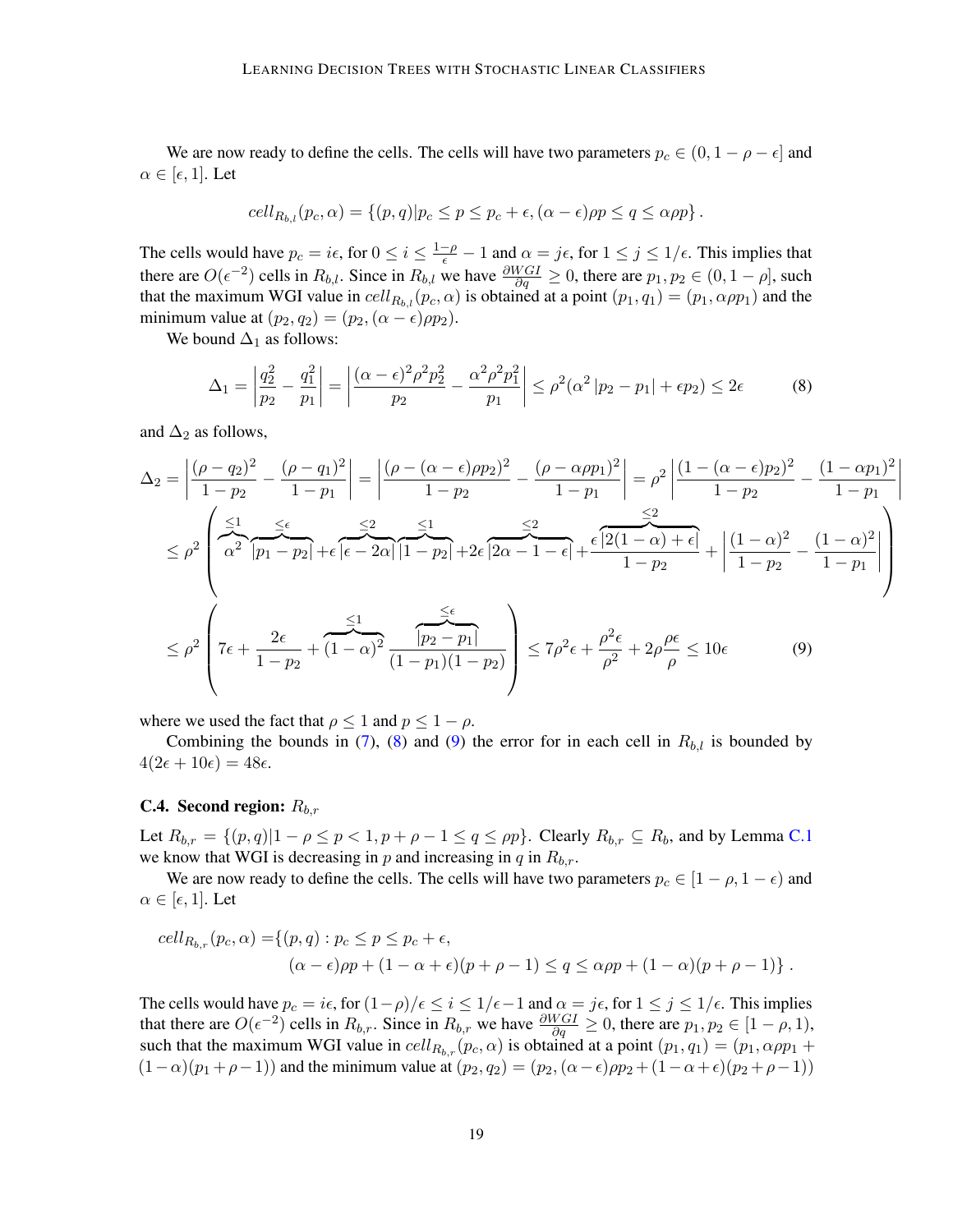<span id="page-19-0"></span>We bound  $\Delta_1$  as follows:

$$
\Delta_1 = \left| \frac{q_2^2}{p_2} - \frac{q_1^2}{p_1} \right| = \left| \frac{((\alpha - \epsilon)\rho p_2 + (1 - \alpha + \epsilon)(p_2 + \rho - 1))^2}{p_2} - \frac{(\alpha \rho p_1 + (1 - \alpha)(p_1 + \rho - 1))^2}{p_1} \right|
$$
  
\n
$$
\leq \alpha^2 \rho^2 |p_2 - p_1| + \epsilon |\epsilon - 2\alpha| \rho^2 p_2 + 2\alpha (1 - \alpha) \rho |p_2 - p_1| + 2\epsilon |2\alpha - \epsilon - 1| \rho |p_2 + \rho - 1| +
$$
  
\n
$$
(1 - \alpha)^2 \left| \frac{(p_2 + \rho - 1)^2}{p_2} - \frac{(p_1 + \rho - 1)^2}{p_1} \right| + \frac{\epsilon |2 - 2\alpha + \epsilon| (p_2 + \rho - 1)^2}{p_2}
$$
  
\n
$$
\leq 5.5\epsilon + \left| \frac{(p_2 + \rho - 1)^2}{p_2} - \frac{(p_1 + \rho - 1)^2}{p_1} \right| + \frac{2\epsilon (p_2 + \rho - 1)^2}{p_2} \leq 12.5\epsilon
$$
 (10)

For  $\Delta_2$  we have

$$
\Delta_2 = \left| \frac{(\rho - q_2)^2}{1 - p_2} - \frac{(\rho - q_1)^2}{1 - p_1} \right|
$$
  
= 
$$
\left| \frac{(\rho - (\alpha - \epsilon)\rho p_2 - (1 - \alpha + \epsilon)(p_2 + \rho - 1))^2}{1 - p_2} - \frac{(\rho - \alpha\rho p_1 - (1 - \alpha)(p_1 + \rho - 1))^2}{1 - p_1} \right| \le 8.5\epsilon
$$
 (11)

Combining the bounds in [\(7\)](#page-17-1), [\(10\)](#page-19-0) and [\(11\)](#page-19-1) the error for in each cell in  $R_{b,l}$  is bounded by  $4(12.5\epsilon + 8.5\epsilon) = 84\epsilon.$ 

# C.5. Third region  $R_{a,l}$

Let  $R_{a,l} = \{(p,q) | 0 < p \leq \rho, \rho p \leq q \leq p\}$ . Clearly  $R_{a,l} \subseteq R_a$ , and by Lemma [C.1](#page-16-0) we know that WGI is increasing in p and decreasing in q in  $R_{a,l}$ .

We are now ready to define the cells. The cells will have two parameters  $p_c \in (0, \rho - \epsilon]$  and  $\alpha \in [\epsilon, 1]$ . Let

$$
cell_{R_{a,l}}(p_c, \alpha) = \{(p,q)|p_c \leq p \leq p_c + \epsilon, (\alpha - \epsilon)p + (1 - \alpha + \epsilon)pp \leq q \leq \alpha p + (1 - \alpha)pp\}.
$$

The cells would have  $p_c = i\epsilon$ , for  $0 \le i \le \rho/\epsilon - 1$  and  $\alpha = j\epsilon$ , for  $1 \le j \le 1/\epsilon$ . This implies that there are  $O(\epsilon^{-2})$  cells in  $R_{a,l}$ . Since in  $R_{a,l}$  we have  $\frac{\partial WGI}{\partial q} \le 0$ , there are  $p_1, p_2 \in (0, \rho]$ , such that the maximum WGI value in  $cell_{R_{a,l}}(p_c, \alpha)$  is obtained at a point  $(p_1, q_1) = (p_1, (\alpha - \epsilon)p_1 + (1 - \epsilon)p_2)$  $(\alpha + \epsilon) \rho p_1$ ) and the minimum value at  $(p_2, q_2) = (p_2, \alpha p_2 + (1 - \alpha) \rho p_2)$ 

We bound  $\Delta_1$  as follows,

$$
\Delta_1 = \left| \frac{q_2^2}{p_2} - \frac{q_1^2}{p_1} \right| = \left| \frac{(\alpha p_2 + (1 - \alpha)\rho p_2)^2}{p_2} - \frac{((\alpha - \epsilon)p_1 + (1 - \alpha + \epsilon)\rho p_1)^2}{p_1} \right|
$$
  
\n
$$
\leq |p_2 - p_1| |\rho + (1 - \rho)\alpha|^2 + 2\epsilon p_1 |\rho + (1 - \rho)\alpha| |\rho - 1| + \epsilon^2 p_1 (\rho - 1)^2 \leq 4\epsilon
$$
 (12)

<span id="page-19-3"></span><span id="page-19-2"></span><span id="page-19-1"></span> $\overline{\phantom{a}}$ I  $\overline{\phantom{a}}$  $\overline{\phantom{a}}$ 

and bound  $\Delta_2$  as follows,

$$
\Delta_2 = \left| \frac{(\rho - q_2)^2}{1 - p_2} - \frac{(\rho - q_1)^2}{1 - p_1} \right| = \left| \frac{(\rho - \alpha p_2 - (1 - \alpha)\rho p_2)^2}{1 - p_2} - \frac{(\rho - (\alpha - \epsilon)p_1 - (1 - (\alpha - \epsilon))\rho p_1)^2}{1 - p_1} \right|
$$
  
\n
$$
\leq \rho^2 |p_1 - p_2| + 2\alpha |\rho(\rho - 1)| |p_2 - p_1| + \alpha^2 (1 - \rho)^2 \left| \frac{p_2^2}{1 - p_2} - \frac{p_1^2}{1 - p_1} \right| +
$$
  
\n
$$
\frac{2\epsilon p_1 (1 - \rho) |\rho - \alpha p_1 - (1 - \alpha)\rho p_1|}{1 - p_1} + \frac{\epsilon^2 p_1^2 (1 - \rho)^2}{1 - p_1} \leq 8.5\epsilon
$$
 (13)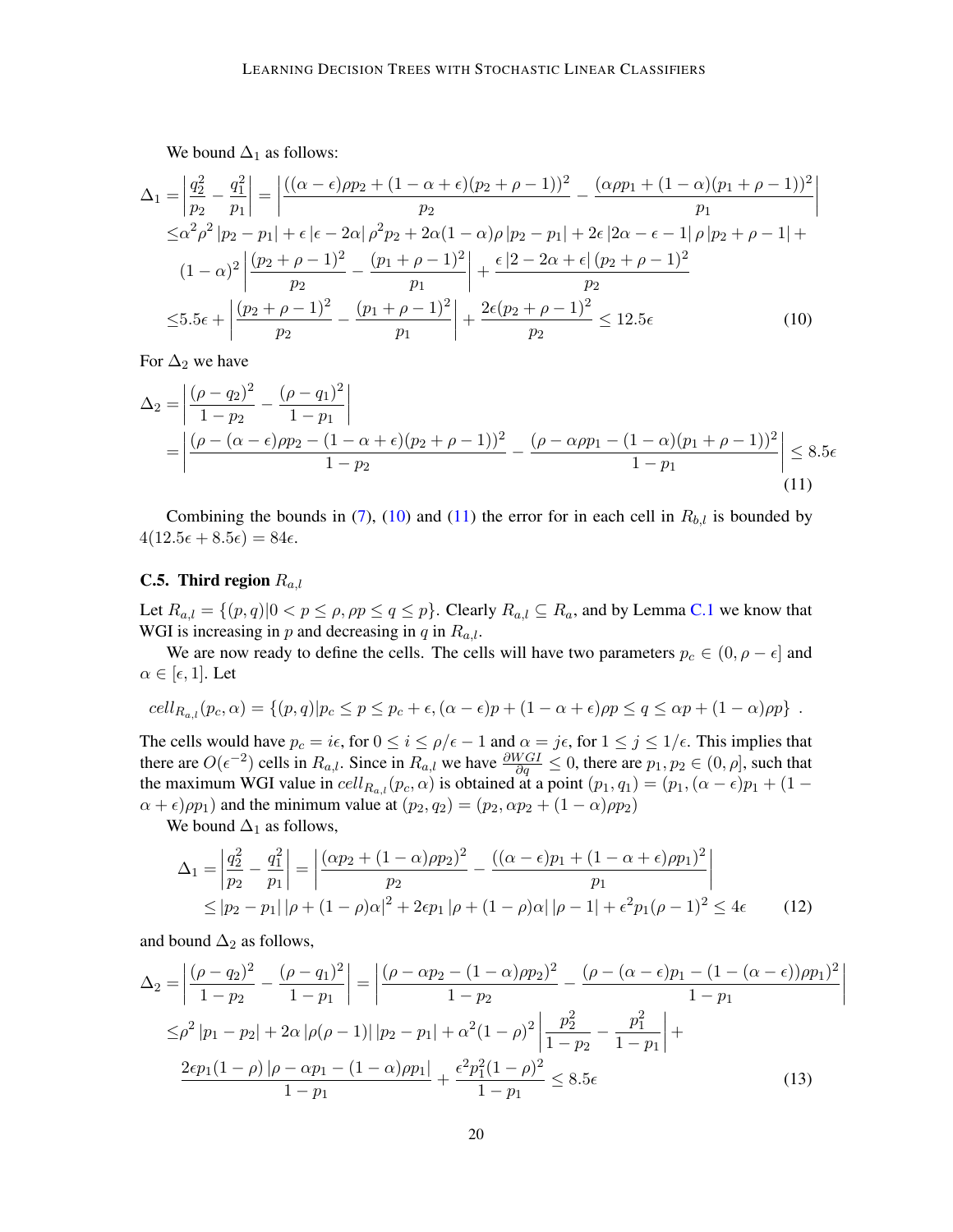Combining the bounds in [\(7\)](#page-17-1), [\(12\)](#page-19-2) and [\(13\)](#page-19-3) the error for in each cell in  $R_{a,l}$  is bounded by  $4(4\epsilon + 8.5\epsilon) = 50\epsilon.$ 

#### **C.6.** Fourth region  $R_{a,r}$

Let  $R_{a,r} = \{(p,q) | \rho \le p < 1, \rho p \le q \le \rho\}$ . Clearly  $R_{a,r} \subseteq R_a$ , and by Lemma [C.1](#page-16-0) we know that WGI is increasing in p and decreasing in q in  $R_{a,r}$ .

We are now ready to define the cells. The cells will have two parameters  $p_c \in [1 - \rho, 1 - \epsilon)$  and  $\alpha \in [\epsilon, 1]$ . Let

$$
cell_{R_{a,r}}(p_c, \alpha) = \{(p,q) | p_c \leq p \leq p_c + \epsilon, (\alpha - \epsilon)\rho + (1 - \alpha + \epsilon)pp \leq q \leq \alpha\rho + (1 - \alpha)pp\}.
$$

The cells would have  $p_c = i\epsilon$ , for  $\rho/\epsilon \leq i \leq 1/\epsilon - 1$  and  $\alpha = j\epsilon$ , for  $1 \leq j \leq 1/\epsilon$ . This implies that there are  $O(\epsilon^{-2})$  cells in  $R_{a,r}$ . Since in  $R_{a,r}$  we have  $\frac{\partial WGI}{\partial q} \le 0$ , there are  $p_1, p_2 \in [1 - \rho, 1)$ , such that the maximum WGI value in  $cell_{R_{a,r}}(p_c, \alpha)$  is obtained at a point  $(p_1, q_1) = (p_1, (\alpha - \epsilon)\rho + \alpha)$  $(1 - \alpha + \epsilon) \rho p_1$ ) and the minimum value at  $(p_2, q_2) = (p_2, \alpha \rho + (1 - \alpha) \rho p_2)$ 

We bound  $\Delta_1$  as follows,

$$
\Delta_1 = \left| \frac{q_2^2}{p_2} - \frac{q_1^2}{p_1} \right| = \left| \frac{(\alpha \rho + (1 - \alpha)\rho p_2)^2}{p_2} - \frac{((\alpha - \epsilon)\rho + (1 - \alpha + \epsilon)\rho p_1)^2}{p_1} \right|
$$
  
\n
$$
\leq \rho^2 (|p_2 - p_1| + 2\alpha |p_1 - p_2| + 2\epsilon |1 - p_1|) + \rho^2 \left| \frac{\alpha^2 (1 - p_2)^2}{p_2} - \frac{\alpha^2 (1 - p_1)^2}{p_1} - \frac{\epsilon (\epsilon - 2\alpha)(1 - p_1)^2}{p_1} \right|
$$
  
\n
$$
\leq 8\epsilon
$$
 (14)

<span id="page-20-2"></span><span id="page-20-1"></span> $\overline{\phantom{a}}$ I  $\overline{\phantom{a}}$  $\mid$ 

and  $\Delta_2$  as follows,

$$
\Delta_2 = \left| \frac{(\rho - q_2)^2}{1 - p_2} - \frac{(\rho - q_1)^2}{1 - p_1} \right| = \left| \frac{(\rho - \alpha \rho - (1 - \alpha)\rho p_2)^2}{1 - p_2} - \frac{(\rho - (\alpha - \epsilon)\rho - (1 - (\alpha - \epsilon))\rho p_1)^2}{1 - p_1} \right|
$$
  
\n
$$
\leq \rho^2 (1 - \alpha)^2 |p_1 - p_2| + \rho^2 \epsilon |2 - 2\alpha + \epsilon| (1 - p_1) \leq 3\epsilon
$$
 (15)

Combining the bounds in [\(7\)](#page-17-1), [\(14\)](#page-20-1) and [\(15\)](#page-20-2) the error for in each cell in  $R_{a,r}$  is bounded by  $4(8\epsilon + 3\epsilon) = 44\epsilon.$ 

## <span id="page-20-0"></span>**C.7.** WGI is continuous in  $p = 0$  and  $p = 1$

We show that the value of WGI is continuous at both extreme points  $p = 0$  and  $p = 1$  for point  $(p, q) \in R$ . Namely, we show that its value is  $4p(1-p)$ . This will allow us to extend the sub-domains from  $p \in (0, 1)$  to  $p \in [0, 1]$ . Recall that,

$$
GWI(p,q) = 4\left(\rho - \frac{q^2}{p} - \frac{(\rho - q)^2}{1 - p}\right)
$$

Consider  $p \in (0, \delta]$  for  $\delta < 1/2$ . Since  $(p, q) \in R$  this implies also that  $q \leq p \leq \delta$ . Therefore,

$$
0\leq \frac{q^2}{p}\leq \delta
$$

We also have that

$$
\rho^2 - 6\delta \le \frac{(\rho - \delta)^2}{1 - \delta} \le \rho^2
$$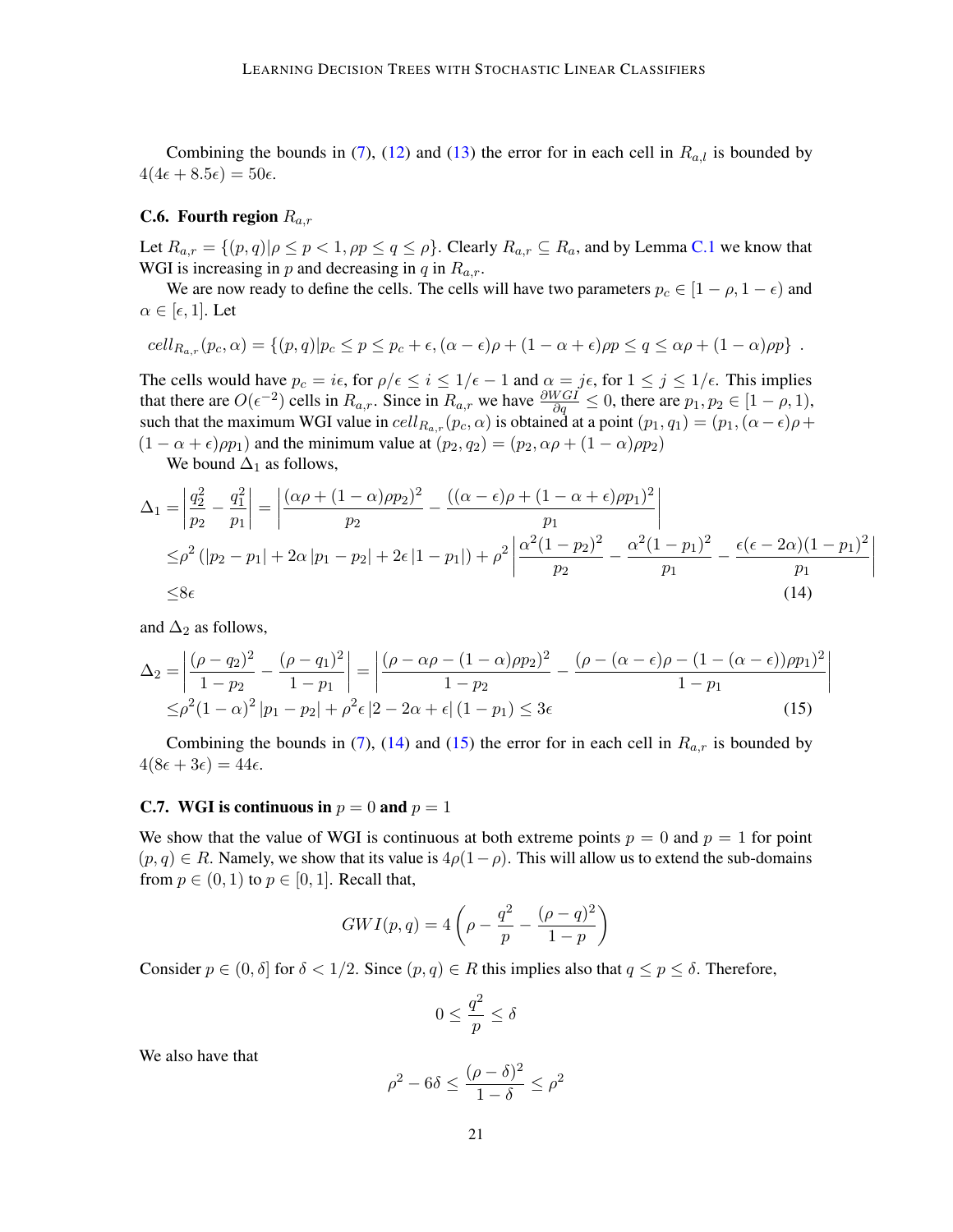the upper bound follows since the function is decreasing in  $\delta$ . For the lower bound, we have that  $1/(1 - \delta) < 1 + 2\delta$  for  $\delta < 1/2$ . This implies the following:

**Lemma C.2** *Let*  $(p, q) \in R$  *such that*  $p \leq \delta \leq 1/2$ *. Then* 

$$
|GWI(p,q) - 4\rho(1-\rho)| \le 6\delta
$$

For  $p \approx 1$  we have that for point  $(p, q) \in R$  that  $p - (1 - \rho) \le q \le \min(p, \rho)$  and hence  $q \approx \rho$ . Similarly we show,

**Lemma C.3** *Let*  $(p,q) \in R$  *such that*  $1 - \delta \leq p \leq 1$ *, where*  $\delta \leq 1/2$ *. Then* 

$$
|GWI(p,q) - 4\rho(1-\rho)| \le 3\delta
$$

## <span id="page-21-0"></span>Appendix D. Solution for the dependent case

In this section we are going to provide a minimal solution for the WGI in the dependent case.

**Lemma D.1** Let  $\mathbf{a} = D_v^{\top} X$  and  $\mathbf{b} = (D_v \odot y)^{\top} X$ , and assume  $\mathbf{b} = \lambda \mathbf{a}$ . The solutions for  $\min(WGI_w)$  are  $w_{1,2} = \pm \frac{a}{\ln a}$  $\|\bm{a}\|$ 

Proof Recall that according to [6:](#page-5-1)

$$
WGI_w = WGI(P_w, Q_w) = 4\left(\rho - \frac{Q_w^2}{P_w} - \frac{(\rho - Q_w)^2}{1 - P_w}\right)
$$

and that  $P_w = \frac{a^{\top} w + 1}{2}$  $\frac{w+1}{2}$  and  $Q_w = \frac{b^{\top} w + \rho}{2}$  $\frac{w+\rho}{2}$ . Denote  $x = a^{\top}w$  and therefore  $\boldsymbol{b}^{\top}w = \lambda a^{\top}w = \lambda x$  we find the solution for:

$$
g(x) = 4\rho - \frac{4\left(\frac{\lambda x + \rho}{2}\right)^2}{\frac{x+1}{2}} - \frac{4\left(\rho - \frac{\lambda x + \rho}{2}\right)^2}{1 - \frac{x+1}{2}} = 4\rho - \frac{2\left(\rho + \lambda x\right)^2}{1 + x} - \frac{2\left(\rho - \lambda x\right)^2}{1 - x}
$$

$$
= 4\rho - \frac{2\left(\rho^2 + \lambda(\lambda - 2\rho)x^2\right)}{1 - x^2}
$$

We substitute  $z = x^2$  and derive:

$$
\frac{\partial g}{\partial z} = -2 \frac{\lambda(\lambda - 2\rho)(1 - z) + (\rho^2 + \lambda(\lambda - 2\rho)z)}{(1 - z)^2} = -2 \cdot \frac{(\lambda - \rho)^2}{(1 - z)^2}
$$

by the chain rule:

$$
\frac{\partial g}{\partial x} = \frac{\partial g}{\partial z} \cdot \frac{\partial z}{\partial x} = \frac{-4x(\lambda - \rho)^2}{(1 - x^2)^2}
$$

First we note that  $x = 0$  is an extreme point. Next, since  $\frac{4(\lambda - \rho)^2}{(1 - \rho)^2}$  $\frac{4(\lambda - \rho)^2}{(1 - x^2)^2} > 0$ , if  $x > 0$  then g is decreasing, and if  $x < 0$  then g is increasing. Therefore, the minimal points are at the edges of the feasible interval of x.

Since  $x = a^{\top}w$  and  $||w|| \leq 1$ , according to  $\cdot$  operator we have:  $-||a|| \leq x \leq ||a||$ . If  $w = \frac{a}{||a||}$  $\|\bm{a}\|$ then  $x = ||a||$ , and if  $w = -\frac{a}{||a||}$  $\frac{a}{\|a\|}$  then  $x = -\|a\|$ . Therefore,  $w_{1,2} = \pm \frac{a}{\|a\|}$  $\frac{a}{\|a\|}$  are the solutions for this case. Clearly, both solutions attain the same value of WGI.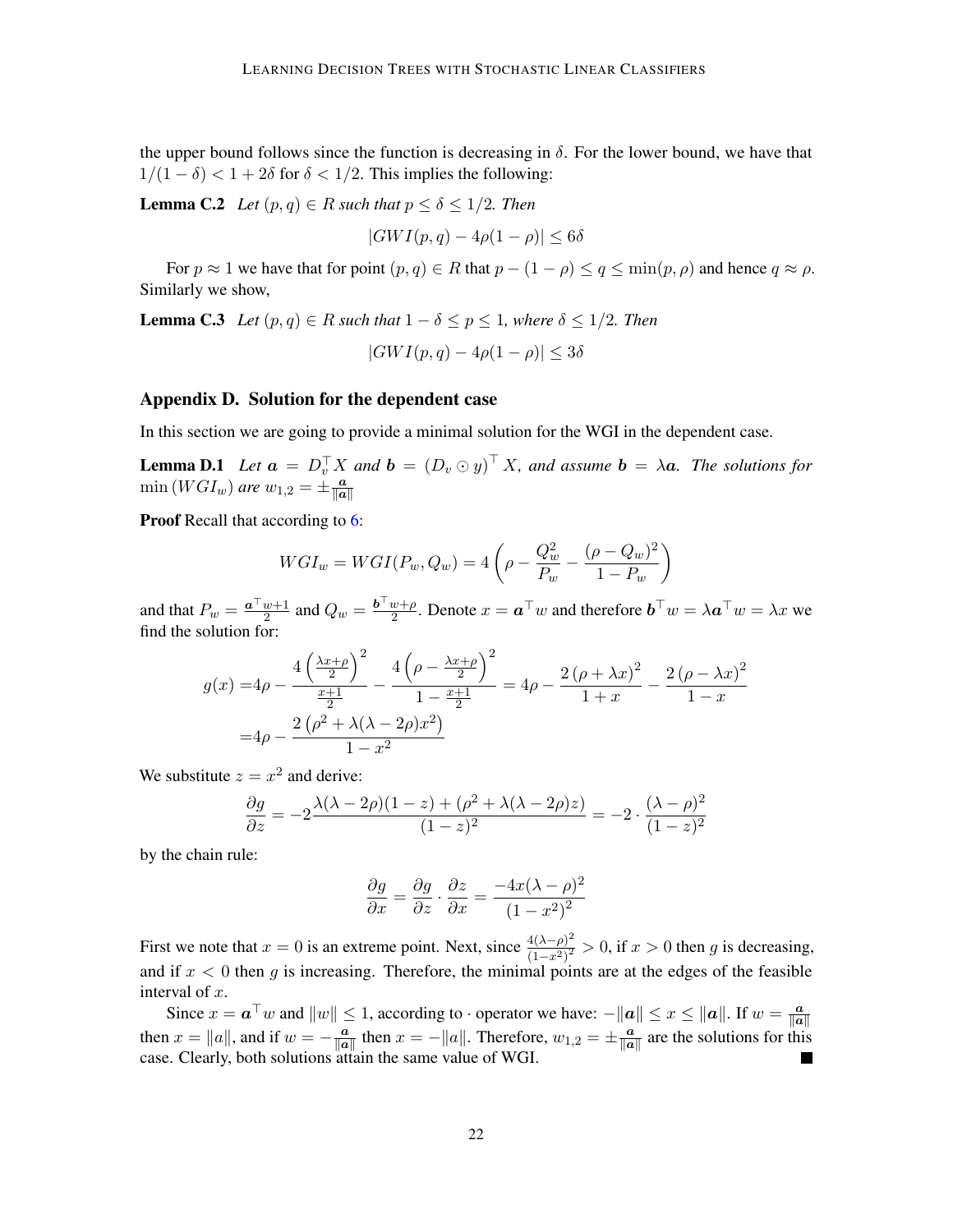# Appendix E. Maximizing Information Gain for  $P_w$  and  $Q_w$

In this appendix we characterize various optimization problems that search for a feasible stochastic linear classifiers. The optimization problems depend on the information we assume about  $P_w$  and  $Q_w$ , and their solutions are used in the proposed algorithms. We will assume that the vectors  $\boldsymbol{a}$  and  $\boldsymbol{b}$ are linearly independent throughout the appendix.

We first discuss the basic problem where the value of both  $P_w$  and  $Q_w$  are given (Appendix [E.1\)](#page-22-1). In Appendix  $E.2$  we then show, that the optimal solution within a cell (as define in Appendix [C\)](#page-15-0) is found in one of the corners of that cell. The solution is described in Appendix  $E.1$  and  $E.2$  and used in algorithm  $\tt{FixedPQ}$ . Next, in Appendix [E.3](#page-25-0) we solve the optimization used in  $\tt{FindPSearchQ}$ for finding a feasible stochastic linear classifier where only the value of  $P_w$  is given.

Finally, in Appendix [E.4,](#page-27-0) we show that the set of feasible stochastic linear classifiers restricts the domain of WGI where solutions can be found.

### <span id="page-22-1"></span>E.1. Values of  $P_w$  and  $Q_w$  are given

In this section we assume that the values of both  $P_w$  and  $Q_w$  are given, and we would like to compute whether there exists a feasible w, namely,  $||w|| = 1$ , that attains those values. Such a w implies a feasible stochastic linear classifier. Let the values be:  $P_w = p$  and  $Q_w = q$ . The following lemma characterizes the solution.

<span id="page-22-0"></span>**Lemma E.1** Let  $\mathbf{a} = D_v^{\top} X$  and  $\mathbf{b} = (D_v \odot y)^{\top} X$ , and assume that they are linearly independent. *For the quadratic optimization problem:*

$$
w^* = \arg\min \|w\|_2^2
$$
  

$$
P_w = p
$$
  

$$
Q_w = q
$$

*We have that,*

$$
w^* = \frac{(2q - \rho)(\mathbf{a} \cdot \mathbf{b}) - (2p - 1)||\mathbf{b}||^2}{\|\mathbf{a}\|^2 \|\mathbf{b}\|^2 - (\mathbf{a} \cdot \mathbf{b})^2} \mathbf{a} + \frac{(2p - 1)(\mathbf{a} \cdot \mathbf{b}) - (2q - \rho)||\mathbf{a}||^2}{\|\mathbf{a}\|^2 \|\mathbf{b}\|^2 - (\mathbf{a} \cdot \mathbf{b})^2} \mathbf{b}
$$

We will use Lemma [E.1](#page-22-0) in the following way. If for a given  $(p, q)$  we have that resulting  $w^*$  has  $||w^*|| \leq 1$ , then we found a feasible stochastic linear classifier. Otherwise, we can conclude that there is no feasible stochastic linear classifier for  $(p, q)$ , since  $w^*$  minimizes the norm. Proof Recall that

$$
P_w = 0.5 \cdot D_v^{\top} X w + 0.5 = p
$$
 and  $Q_w = 0.5 \cdot (D_v \odot y)^{\top} X w + 0.5 \rho = q$ 

We define  $\mathbf{a}^\top w = 2p - 1 = \bar{p}$  and  $\mathbf{b}^\top w = 2q - \rho = \bar{q}$ . With this notation we have

$$
\begin{aligned}\n\min 0.5 \sum_{i=1}^{d} w_i^2 \\
a^\top \cdot w - \bar{p} &= 0 \\
b^\top \cdot w - \bar{q} &= 0\n\end{aligned}
$$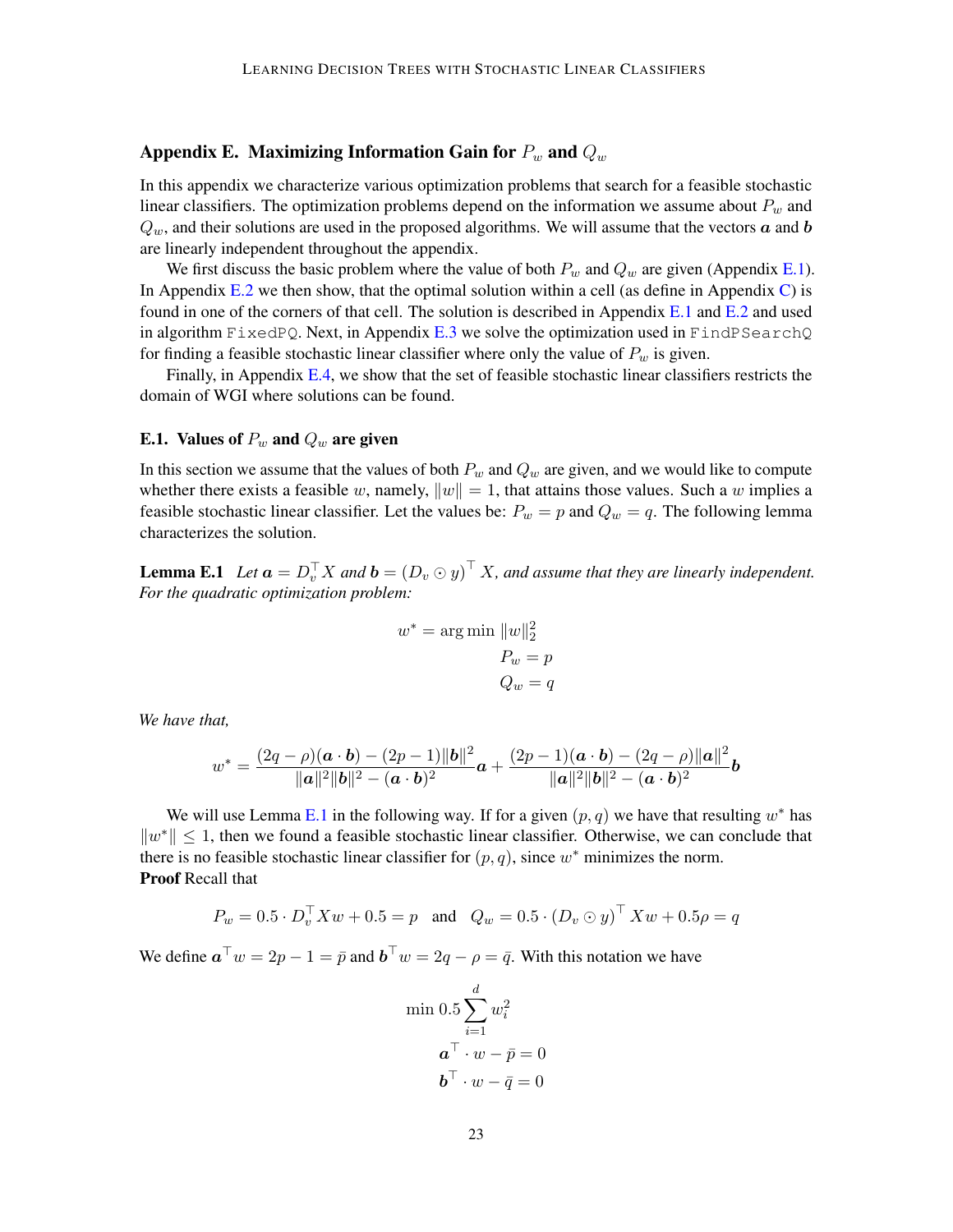We solve the optimization using the Lagrange multipliers:

$$
L(w, \lambda_1, \lambda_2) = 0.5 \sum_{i=1}^d w_i^2 + \lambda_1 (\boldsymbol{a}^\top w - \bar{p}) + \lambda_2 (\boldsymbol{b}^\top w - \bar{q})
$$

Considering the derivatives of the Lagrangian, we have

$$
\frac{\partial L}{\partial w_i} = w_i + \lambda_1 a_i + \lambda_2 b_i = 0 \tag{16}
$$

which implies that  $w = -\lambda_1 a - \lambda_2 b$ . Also,

$$
\frac{\partial L}{\partial \lambda_1} = \boldsymbol{a}^\top w - \bar{p} = 0 \tag{17}
$$

Using that  $w = -\lambda_1 a - \lambda_2 b$  we have that  $-\lambda_1 ||a||^2 - \lambda_2 (a \cdot b) - \bar{p} = 0$  which implies that  $\lambda_1 = -\frac{\lambda_2(a \cdot b) + \bar{p}}{\|a\|^2}$  $\frac{(\mathbf{a} \cdot \mathbf{b}) + \overline{p}}{\|\mathbf{a}\|^2}$ . We consider the other derivative,

$$
\frac{\partial L}{\partial \lambda_2} = \mathbf{b}^\top w - \bar{q} = 0 \tag{18}
$$

Similarly, this implies that  $-\lambda_1(a \cdot b) - \lambda_2 ||b||^2 - \bar{q} = 0$ . Solving for  $\lambda_1$  and  $\lambda_2$  and  $w^*$  we get,

$$
\lambda_2 = \frac{\bar{p}(\mathbf{a} \cdot \mathbf{b}) - \bar{q}||\mathbf{a}||^2}{\|\mathbf{a}\|^2 \|\mathbf{b}\|^2 - (\mathbf{a} \cdot \mathbf{b})^2}
$$
\n
$$
\lambda_1 = \frac{\bar{q}(\mathbf{a} \cdot \mathbf{b}) - \bar{p}||\mathbf{b}||^2}{\|\mathbf{a}\|^2 \|\mathbf{b}\|^2 - (\mathbf{a} \cdot \mathbf{b})^2}
$$
\n
$$
w^* = \frac{\bar{q}(\mathbf{a} \cdot \mathbf{b}) - \bar{p}||\mathbf{b}||^2}{\|\mathbf{a}\|^2 \|\mathbf{b}\|^2 - (\mathbf{a} \cdot \mathbf{b})^2} \mathbf{a} + \frac{\bar{p}(\mathbf{a} \cdot \mathbf{b}) - \bar{q}||\mathbf{a}||^2}{\|\mathbf{a}\|^2 \|\mathbf{b}\|^2 - (\mathbf{a} \cdot \mathbf{b})^2} \mathbf{b}
$$
\n(19)

Notice that this solution is valid only when the denominator is not 0. Therefore, it is valid if the  $a$ and b vectors are not in the same direction, i.e.,  $\forall \lambda : a \neq \lambda b$ .

#### <span id="page-23-0"></span>E.2. Values of  $P_w$  and  $Q_w$  are within specific ranges

In this section we consider finding a feasible stochastic linear classifier inside a certain cell of values of  $P_w$  and  $Q_w$  (see Appendix [C\)](#page-15-0). The cell has the parameters  $p_c$  and  $\alpha$ , in addition to  $\epsilon \in (0,1)$ . Let  $U(P_w, \rho)$  and  $L(P_w, \rho)$  be linear functions which bound the values of  $Q_w$  in the cell from above and below, respectively. The exact linear function depend on the sub-domain we are considering, namely the upper and lower boundaries of the region. Formally we solve the following quadratic optimization problem:

$$
\min \|w\|_2^2
$$
  
\n
$$
p \le P_w \le p + \epsilon
$$
  
\n
$$
(\alpha - \epsilon)U(P_w, \rho) + (1 - \alpha + \epsilon)L(P_w, \rho) \le Q_w \le \alpha U(P_w, \rho) + (1 - \alpha)L(P_w, \rho)
$$

<span id="page-23-1"></span><sup>1.</sup> We note that  $||a|| > 0$  since we assume a coordinate with a fixed positive value for every sample, to allow for a threshold.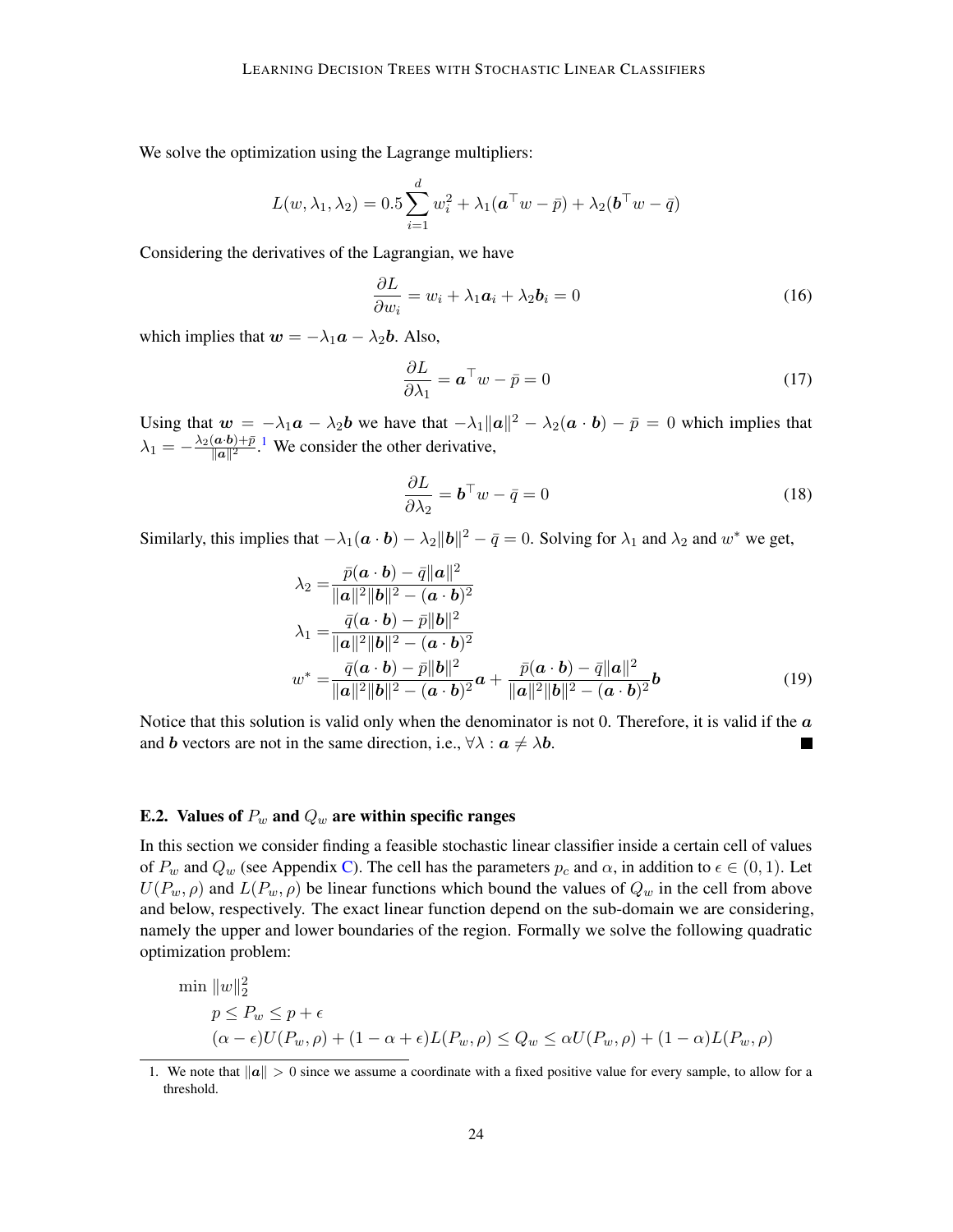Since we minimize the norm of  $w$ , if there exists a feasible stochastic linear classifier in the cell, the result of this optimization would be feasible. If there is no feasible stochastic linear classifier in this cell, the result of this optimization would be a non feasible w (either  $||w|| > 1$  or no solution at all).

**Lemma E.2** Let  $\boldsymbol{a} = D_v^{\top} X$  and  $\boldsymbol{b} = (D_v \odot y)^{\top} X$ , and assume they are linearly independent. Let  $\epsilon \in (0, 1)$ ,  $\alpha \in [\epsilon, 1]$  *and*  $p \in [0, 1 - \epsilon]$ . Let  $U(P_w, \rho)$  *and*  $L(P_w, \rho)$  *be linear functions, such that:* 

$$
\forall P_w \in [p, p + \epsilon] : \begin{cases} L(P_w, \rho) & p \in (0, 1) \\ L(P_w, \rho) = U(P_w, \rho) & p = 0 \text{ or } p = 1 \end{cases}
$$

*Then the solution for:*

$$
\min \|w\|_2^2
$$
  
\n
$$
p \le P_w \le p + \epsilon
$$
  
\n
$$
(\alpha - \epsilon)U(P_w, \rho) + (1 - \alpha + \epsilon)L(P_w, \rho) \le Q_w \le \alpha U(P_w, \rho) + (1 - \alpha)L(P_w, \rho)
$$

*coincides with a solution of*

$$
\min \|w\|_2^2
$$

$$
P_w = p'
$$

$$
Q_w = q'
$$

 $for p' \in \{p, p+\epsilon\}$  and  $q' \in \{(\alpha-\epsilon)U(P_w, \rho)+(1-\alpha+\epsilon)L(P_w, \rho), \alpha U(P_w, \rho)+(1-\alpha)L(P_w, \rho)\}$ 

We note that in order to compute the actual value, one could use the solution of Lemma [E.1](#page-22-0) in order to evaluate each of the four combinations for  $(p', q')$ . The above lemma guarantees that the optimal solution indeed coincides in one of the corners.

**Proof** The above optimization is equivalent to the following optimization problem:

$$
\begin{aligned}\n\min 0.5 \sum_{i=1}^{d} w_i^2 \\
\frac{h_I}{p - P_w} &\le 0 \\
\frac{h_{II}}{P_w - (p + \epsilon)} &\le 0 \\
\frac{h_{III}}{(\alpha - \epsilon)U(P_w, \rho) + (1 - \alpha + \epsilon)L(P_w, \rho) - Q_w} &\le 0 \\
\frac{h_{IV}}{Q_w - \alpha U(P_w, \rho) - (1 - \alpha)L(P_w, \rho)} &\le 0\n\end{aligned}
$$

Since  $P_w$ ,  $Q_w$ , U and L are all linear functions of w with the constants X, y,  $D_l$  and  $\rho$ , this formulation corresponds to an optimization problem with a quadratic target and linear constraints. We solve using the Lagrange multipliers:

$$
L(w, \lambda_1, \lambda_2, \mu_1, \mu_2) = 0.5 \cdot \sum_{i=1}^{d} w_i^2 + \lambda_1 h_I + \lambda_2 h_{II} + \mu_1 h_{III} + \mu_2 h_{IV}
$$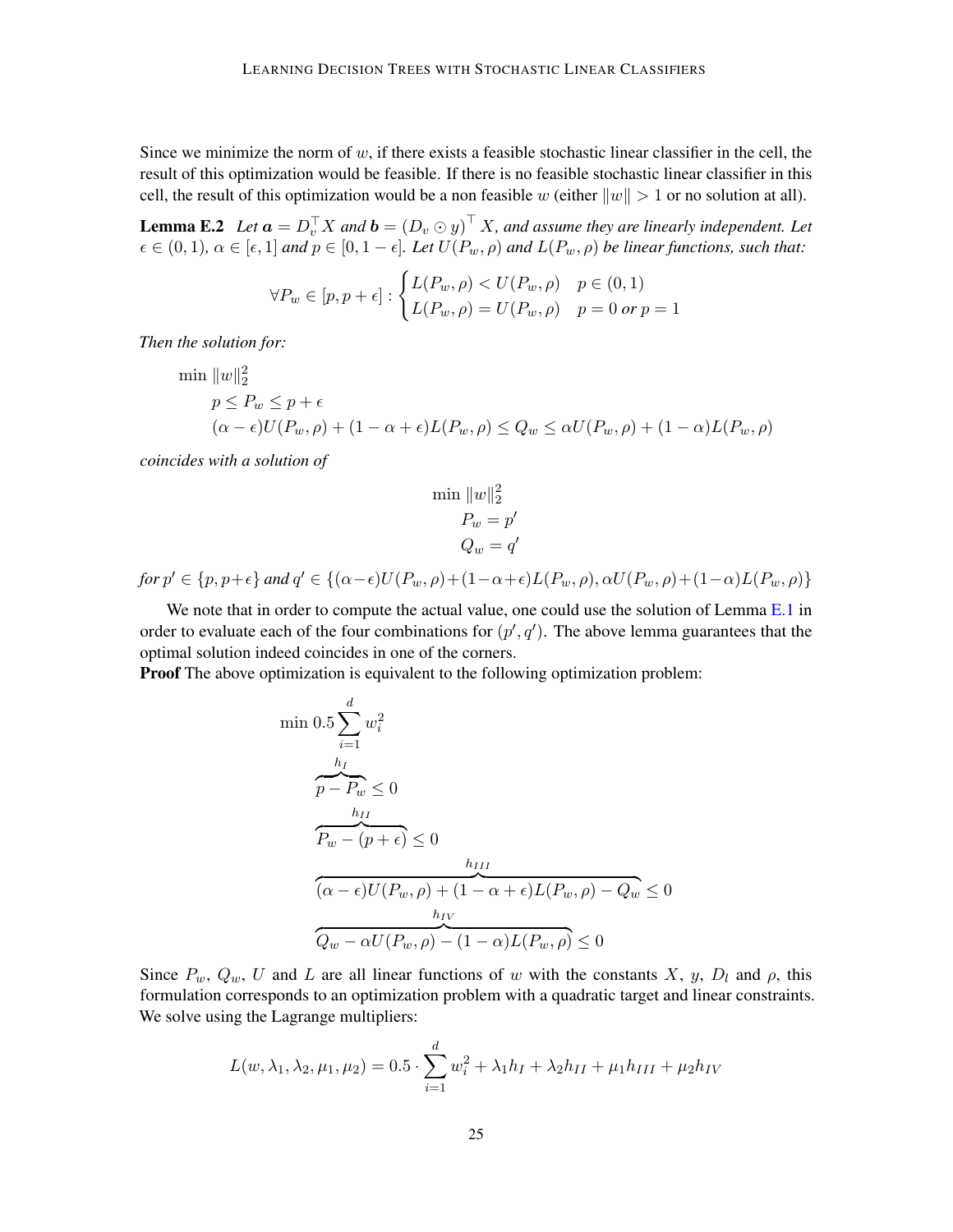We want to minimize L s.t  $\lambda_1, \lambda_2, \mu_1, \mu_2 \geq 0$ .

First we consider the pair  $h_I$  and  $h_{II}$ ; if both constraints are summed the result is,

$$
p - P_w + P_w - (p + \epsilon) = -\epsilon < 0
$$

Therefore at least one of the constraints is strictly negative (otherwise their sum cannot be negative). Since L is to be minimized, for every w the solution  $(w, \lambda_1, \lambda_2, ...)$ , is going to select at least one of  $\lambda_1 > 0$  or  $\lambda_2 > 0$  in order to use the negative term and reach a smaller value of L. According to the complementary slackness this means that either  $P_w = p$  or  $P_w = p + \epsilon$  (of course we cannot have both).

Next, we consider constraints  $h_{III}$  and  $h_{IV}$ ; we denote with  $\Delta$  the sum between these two constraints:

$$
\Delta = (\alpha - \epsilon)U(P_w, \rho) + (1 - \alpha + \epsilon)L(P_w, \rho) - Q_w + Q_w - \alpha U(P_w, \rho) - (1 - \alpha)L(P_w, \rho)
$$
  
=  $\epsilon (L(P_w, \rho) - U(P_w, \rho))$ 

Since  $\epsilon > 0$  we only need to consider the term  $(L(P_w, \rho) - U(P_w, \rho))$ . We have three cases:  $P_w = 0$ ,  $P_w = 1$  and  $0 < P_w < 1$ .

For the cases  $P_w = 0$  and  $P_w = 1$ , according to the definition of U and  $L (L(0, \rho) - U(0, \rho)) =$ 0 or  $(L(1,\rho) - U(1,\rho)) = 0$  correspondingly. For both  $\Delta = 0$ , and both  $h_{III}$  and  $h_{IV}$  collapse to  $Q_w = 0$  or  $\rho$ . Therefore the solution is attained either at  $(0,0)$  for when  $P_w = 0$  or at  $(1,\rho)$  for when  $P_w = 1$ .

Next, since for  $0 < P_w < 1$ ,  $L(P_w, \rho) - U(P_w, \rho) < 0$  and  $\epsilon > 0$  therefore  $\Delta < 0$ . Similarly to the  $P_w$  constraints, according to the complementary slackness, this means that either  $h_{III}$  or  $h_{IV}$  is tight.

Therefore each minimal norm solution occurs when exactly one of  $h_I$  or  $h_{II}$  is tight, and when one of  $h_{III}$  or  $h_{IV}$  is tight. In each of those four cases, the solution occurs in one of the corners of the cell, which in turn is the same as solving the optimization problem for constant values of  $P_w$  and  $Q_w$  for each of the corners of the cell and taking the best solution.

## <span id="page-25-0"></span>**E.3.** Given value  $P_w$  search over  $Q_w$

This section takes a different approach then the previous ones. We search for a feasible stochastic linear classifier given a value for only  $P_w$ . Instead of minimizing the norm of the classifier, we search for  $Q_w$  values that minimize the WGI under the constraint that the solution is feasible.

The following lemma characterizes the solution when we minimize directly WGI for a given  $P_w$ . (Note that when we fix the value of  $P_w$  the function WGI is convex.)

**Lemma E.3** Let  $\mathbf{a} = D_v^{\top} X$  and  $\mathbf{b} = (D_v \odot y)^{\top} X$ , and assume that they are linearly independent. Let  $\bar{b} = b - \frac{(a \cdot b)}{||a||^2}$  $\frac{a \cdot b}{\|a\|^2} a$ . Then for:

$$
w^* = \arg\min\,WGI(p,Q_w)\\ P_w = p
$$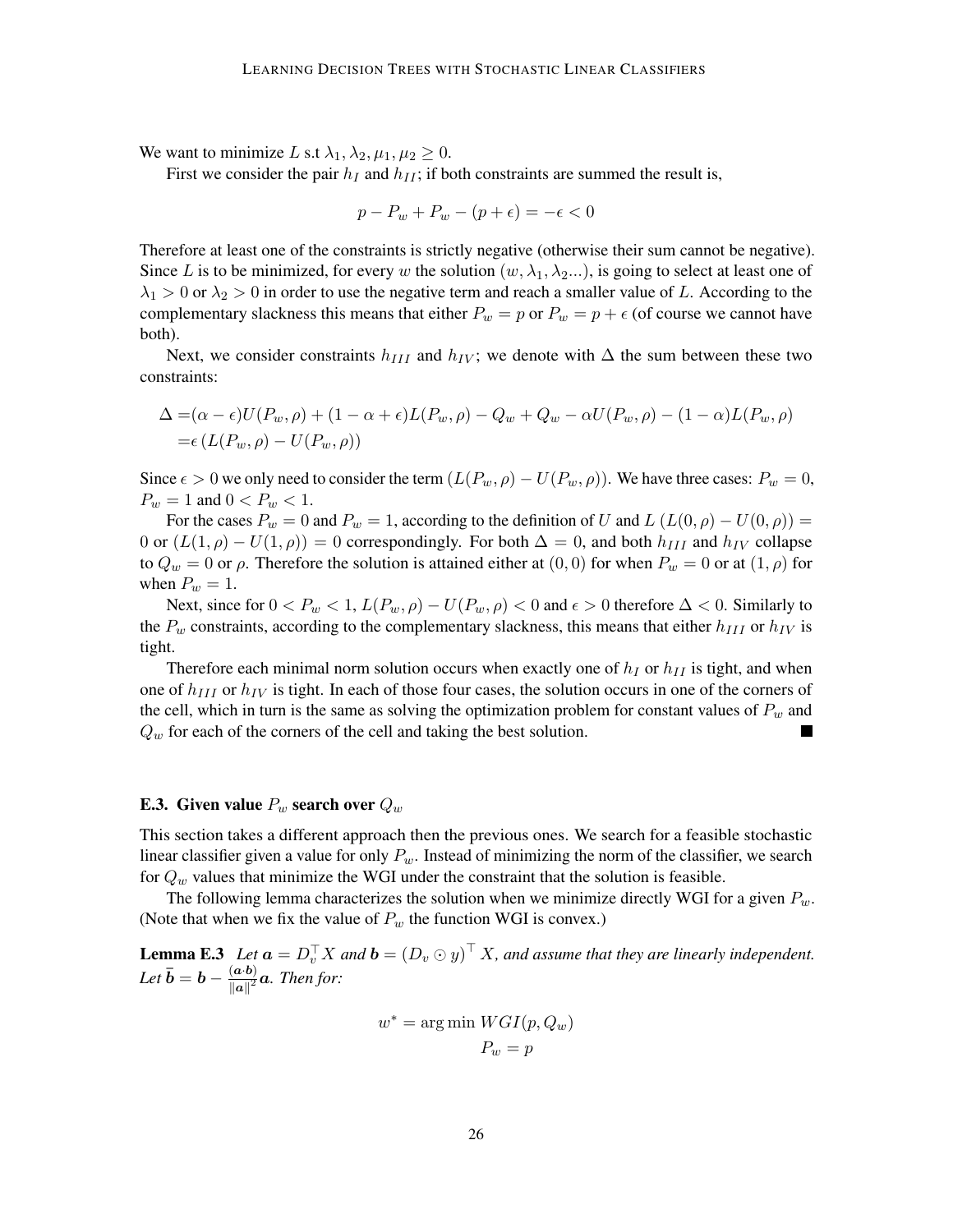*then the two solutions are,*

$$
w^* = \frac{2p-1}{\|\mathbf{a}\|^2} \mathbf{a} \pm \frac{\sqrt{\|\mathbf{a}\|^2 - (2p-1)^2}}{\|\mathbf{a}\| \|\mathbf{b}\|} \mathbf{b}
$$

**Proof** The first observation we have is that for a fixed  $P_w = p$ ,  $q = \rho p$  is a maximum for WGI, and since the second derivative of WGI is negative, we get that WGI attains a minimal value when  $Q_w$  is either maximized or minimized. Therefore we substitute the original problem with the following two optimization problems

$$
Q^{\max} = \arg \max Q_w
$$
  
\n
$$
P_w = p
$$
  
\n
$$
||w||^2 \le 1
$$
  
\nand 
$$
Q^{\min} = \arg \min Q_w
$$
  
\n
$$
P_w = p
$$
  
\n
$$
||w||^2 \le 1
$$

where the first constraint is used to fix  $P_w$  and the second constraint is used to bound the norm of w. Now, we will translate the maximization while using the previous expressions for  $a, b$  and set  $\bar{p} = 2p - 1.$ 

$$
\max \boldsymbol{b}^{\top} w
$$

$$
\boldsymbol{a}^{\top} w - \bar{p} = 0
$$

$$
||w||^2 \le 1
$$

We rewrite  $\mathbf{b} = \alpha \mathbf{a} + \mathbf{b}$  as a sum of: (1)  $\alpha \cdot \mathbf{a}$  which is b's projection over  $\mathbf{a}$  and (2)  $\mathbf{b}$  which is a vector that is orthogonal to a, i.e.,  $(a \cdot \bar{b}) = 0$ . (Since a and b are linearly independent we have  $\bar{b} \neq 0$ .) We write w as:

$$
w = \mu_1 \bm{a} + \mu_2 \bar{\bm{b}} + \bar{\bm{w}}
$$

where  $\bar{w}$  is orthogonal to  $\bar{a}$  and  $\bar{b}$ . The optimization becomes:

$$
\max \alpha \mu_1 ||\mathbf{a}||^2 + \mu_2 ||\mathbf{\bar{b}}||^2
$$
  

$$
\mu_1 ||\mathbf{a}||^2 - \bar{p} = 0
$$
  

$$
\mu_1^2 ||\mathbf{a}||^2 + \mu_2^2 ||\mathbf{\bar{b}}||^2 + ||\mathbf{\bar{w}}||^2 \le 1
$$

When we substitute  $\mu_1 = \frac{\bar{p}}{\|\mathbf{a}\|}$  $\frac{p}{\| \boldsymbol{a} \|^2}$  we get:

$$
\max \alpha \bar{p} + \mu_2 \|\bar{\mathbf{b}}\|^2
$$

$$
\frac{\bar{p}^2}{\|\mathbf{a}\|^2} + \mu_2^2 \|\bar{\mathbf{b}}\|^2 + \|\bar{\mathbf{w}}\|^2 \le 1
$$

Since  $\alpha \bar{p}$  is a constant and  $\|\bar{b}\|^2$  is positive, the optimization is equivalent to:

max  $\mu_2$ 

$$
\mu_2^2 \|\bar{\textbf{b}}\|^2 + \|\bar{\textbf{w}}\|^2 \leq 1 - \frac{\bar{p}^2}{\|\textbf{a}\|^2}
$$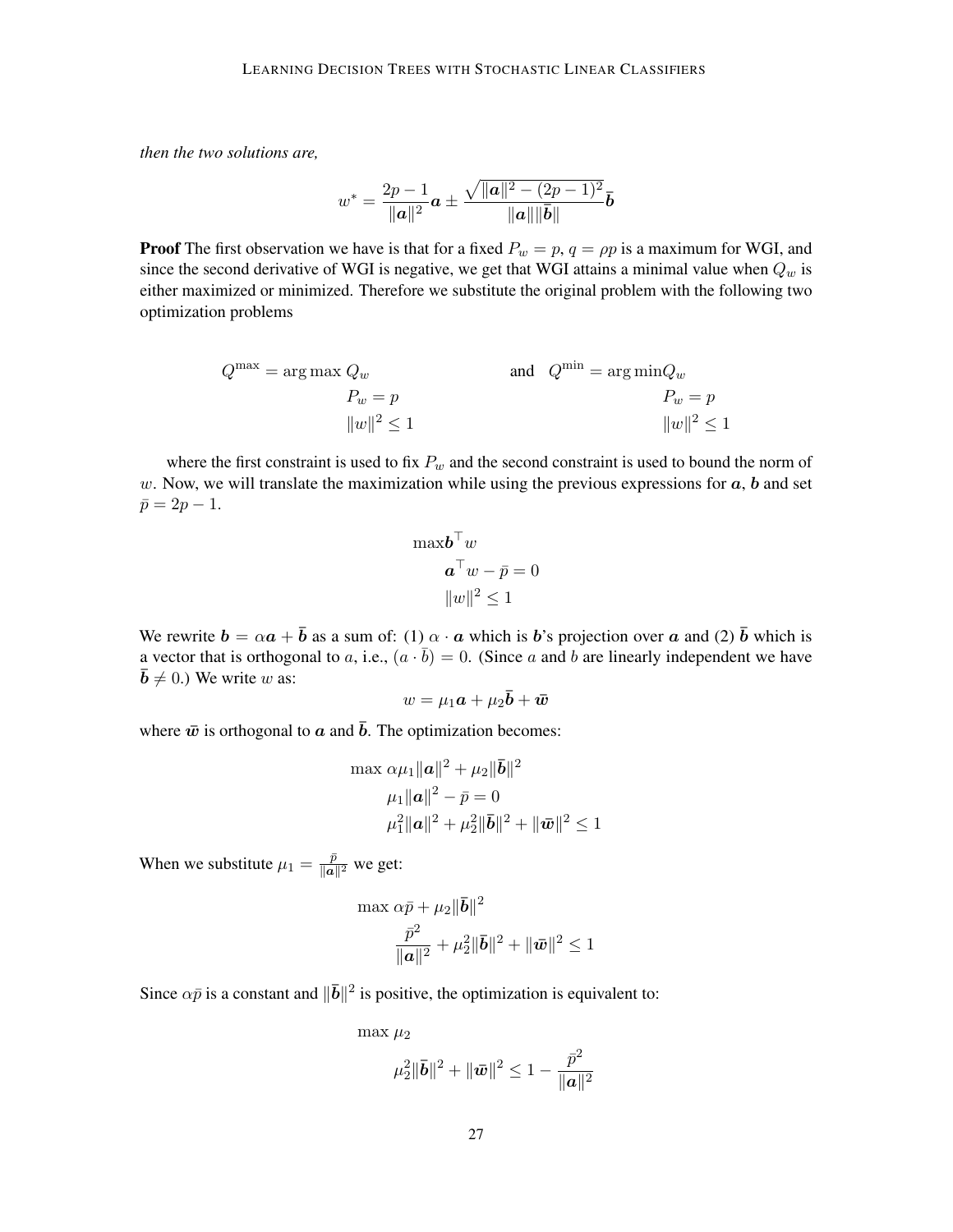Notice that since only  $\mu_2$  is a variable that contributes to the max, we would like to make it as large as possible under the constraint. Therefore the optimal solution would be when the  $\bar{w} = 0$ , and the expression of  $\mu_2$  would be:

$$
\mu_2^2 \|\bar{\bm{b}}\|^2 = 1 - \frac{\bar{p}^2}{\|\bm{a}\|^2} \quad \Rightarrow \quad \mu_2 = \pm \frac{\sqrt{\|\bm{a}\|^2 - \bar{p}^2}}{\|\bm{a}\| \|\bar{\bm{b}}\|}
$$

The maximal solution for the optimization is achieved with a positive  $\mu_2$  in the above expression:

$$
\mu_2 = \frac{\sqrt{\|{\bm{a}}\|^2-\bar{p}^2}}{\|{\bm{a}}\|\|\bar{\bm{b}}\|}
$$

Finally the solution for  $w$  is,

$$
w = \frac{\bar{p}}{\|\mathbf{a}\|^2}a + \frac{\sqrt{\|\mathbf{a}\|^2-\bar{p}^2}}{\|\mathbf{a}\|\|\bar{\mathbf{b}}\|}\bar{\mathbf{b}}
$$

Notice that for the minimization problem min  $Q_w$  we simply select the negative value of  $\mu_2$ , and get,

$$
w=\frac{\bar{p}}{\|\boldsymbol{a}\|^2}\boldsymbol{a}-\frac{\sqrt{\|\boldsymbol{a}\|^2-\bar{p}^2}}{\|\boldsymbol{a}\|\|\bar{\boldsymbol{b}}\|}\bar{\boldsymbol{b}}
$$

This implies that the solution is either one of:

$$
w_{1,2}^* = \frac{2p-1}{\|a\|^2} a \pm \frac{\sqrt{\|a\|^2 - (2p-1)^2}}{\|a\| \|\bar{b}\|} \bar{b}
$$

■

## <span id="page-27-0"></span>**E.4.** Feasible Ranges for  $P_w$  and  $Q_w$

In all of our problems we have constraints such as  $P_w = p$  and  $Q_w = q$  (or their range variants). However we should note that not all possible values of  $p$  and  $q$  are applicable for a given data:

**Lemma E.4** Let  $\boldsymbol{a} = D_v^{\top} X$  and  $\boldsymbol{b} = (D_v \odot y)^{\top} X$  and let w be a feasible stochastic linear *classifier. Then:*

$$
0.5 - 0.5||a|| \le P_w \le 0.5 + 0.5||a||
$$
  

$$
0.5\rho - 0.5||b|| \le Q_w \le 0.5\rho + 0.5||b||
$$

Proof First:

$$
-\|a\|\|w\| \le a^{\top} \cdot w \le \|a\|\|w\| \to -\|a\| \le a^{\top} \cdot w \le \|a\|
$$
  

$$
-\|b\|\|w\| \le b^{\top} \cdot w \le \|b\|\|w\| \to -\|b\| \le b^{\top} \cdot w \le \|b\|
$$

where the left-hand side is a property of  $\cdot$ , and the right-hand is because w is feasible. Applying the above inequalities in expression [5:](#page-5-2)  $P_w = 0.5a^{\top} \cdot w + 0.5$  and  $Q_w = 0.5b^{\top} \cdot w + 0.5\rho$  concludes the proof.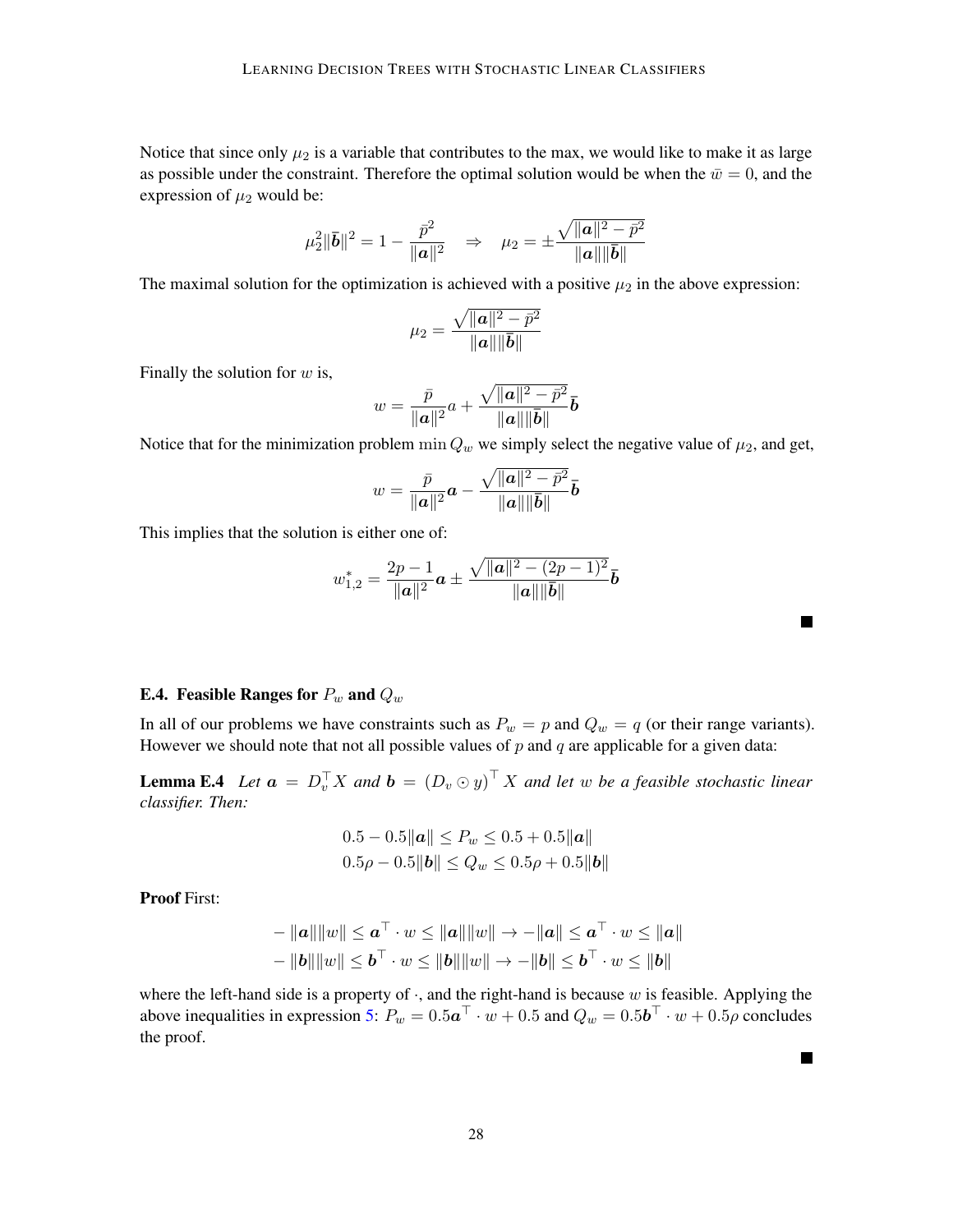

<span id="page-28-1"></span>Figure 6: Partition  $P_w$  to slices for  $\rho \geq$ 0.5



<span id="page-28-0"></span>Figure 7: Partition  $(P_w, Q_w)$  in to trapezoid cells for  $\rho > 0.5$ 

### <span id="page-28-2"></span>Appendix F. Approximation Algorithms

This section details the three algorithms discussed in theorem [6.2:](#page-6-1)

**Theorem 6.2** Let S be a sample,  $D_v$  be a distribution over S, and  $\epsilon$  be an approximation parameter. Let  $\bm{a} = D_v^{\top} X$  and  $\bm{b} = (D_v \odot y)^{\top} X$ . Then: For the case where  $\bm{a}$  and  $\bm{b}$  are linearly independent, *algorithms* FixedPQ *and* FixedPSearchQ *guarantee an -approximation for* W GI *using a* stochastic linear classifier. Algorithm  $\text{FixedPQ}$  runs in time  $O(Nd) + O\left(\epsilon^{-2}\log\left(\epsilon^{-1}\right)\right)$ , and  $algorithm$  FixedPSearchQ *runs in time*  $O(Nd) + O\left(\frac{d}{\epsilon}\right)$  *. And for the case where* a *and* b *are linearly dependent, i.e.,*  $\mathbf{b} = \lambda \mathbf{a}$ *, algorithm* DependentWGI *runs in time*  $O(Nd)$ *, and achieves the optimal result for WGI using a stochastic linear classifier.*

For each algorithm we provide pseudo code, correctness proof and a complexity analysis: Algorithm  $FixedPQ$  is in Appendix [F.1,](#page-28-3) Algorithm  $FixedPSearchQ$  is in Appendix [F.2](#page-31-0) and Algorithm DependentWGI is in Appendix [F.3.](#page-33-1)

As mentioned all three algorithms depend on  $\alpha$  the weighted average of the data, and  $\dot{\bf{b}}$  the weighted average of the positive class. We note here that both  $a$  and  $b$ , along with other static related computations such as  $||a||, ||b||$  are treated as global variables which are computed once in the beginning of each algorithm. We also note that the constant  $C = 100$  used in the pseudo code corresponds to the bound from Appendix [C.](#page-15-0)

# <span id="page-28-3"></span>F.1. FixedPQ Approximate minimal Gini Index in cells of  $P_w, Q_w$

In this section we describe Algorithm  $FixedPQ$ . After computing the expressions as described earlier, we generate a list *candidates* that contains pairs  $(p, q)$  which are corners of the trapezoid cells:

Initially we generate a set of equally spaces  $P_w$  values from the interval  $[\max(0, 0.5(1 - ||a||)),$  $\min (1, 0.5(1 + ||a||))$ . This interval is the intersection of the domain of WGI and the feasible range of w as described in Appendix [E.4.](#page-27-0) The set of  $P_w$  values also includes the values for  $\rho$  and  $1 - \rho$  in order to ensure that the candidates partition the domain according to the regions defined in Appendix [C.](#page-15-0) Figure [7](#page-28-0) shows the partition to trapezoid cells.

Next, for each  $P_w$  value we define equally spaced values in ranges  $[\max (0, p + \rho - 1, 0.5(\rho - ||b||)),$  $\min(\rho p, 0.5(\rho + ||\boldsymbol{b}||))$  and  $[\max(\rho p, 0.5(\rho - ||\boldsymbol{b}||)), \min(\rho, p, 0.5(\rho + ||\boldsymbol{b}||))]$ . Again, these ranges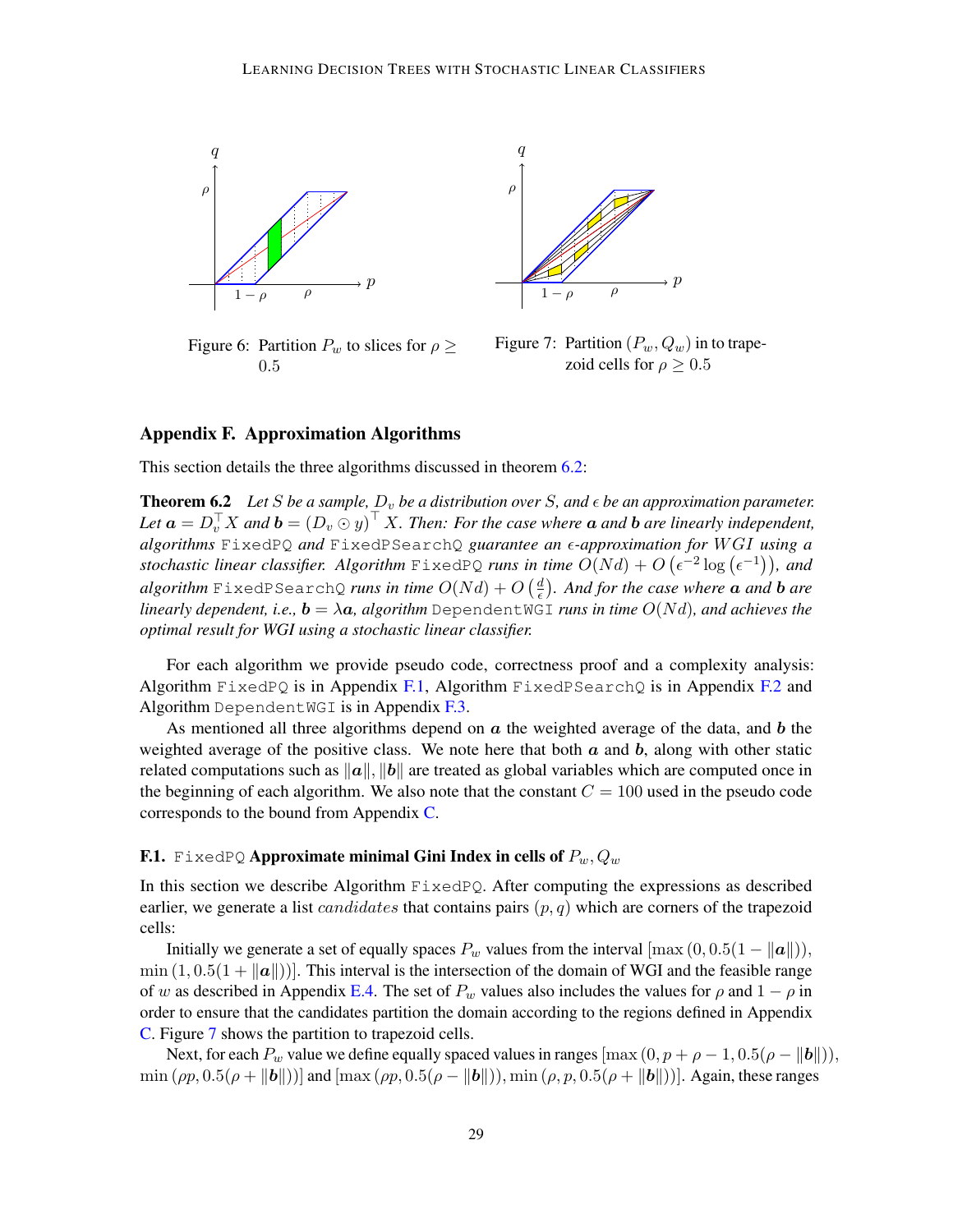take into consideration both the sub-domains of the WGI and the feasible ranges of the stochastic linear classifier.

The equally spaced values are generated using the  $GetRange$  function, and we always partition into  $\frac{C}{\epsilon}$  values in order to achieve an approximation of  $\epsilon$  (see correctness below). This results in  $O(\epsilon^{-1})$  values of  $P_w$ , and for each of those  $O(\epsilon^{-1})$  for the  $Q_w$  values below and above  $Q_w = \rho P_w$ . The total number of candidates is  $O(\epsilon^{-2})$ .

The list candidates now contains pairs of  $(P_w, Q_w)$  which are sorted according to WGI in an ascending order. For each point made of  $P_w$  and  $Q_w$  values will try to fit a stochastic linear classifier: First we use the function  $GetC and idateWeights Terms$  to get the scalars  $\alpha$  and  $\beta$ . Since we also know  $\|\boldsymbol{a}\|$ ,  $\|\boldsymbol{b}\|$  and  $(\boldsymbol{a} \cdot \boldsymbol{b})$  we measure the feasibility of the classifier w before computing it. Once we find a feasible classifier, we compute it explicitly and return it.

Algorithm correctness Denote  $w^*$  the optimal feasible solution with respect to WGI:  $WGI_{w^*} =$  $\min_{w \in \{w\}} WGL_w$ . Let Cells be the union of non-intersecting trapezoid cells parametrized by step size  $\epsilon \overline{/}C$ . We denote  $c^* \in Cells$  the cell which contains  $w^*$ . Denote  $W_c$  the feasible solutions proposed to cell  $c \in Cells$  by the optimization in Appendix [E.2](#page-23-0) (since  $w^*$  is feasible, we know that at least one corner of cell  $c$  is feasible). Specifically for  $c^*$ , we denote the best proposed solution as  $w_1$ :

$$
w_1 = \arg\min_{w \in W_{c^*}} (WGI(w))
$$

Since both  $w^*$ ,  $w_1 \in c^*$  according to the bound we get  $WGI_{w^*} \leq WGI_{w_1} \leq WGI_{w^*} + \epsilon$ .

Next, we define  $W_{Cells}$  as the union of the solutions from all the cells:  $W_{Cells} = \bigcup_{c \in Cells} W_c$ .  $W_{Cells}$  is the collection of all the classifiers that would have been created from evaluating every point in candidates. Since  $W_{c^*} \subset W_{Cells}$  we have  $w_1 \in W_{Cells}$ . Let  $w_2$  be the minimal solution from all the solutions in  $W_{Cells}$ :

$$
w_2 = \arg\min_{w \in W_{Cells}} (WGI_w)
$$

In particular,  $WGI_{w^*} \leq WGI_{w_2} \leq WGI_{w_1} \leq WGI_{w^*} + \epsilon$ , and we notice that  $w_2$  is actually the result returned by the algorithm. We therefore conclude that the algorithm returns an  $\epsilon$  approximation to the optimal WGI.

**Time complexity** We start by computing  $\rho$  which consists of dot-product over vectors of dimension N and takes time  $O(N)$ . Next, we calculate a, b, by multiplying an N dimensional vector by an  $N \times O(d)$  matrix, which is done in time  $O(Nd)$ . Computing the expressions that are used often takes time  $O(d)$ .

We create a list *candidates*, consisting of  $O(\epsilon^{-2})$  pairs  $(p, q)$  in time  $O(\epsilon^{-2})$ . Next, we compute the WGI for each candidate  $(p, q)$  in  $O(1)$  time, and we sort them using the WGI values in time  $O\left(\epsilon^{-2}\log\left(\epsilon^{-2}\right)\right) = O\left(\epsilon^{-2}\cdot\log\left(\epsilon^{-1}\right)\right).$ 

Finally we try to match a classifier for each point: we iterate over (sorted) *candidates*, and we call the function  $GetCandidateWeightsTerms$  which runs in time  $O(1)$  since it is using the pre-calculated expressions. There are at most  $O(\epsilon^{-2})$  items in the list. Therefore this step costs  $O(\epsilon^{-2})$ . Once a solution is found to be feasible, only then do we compute the weight vector in time  $O(d).$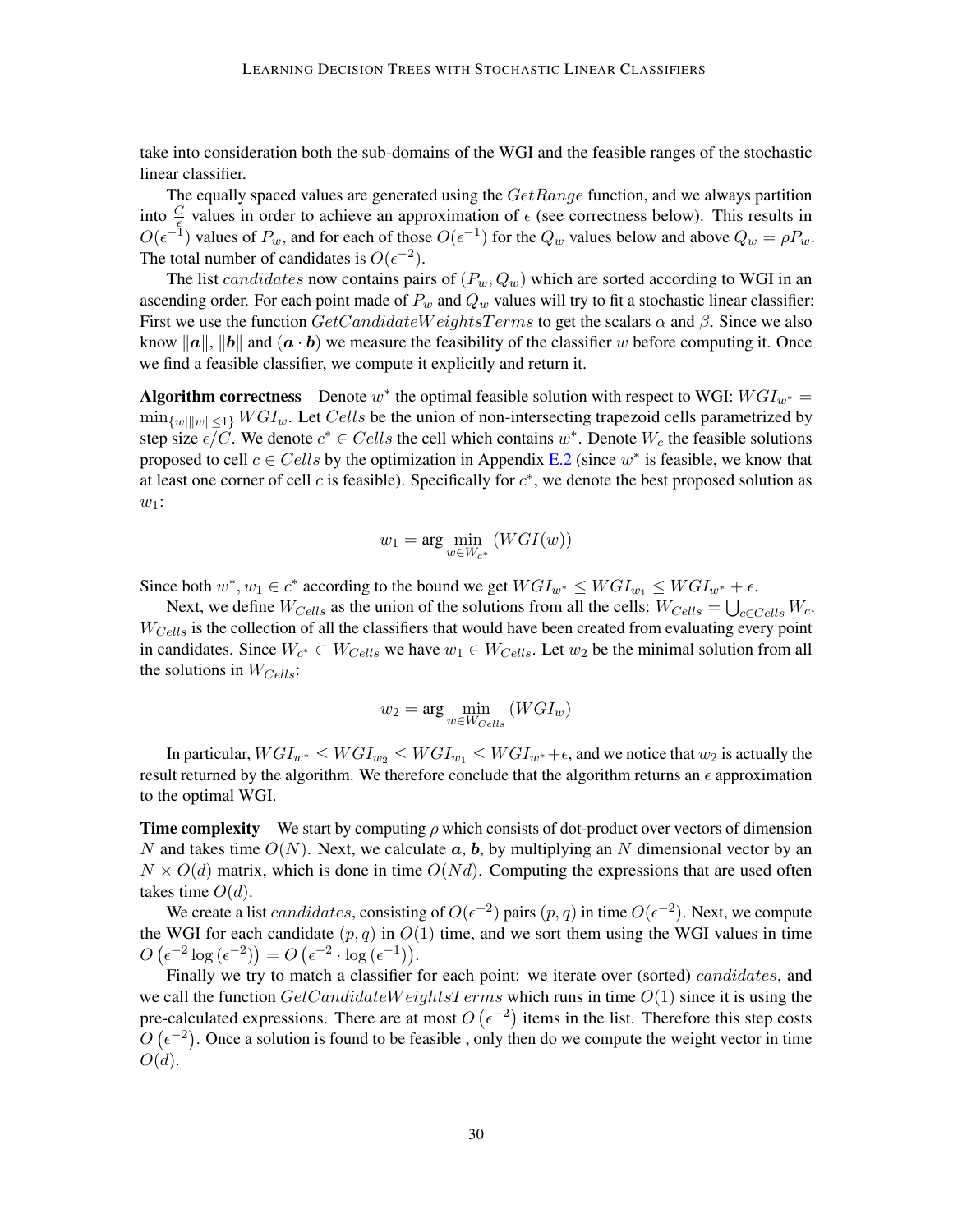```
Algorithm FixedPQ(X - dataset, D_v - data distribution, y - labels, \epsilon - approximation range)
  1 Store globally: \rho \leftarrow D_v \cdot y, \boldsymbol{a}^\top \leftarrow D_v^t X, \boldsymbol{b}^\top \leftarrow (D_v \odot y)^\top X2 Compute once and store globally: ||a||, ||b||, (a \cdot b)3 \mid \text{candidates} \leftarrow \text{new List}()4 foreach p \in GetRange (max (0, 0.5(1 − ||a||)), min (1, 0.5(1 + ||a||)), \frac{C}{e}\frac{C}{\epsilon})\bigcup {\rho, 1 – \rho} do
  5 foreach q \in \text{GetRange}(\max(0, p + \rho - 1, 0.5(\rho - ||b||)), \min(\rho p, 0.5(\rho + ||b||)), \frac{C}{\epsilon})\frac{C}{\epsilon}) do
 6 candidates.Insert((p, q))end
                  foreach q ∈GetRange (\max{( \rho p, 0.5(\rho - \| \pmb{b} \|))}, \min{( \rho, p, 0.5(\rho + \| \pmb{b} \|))}, \frac{C}{\epsilon})\frac{C}{\epsilon}) do
 7 \mid candidates.Insert((p, q))end
           end
 8 candidates \leftarrow candidates. Sort(ascending=True, by = WGI(p, q))
 9 foreach p, q \in candidates do
10 (\alpha, \beta) \leftarrow \text{GetCandidateWeightsTerms}(p, q)11 if \alpha^2 \cdot ||\boldsymbol{a}||^2 + 2\alpha\beta \cdot (\boldsymbol{a} \cdot \boldsymbol{b}) + \beta^2 \cdot ||\boldsymbol{b}||^2 \le 1 then
12 return (\alpha \cdot \mathbf{a} + \beta \cdot \mathbf{b}, WGI(p,q))end
           end
13 return "Error - Impossible"
     Procedure GetCandidateWeightsTerms(p, q)
 1 \mid \bar{p} \leftarrow 2p - 1 \,, \bar{q} \leftarrow 2q - \rho2 return \left(\frac{\bar{q} \cdot (a \cdot b) - \bar{p} \cdot ||b||^2}{||a||^2 ||b||^2 - (a \cdot b)}\right)\frac{\bar{q}\cdot(\bm{a}\!\cdot\!\bm{b})\!-\!\bar{p}\!\cdot\!\|\bm{b}\|^2}{\|\bm{a}\|^2\cdot\!\|\bm{b}\|^2\!-\!(\bm{a}\!\cdot\!\bm{b})^2},\, \frac{\bar{p}\!\cdot\!(\bm{a}\!\cdot\!\bm{b})\!-\!\bar{q}\!\cdot\!\|\bm{a}\|^2}{\|\bm{a}\|^2\cdot\!\|\bm{b}\|^2\!-\!(\bm{a}\!\cdot\!\bm{b})}\frac{\bar{p}\cdot(\bm{a}\!\cdot\!\bm{b})\!-\!\bar{q}\!\cdot\!\|\bm{a}\|^2}{\|\bm{a}\|^2\cdot\!\|\bm{b}\|^2\!-\!(\bm{a}\!\cdot\!\bm{b})^2}\bigg)Procedure GetRange(lower, upper, steps)
  1 return \{p | equally spaced points in [lower,upper] with step=\frac{upper - lower}{steps}}
```
Algorithm 2: Approximating optimal WGI with 2 ranges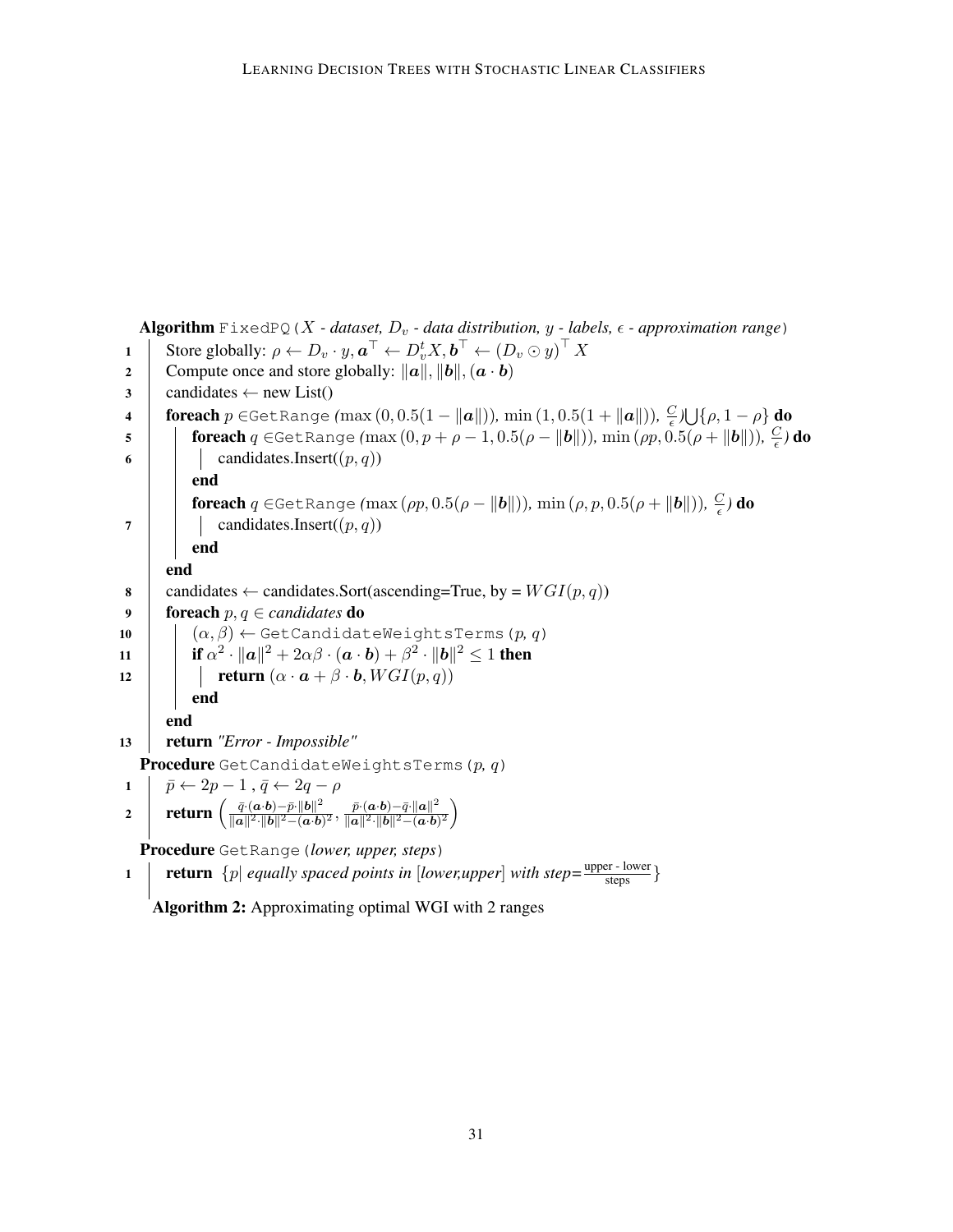## The final complexity is:

$$
O(Nd) + O(d) + O\left(\epsilon^{-2}\right) + O\left(\epsilon^{-2} \cdot \log\left(\epsilon^{-1}\right)\right) + O\left(\epsilon^{-2}\right) + O(d) = O(Nd) + O\left(\epsilon^{-2} \cdot \log\left(\epsilon^{-1}\right)\right)
$$

#### <span id="page-31-0"></span>**F.2.** FixedPSearchQ **Approximate minimal Gini Index in range of**  $P_w$

In this section we describe Algorithm FixedPSearchQ. After computing the global expressions as described earlier, we generate a list *candidates* that contains values  $p$  which are equally spaced values on the feasible range of  $P_w$ :

This set is generated from the interval  $[\max(0, 0.5(1 - ||\boldsymbol{a}||)), \min(1, 0.5(1 + ||\boldsymbol{a}||))]$ . This interval is the intersection of the domain of WGI and the feasible range of  $w$  as described in Appendix [E.4.](#page-27-0) The set of  $P_w$  values also includes the values for  $\rho$  and  $1 - \rho$  in order to ensure that the candidates partition the domain according to the regions defined in Appendix [C.](#page-15-0) Figure [6](#page-28-1) shows the partition to slices of trapezoid cells.

The equally spaced values are generated using the  $GetRange$  function, and we partition into  $\overline{C}$  $\frac{C}{\epsilon}$  values in order to achieve an approximation of  $\epsilon$  (see correctness below). This results in  $O(\epsilon^{-1})$ values of  $P_w$ .

Next, we compute  $\bar{b}$  which is b minus a's projection over it. This allows for the computation of  $u$  and  $v$ . These vectors are components of the final solution.

Finally, for each  $P_w$  we fit two solutions which are functions of  $P_w$ , u and v. We keep the best result  $\hat{w}$  and its matching WGI  $\hat{g}$  using the function  $SetC and idateIf Better$ , and return  $\hat{w}$  and  $\hat{g}$  at the end of the loop.

**Algorithm correctness** Given an  $\epsilon$  parameter for the algorithm, we know that the optimal feasible solution  $w^*$  belongs to some range of  $P_w$  in the grid, denote that range as  $C^* = [\alpha, \beta]$ .

Denote  $p^* = P_{w^*}, q^* = Q_{w^*}$ . First we note that  $p^* \in C^*$  (by definition), second, denote by  $C_q$ the Q range that would have included  $w^*$  if we were to partition into trapezoid cells. Since  $w^*$  is feasible, at least one of the corners of  $C^* \times C_q$  is feasible. There is a feasible solution that we denote as  $w_c$  at  $\alpha$  or  $\beta$ . Without loss of generality assume it is  $\alpha$ . According to the bound on the WGI in Appendix [C,](#page-15-0) this candidate solution is at most  $\epsilon$  away from  $w^*$ . Since our algorithm considers all the possible feasible solutions for  $\alpha$  it also considers  $w_c$  and therefore the result of the optimization problem as presented in Appendix [E.3](#page-25-0) denoted as  $w_1$  is at least as good as  $w_c$ .

$$
WGI_{w_1} - WGI_{w^*} \leq WGI_{w_c} - WGI_{w^*} \leq \epsilon
$$

Finally, if the algorithm returns a different solution  $w_2$  it is only because  $WGI_{w_2} \leq WGI_{w_1}$ , and we have

$$
WGI_{w^*} \leq WGI_{w_2} \leq WGI_{w_1} \leq WGI_{w^*} + \epsilon
$$

namely,  $w_2$  is also an  $\epsilon$  approximation.

**Time complexity** We start by calculating  $\rho$  which consists of dot-product of vectors of dimension N and done in time  $O(N)$ . Next, we calculate a an b, by multiplying an N dimensional vector by an  $N \times O(d)$  matrix in time  $O(Nd)$ . We calculate expressions that are used often, each in time  $O(d)$ .

Finally the loop iterates over  $O(\epsilon^{-1})$  values of p. For each such value, the algorithm computes a weight vector and uses the method  $SetCandidateIf Better$  which has time complexity  $O(d)$ . The total cost of all the iterations is  $O(\frac{d}{\epsilon})$  $\frac{d}{\epsilon}$ ).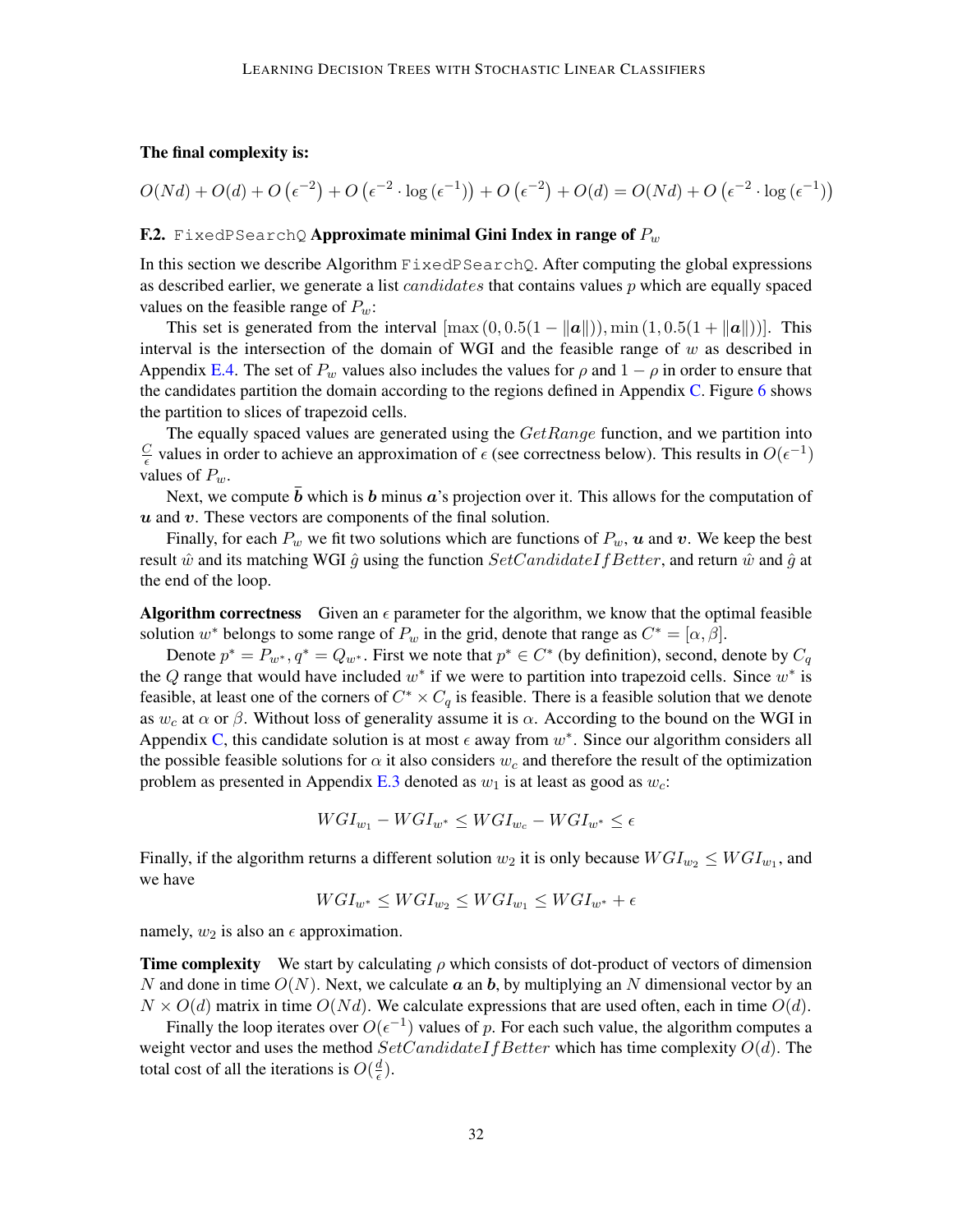Algorithm FixedPSearchQ(X - dataset,  $D_v$  - data distribution, y - labels,  $\epsilon$  - approximation *range*)

1 Store globally:  $\rho \leftarrow D_v \cdot y, \boldsymbol{a}^\top \leftarrow D_v^t X, \boldsymbol{b}^\top \leftarrow (D_v \odot y)^\top X$ 2 Compute once and store globally:  $\|\vec{a}\|, \|\vec{b}\|, (\vec{a} \cdot \vec{b})$  $\bar{\bm{b}} \leftarrow \bm{b} - \frac{(\bm{a} \cdot \bm{b})}{\|\bm{a}\|^2}$  $\frac{\left(\bm{a}\cdot\bm{b}\right)}{\|\bm{a}\|^2}\cdot\bm{a}$ 4  $u = \frac{1}{\ln a}$  $\frac{1}{\|\bm a\|^2}\cdot\hat{\bm a},\bm v=\frac{1}{\|\bm a\|\|\bm b\|}\cdot\bar{\bm b}$  $\hat{v}$   $\mapsto$   $\hat{w}$   $\leftarrow$   $\perp$ ,  $\hat{q}$   $\leftarrow$   $\perp$ 6 **foreach** p ∈GetRange (max (0, 0.5(1 − ||a||)), min (1, 0.5(1 + ||a||)),  $\frac{C}{\epsilon}$  $\frac{C}{\epsilon}$ ) $\bigcup$  { $\rho$ , 1 –  $\rho$ } do 7 |  $\bar{p} \leftarrow 2p-1$  $\begin{array}{l|c|c|c} \mathbf{s} & & w_1 \leftarrow \bar{p}\cdot\boldsymbol{u} + \sqrt{\|\boldsymbol{a}\|^2-\bar{p}^2}\cdot\boldsymbol{v} \end{array}$  $9$   $\begin{array}{|c|c|} \hline \end{array}$   $\hat{w}, \hat{g} \leftarrow$  SetCandidateIfBetter ( $w_1, \hat{w}, \hat{g}, p$ ) 10  $\|\quad w_2 \leftarrow \bar{p}\cdot\bm{u} - \sqrt{\|\bm{a}\|^2-\bar{p}^2}\cdot\bm{v}$ 11  $\hat{w}, \hat{g} \leftarrow \text{SetCandidateIfBetter}(w_2, \hat{w}, \hat{g}, p)$ end 12 if  $\hat{w} = \perp$  then 13 return *"Error - Impossible"* end 14 **return**  $\hat{w}, \hat{g}$ Procedure SetCandidateIfBetter(w, $\hat{w}, \hat{g}, p$ ) 1  $q \leftarrow \frac{b^{\top} w + \rho}{2}$ 2 2 if  $WGI(p,q) \leq \hat{g}$  then  $\mathbf{3}$  | return w,  $WGI(p,q)$ end 4 else 5 | return  $\hat{w}, \hat{g}$ end Procedure GetRange (lower, upper, steps) 1 **return**  $\{p |$  *equally spaced points in* [*lower,upper*] *with step*= $\frac{upper - lower}{steps}$ } **Algorithm 3:** Approximating optimal WGI with one range over  $P_w$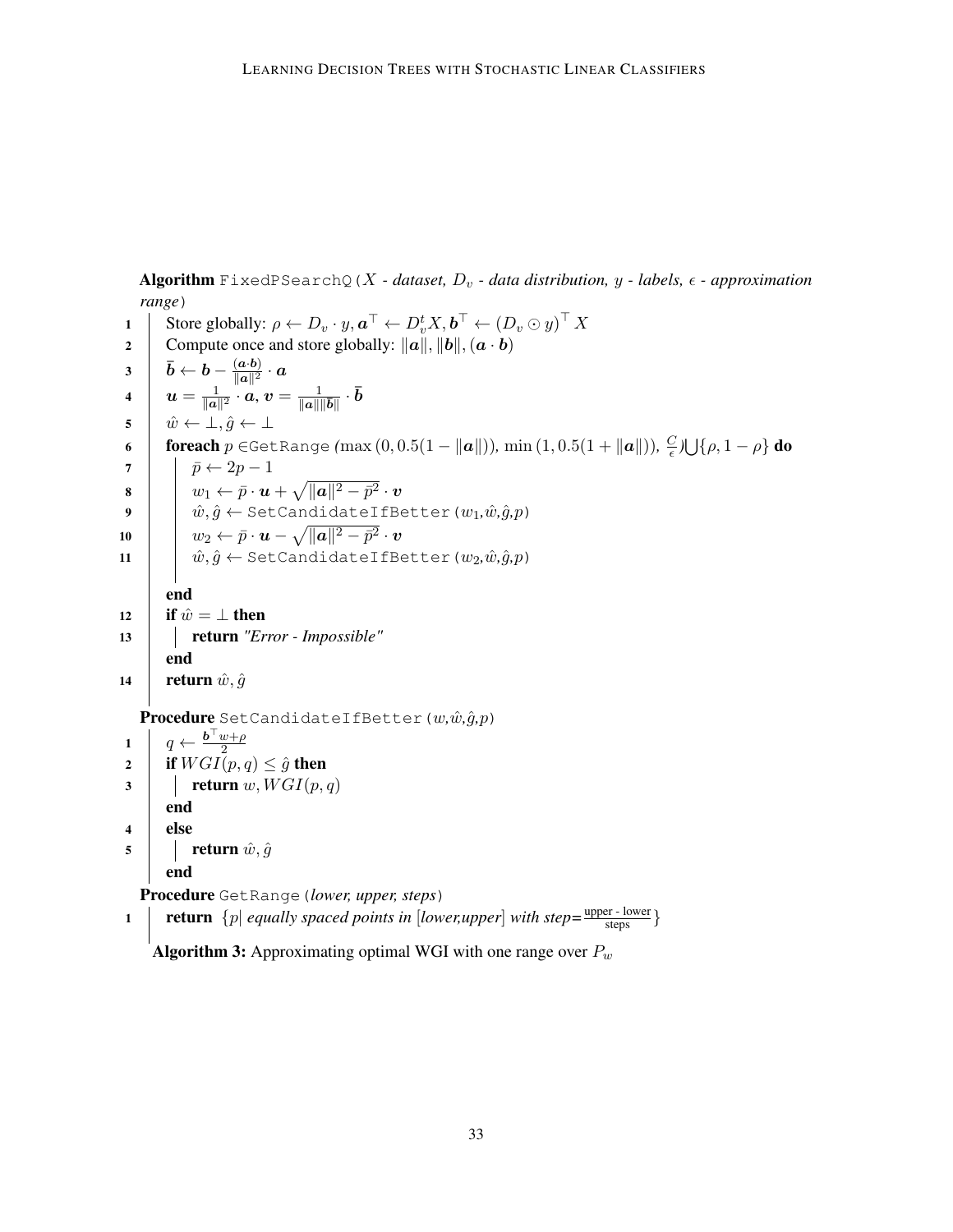The final complexity is:

$$
O(Nd) + O(d) + O\left(\frac{d}{\epsilon}\right) = O(Nd) + O\left(\frac{d}{\epsilon}\right)
$$

#### <span id="page-33-1"></span>F.3. DependentWGI Dependent constraints case

In this section we describe Algorithm DependentWGI. Since we have an analytical solution (Appendix [D\)](#page-21-0), we simply apply it and return its result as w and the corresponding WGI  $q$ .

Algorithm DependentWGI ( $X$  *- dataset,*  $D<sub>v</sub>$  *- data distribution,*  $y$  *- labels*)

1 Store globally:  $\rho \leftarrow D_v \cdot y, \boldsymbol{a}^\top \leftarrow D_v^t X, \boldsymbol{b}^\top \leftarrow (D_v \odot y)^\top X$ 

2 Compute once and store globally:  $\|\boldsymbol{a}\|$ 

3 Get  $\lambda$  s.t  $\mathbf{b} = \lambda \mathbf{a}$  . According to our assumption, this always happens

4  $\vert w \leftarrow \frac{a}{\Vert a \Vert}$ 5  $g \leftarrow 4 \left( \rho - \frac{(\rho + \lambda ||a||)^2}{2(1+||a||)} - \frac{(\rho - \lambda ||a||)^2}{2(1-||a||)} \right)$  $\frac{(\rho-\lambda\|\bm a\|)^2}{2(1-\|\bm a\|)}$ 

6 | return 
$$
w, g
$$

Algorithm 4: Approximating optimal WGI dependent case

#### Algorithm correctness See Appendix [D.](#page-21-0)

**Algorithm complexity** We start by calculating  $\rho$  which consists of dot-product over vectors of dimension N in time  $O(N)$ . Next, we calculate a and b, by multiplying an N vector by an  $N \times O(d)$ matrix in time  $O(Nd)$ . Also, we calculate  $\|\mathbf{a}\|$  in time  $O(d)$ . And finally, we extract  $\lambda$  which is  $O(1)$ without verification (simply,  $\lambda = \frac{b_1}{a_1}$  $\frac{b_1}{a_1}$ ), or  $O(d)$  with verification (make sure that  $\forall i \in [1, d] : \lambda = \frac{b_i}{a_i}$  $\frac{\bm{b}_i}{\bm{a}_i}).$ We compute w in time  $O(d)$  and the drop in constant time.

The final complexity is:

$$
O(Nd) + O(d) + O(d) = O(Nd)
$$

# <span id="page-33-0"></span>Appendix G. WGI not convex

In this section we are going to show that the WGI is non convex in  $w$ .

**Lemma G.1** *The function*  $WGI_w$  *is non convex* 

**Proof** Let  $x_1, x_2 \in R^d$  be samples s.t  $x_{1,1} = -x_{2,1} = 2x$  and  $\forall i \in [2, d] : x_{1,i} = x_{2,i}$  ( $x_1$  and  $x_2$ ) are opposite in the first dimension, and the same in all other). Let  $y_1 = 1$  be the label of  $x_1$  and let  $y_2 = 0$  be the label of  $x_2$ . Also let D be the data distribution s.t  $D(x_1) = D(x_2) = 0.5$ . We note that this entails that  $\rho = 0.5$  and that  $a_1 = 0$  while  $b_1 = x$ .

We define three feasible stochastic linear classifiers (1)  $w_0 = 0$  all zeros vector, (2)  $w_1$  whose first coordinate is 1 and the rest 0:  $w_{1,1} = 1, \forall i \in [2, d] : w_{1,i} = 0$  and (3)  $w_m$  whose first coordinate is 0.5 and the rest 0:  $w_{1,1} = 0.5, \forall i \in [2, d] : w_{1,i} = 0$ . We see that

$$
\mathbf{a}^{\top}w_0 = \mathbf{a}^{\top}w_1 = \mathbf{a}^{\top}w_m = 0
$$

$$
\mathbf{b}^{\top}w_0 = 0, \ \mathbf{b}^{\top}w_1 = x, \ \mathbf{b}^{\top}w_m = 0.5x
$$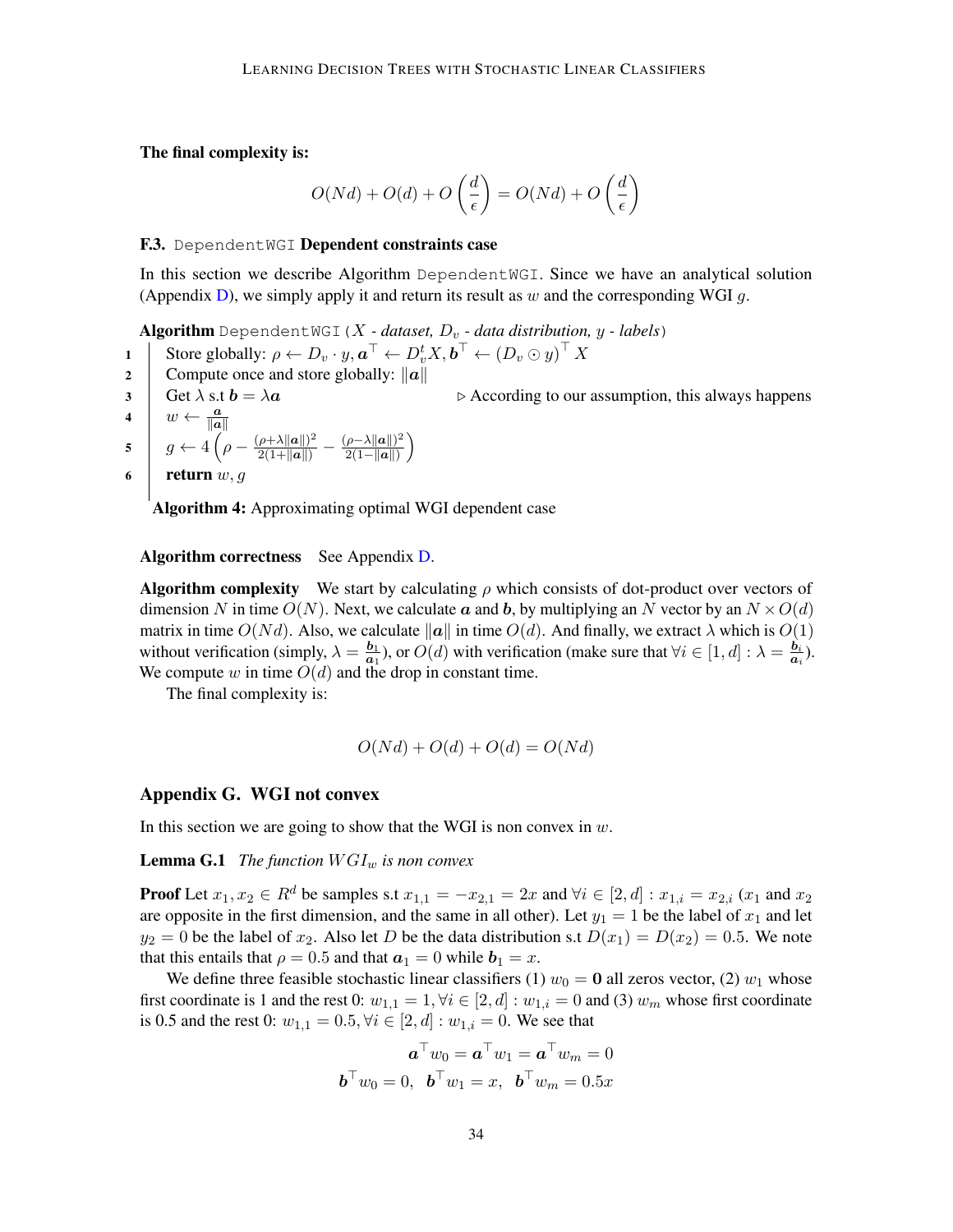Since  $WGI_w = 4\left(\rho - \frac{Q_w^2}{P_w} - \frac{(\rho - Q_w)^2}{1 - P_w}\right)$  $\frac{(p- Q_w)^2}{1-P_w}$  by equation [5](#page-5-2) we get:

$$
WGI_w = 4\left(\rho - \frac{(\frac{b^{\top} \cdot w + \rho}{2})^2}{\frac{a^{\top} \cdot w + 1}{2}} - \frac{(\rho - \frac{b^{\top} \cdot w + \rho}{2})^2}{1 - \frac{a^{\top} \cdot w + 1}{2}}\right) = 4\left(\rho - \frac{(\rho + b^{\top} \cdot w)^2}{2(1 + a^{\top} \cdot w)} - \frac{(\rho - b^{\top} \cdot w)^2}{2(1 - a^{\top} \cdot w)}\right)
$$

We substitute the values of  $\rho$ ,  $\mathbf{a}^\top \cdot w$  and  $\mathbf{b}^\top \cdot w$ :

$$
WGI_{w_0} = 4\left(0.5 - \frac{0.5^2}{2} - \frac{0.5^2}{2}\right) = 1
$$
  
\n
$$
WGI_{w_1} = 4\left(0.5 - \frac{(0.5 + x)^2}{2} - \frac{(0.5 - x)^2}{2}\right) = 4\left(0.25 - x^2\right) = 1 - 4x^2
$$
  
\n
$$
WGI_{w_m} = 4\left(0.5 - \frac{(0.5 + 0.5x)^2}{2} - \frac{(0.5 - 0.5x)^2}{2}\right) = 1 - x^2
$$

Since  $w_m = 0.5 \cdot w_0 + 0.5 \cdot w_1$ , in order to show non convexity we show that  $WGL_{w_m}$  $0.5 \cdot WGI_{w_0} + 0.5 \cdot WGI_{w_1}$ :

$$
1 - x^2 > 0.5 \cdot 1 + 0.5(1 - 4x^2) = 1 - 2x^2
$$

which concludes the proof.

## <span id="page-34-0"></span>Appendix H. Approximate  $\gamma$  Margin With a Stochastic Tree

In this appendix we show that the class of decision trees with stochastic linear classifiers has an efficient representation with a bounded error for a  $\gamma$  margin feasible linear separator.

**Theorem H.1** Let w be a  $\gamma$  margin feasible linear separator, then there exists a stochastic tree T with feasible linear separators in the internal nodes such that the error of the tree is bounded by  $\epsilon$ *and the depth of*  $T$  *is*  $O(\ln{(\epsilon^{-1})\gamma^{-2}})$ *.* 

**Proof** Let  $y \in \{0, 1\}$  be a binary label. Let w be a linear separator such that  $\forall x : (2y - 1) \cdot w \cdot x \ge \gamma$ . We denote  $Z_i$  as a random variable such that:  $Pr(Z_i = 1) = \frac{1 + w \cdot x}{2}$  and  $Pr(Z_i = -1) = \frac{1 - w \cdot x}{2}$ . Let  $S = \sum_{i=0}^{h} Z_i$  be a random variable which is the sum of h independent  $Z_i$ s. We note that  $E[Z_i] = 1 \cdot \Pr(Z_i = 1) - 1 \cdot \Pr(Z_i = -1) = w \cdot x$  and therefore by the expectation of a sum  $E[S] = \sum_{i=0}^{h} E[Z_i] = h(w \cdot x).$ 

Let x be a positive sample, meaning  $w \cdot x \ge \gamma$ . We bound the probability of the sum S to be negative by using Hoeffding's inequality:

$$
\Pr(S \le 0) = \Pr(S - E[S] \le -E[S]) = \Pr(S - E[S] \le -h(w \cdot x))
$$

$$
\le \exp \frac{-2(h(w \cdot x))^2}{\sum_{i=0}^h 2^2} = \exp \frac{-h(w \cdot x)^2}{2}
$$

Since  $w \cdot x \ge \gamma$ , we get  $Pr(S \le 0) \le exp \frac{-h\gamma^2}{2}$  $\frac{n\gamma^2}{2}$ , and if we want to drive the probability below  $\epsilon$ :

$$
\Pr(S \le 0) \le \exp\frac{-h\gamma^2}{2} \le \epsilon \to \frac{-h\gamma^2}{2} \le \ln \epsilon \to h \ge 2\ln(\epsilon^{-1})\gamma^{-2}
$$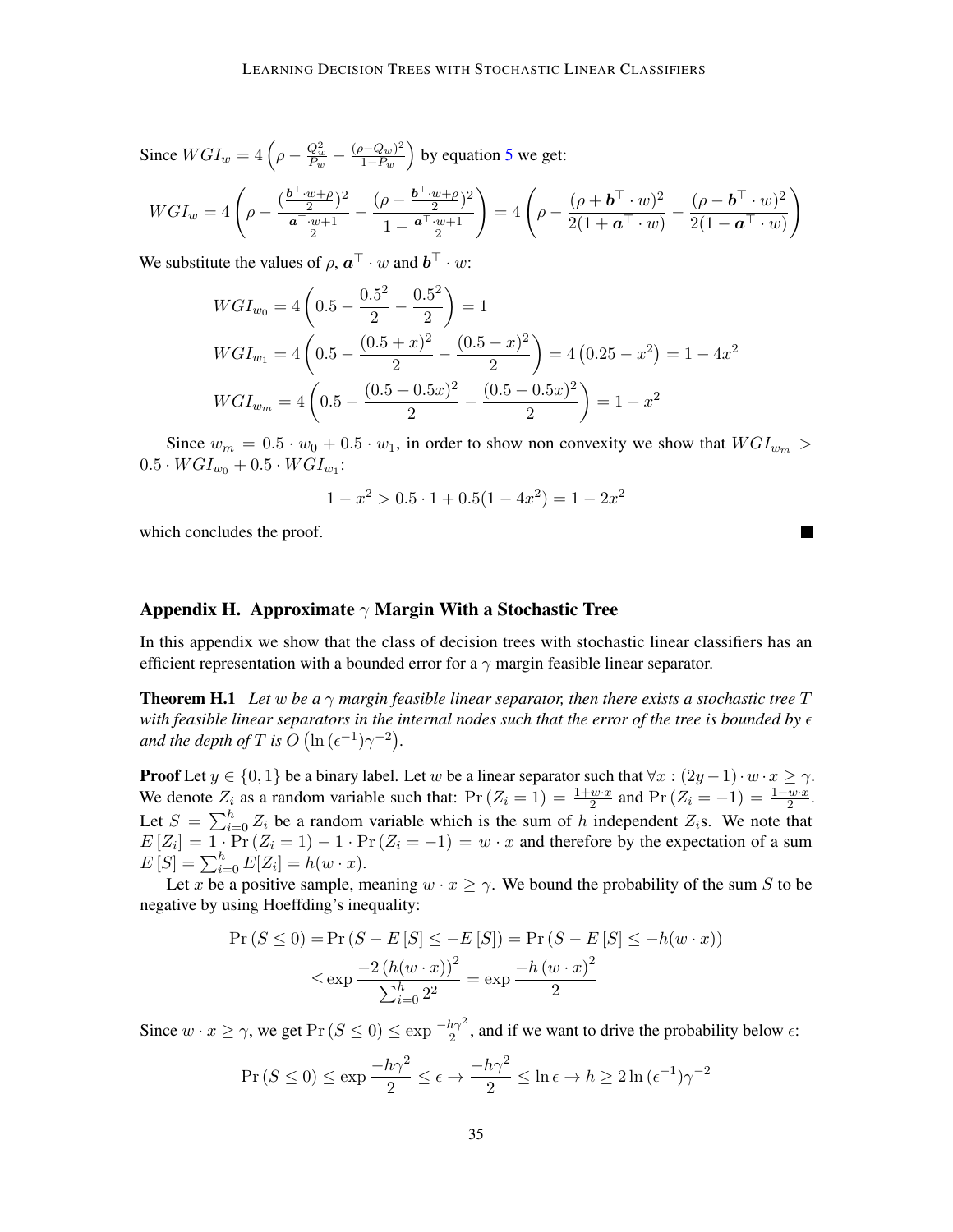Similarly, for a negative sample and  $Pr(S \ge 0) \le \epsilon$  we also require  $h \ge 2 \ln{(\epsilon^{-1}) \gamma^{-2}}$ . We now describe a stochastic decision tree T: T is a full tree of depth  $h \ge 2 \ln{(\epsilon^{-1}) \gamma^{-2}}$ . Each internal node contains the stochastic linear separator w and each leaf  $l \in leaves(T)$  is labeled 1 if the path from  $root(T)$  to l contains more left turns than right and 0 otherwise.

We notice that when predicting for sample  $x_i$  using T, the decision in each internal node is modeled by  $Z_i$ . A positive sample x is classified positive according to the expectation over the leaves:

$$
Pr(y_i = 1) = \sum_{l \in leaves(T)} label(l) Pr(Reach(x, l))
$$

We consider all the positive labels, since the negative labels contribute 0 to the expectation:

$$
Pr(y_i = 1) = \sum_{l \in leaves(T)|label(l)=1} Pr(Reach(x, l))
$$

By the construction of T, this probability equals the probability of reaching leaves with more left turns than right (therefore these leaves are labeled as 1). Namely,

$$
Pr(y_i = 1) = \sum_{l \in leaves(T)} label(l) Pr(Reach(x, l)) = Pr(S \ge 0) \ge 1 - \epsilon
$$

And therefore the error probability  $Pr(y_i = 0) \le \epsilon$ . Similarly, we can show that the error for a negative sample is also bounded by  $\epsilon$ . Finally this ensures that the expected error is also smaller than  $\epsilon$  as required.

## <span id="page-35-0"></span>Appendix I. Empirical Evaluations

### I.1. Validating Strong Learnability

In this section we test our classifier in various learning scenarios to verify it captures the target function well. We demonstrate this ability with targets with increasing difficulty as well as unbalanced classes. All experiments were carried in the setting of a 2-dimensional space on random unit size vectors. The reported results are the average of 10 repetitions of each experiment, and the number of internal nodes in the tree is 15 unless otherwise noted.

Single Hyperplane: In the first experiment the concept class is a hyperplane which intersects the origin and both classes have equal weight. As figure [8](#page-36-0) shows, the algorithm constantly selects hyperplanes which are very close to the target function, and indeed as a result the accuracy of the trained model is around 0.99 which shows that the target is captured well.

Single Hyperplane and Artificial Bias: Next, we investigate the behavior when we add a bias term to the classifier. We model the bias term by adding a constant-valued feature to each example. We note that since the decision boundary intersects the origin there is no reason to add this bias term, however, we want to examine the case where the classifier and the target are mismatched (in practice when the target function is unknown it may be beneficial to use a bias in different scenarios).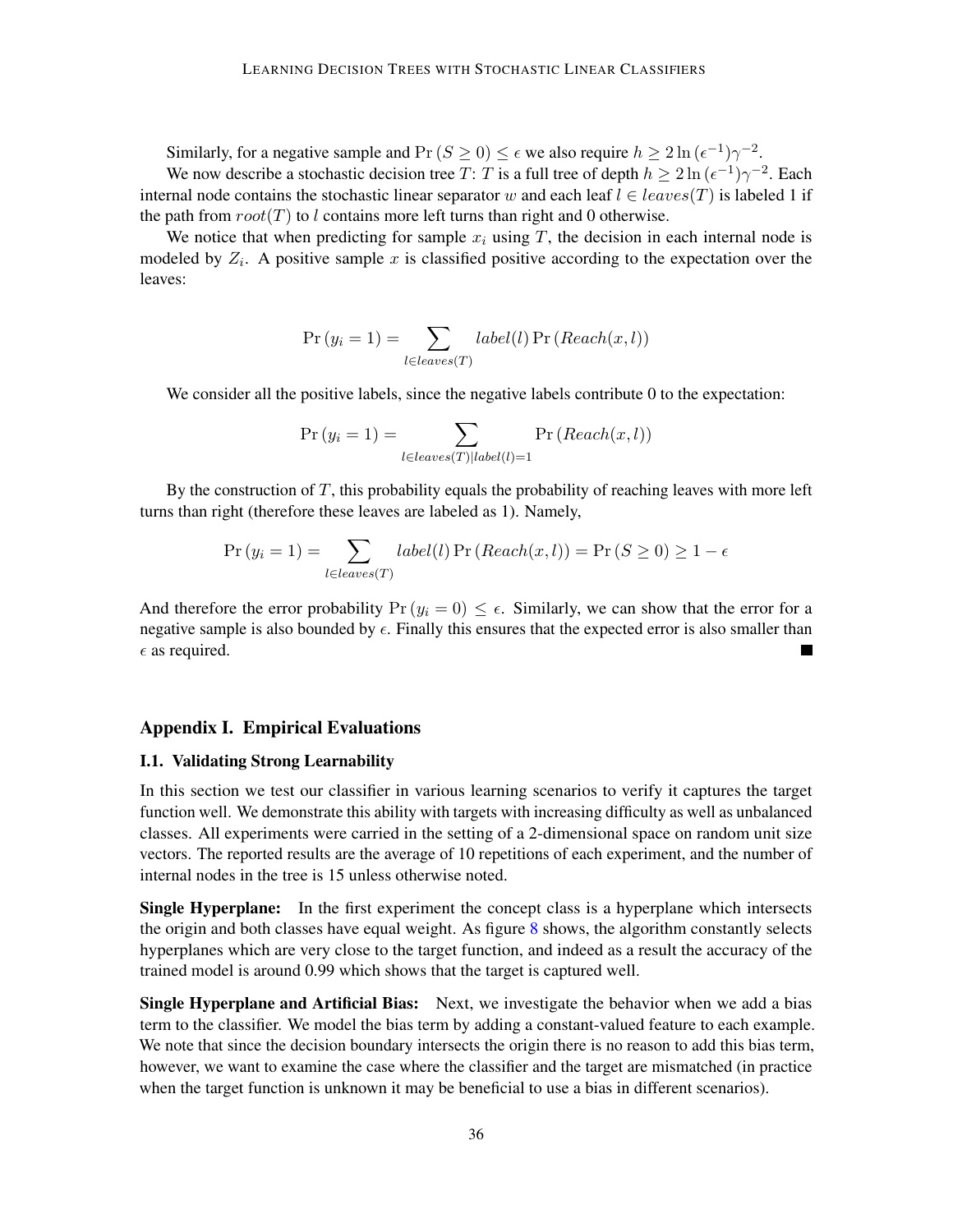

<span id="page-36-0"></span>Figure 8: Single Hyperplane Decisions

The decisions taken by the proposed classifier. The title explains the position in the tree hierarchy (root is index 0). On the left the input distribution s.t the circle size is relative to sample weight and the color is  $\frac{1}{2}$  and the true label. On the right the decision of the internal node.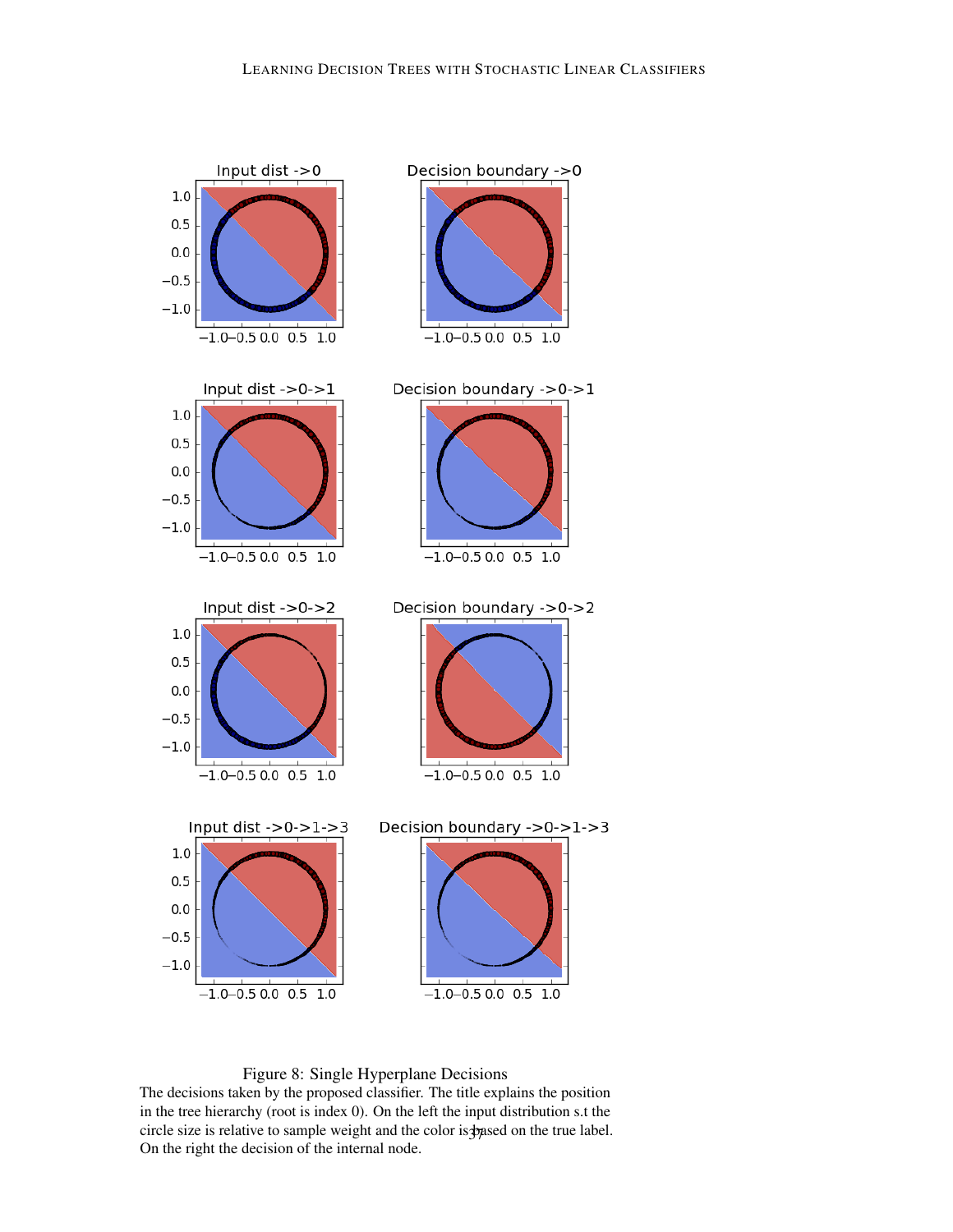<span id="page-37-0"></span>

| Table 1: Bias effects on confidence |      |                                                          |  |
|-------------------------------------|------|----------------------------------------------------------|--|
| $b$ bias                            |      | $c_b$ positive mean $\theta_b$ normalization coefficient |  |
| 0                                   | 0.8  |                                                          |  |
|                                     | 0.71 | 0.707                                                    |  |
| 1.5                                 | 0.67 | 0.555                                                    |  |
| $\overline{c}$                      | 0.63 | 0.447                                                    |  |
| 3                                   | 0.6  | 0.316                                                    |  |
| 5                                   | 0.55 | 0.196                                                    |  |
| 10                                  | 0.51 |                                                          |  |

Now, the data contains an artificial constant that the classifier should theoretically ignore. Apriori, we know it is possible to cancel the effect of the bias: both  $\alpha$  and  $\dot{b}$  will have their last coordinate to be the value of the bias, the decision in each node of the tree -  $w$  is a linear combination of the form  $w = \alpha a + \beta b$ . Therefore, for the bias to be canceled out, the classifier needs to enforce  $\alpha - \beta = 0.$ 

In practice, we indeed see a trend of the classifier to reduce the last coordinate to 0. However as shown in table [1,](#page-37-0) we also see a drop in the confidence when the bias is increased. This phenomena is explained if we consider the limitations we imposed on the stochastic linear classifier:

When the bias (denoted as b) is zero, the data vector x is exactly norm one i.e  $1 = \sum x_i^2$ . Since the stochastic linear classifier is restricted to consider input vectors of norm  $\leq 1$ , once a bias  $b > 0$  is introduced, all the true data coordinates  $(x_i)$  are normalized by a factor  $\theta_b$  which is:

$$
1 = \sum (\theta_b \cdot x_i)^2 + b^2 \rightarrow \theta_b = \frac{1}{\sqrt{1 + b^2}}
$$

Denote  $x_b$  and  $w_b$  the data and the classifier if the data is modeled with bias b. Even if we assume that  $\forall b : w_0 = w_b$  (the algorithm completely ignores the bias) we still need to consider how the classifier output changes because of this added bias. Denote by  $c = \frac{w_0 \cdot x_0 + 1}{2}$  (the result of the prediction without bias) thus  $w_0 \cdot x_0 = 2c - 1$ , the new prediction for bias  $b > 0$  is

$$
c_b = \frac{w_b \cdot x_b + 1}{2} = \frac{w_0 \cdot x_b + 1}{2} = \frac{\theta_b \cdot w_0 \cdot x_0 + 1}{2} = \theta_b(c - 0.5) + 0.5
$$

The first transition is because we assumed that  $w_0 = w_b$ .

The confidence is the distance  $c_b - 0.5$  and therefore for b is  $\theta_b(c - 0.5)$  and since  $\theta_b < 1$  we have that  $c<sub>b</sub>$  is always smaller than the confidence for bias 0 (which is  $c-0.5$ ). In other words, even if we have the same stochastic linear classifier, we lose a factor of  $\theta_b$  in confidence due to the restriction  $||x||$  ≤ 1. We notice that by weakening the restriction to  $||w \cdot x||$  ≤ 1 we could have avoided the reduction in confidence however it is unclear what effect it would have on our solution since the optimization solved in Appendix [E.1](#page-22-1) will no longer hold.

Table [1](#page-37-0) shows the drop in prediction confidence in the first internal node as the bias changes. We note that in our tests the weight in the predictor that matched the bias was reduced to almost 0. The middle column shows that the prediction confidence was indeed reduced according to the relation described above.

Single Hyperplane with Unbalalnced Labels In the next test, we show strong learnability even for unbalanced classes. For this experiment we changed the ratio between classes from 1:1 we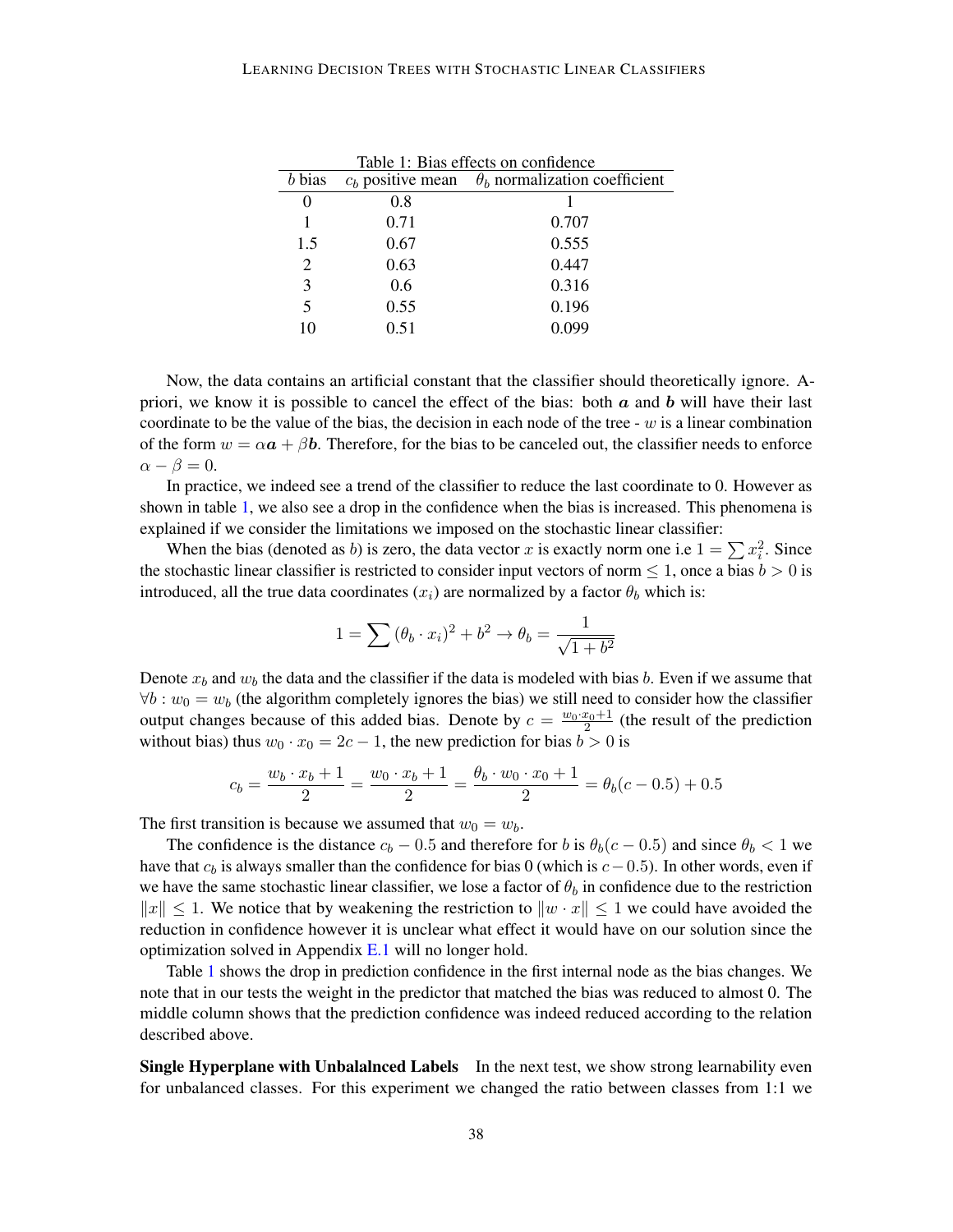had in the previous experiments to 2:1 ratio between the classes. We observed that our classifier's accuracy dropped to 0.94. In order to understand this drop we considered the first split of the tree. We noticed that even though the accuracy dropped, when considering the soft accuracy i.e the average of  $||y_i - \hat{y_i}||$  we see that both the "basic" balanced case and the unbalanced case both consistently reach to scores around 0.3. We expected the soft accuracy value to be comparatively low compared to the accuracy since we now care about the confidence of the classification and not the sign. We know that the stochastic linear classifier could potentially reach perfect confidence but it is rarely achieved in practice. Therefore the drop in accuracy is attributed to the fact that the classifier tries to optimize the distances to the separating hyperplane and not the sign, but it still preforms well in terms of accuracy (as it still scores accuracy of 0.94).

Multiple Hyperplanes - XOR In the next set of experiments the target function is a XOR of the input hyperplanes (XOR is the product of the signs of  $w \cdot x$  for every w in the target function). We chose this type of targets, since our classifier is an aggregation of linear decisions and should therefore capture this structure well.

In the first experiment we have two fixed hyperplanes. The reason the hyperplanes are fixed is to make sure the classes are balanced. In the second experiment, we again have two hyperplanes but now these are chosen randomly, which may result in very unbalanced classes (for instance if the two hyperplanes lie very very close to each other). In the last experiment we raise the number of hyperplanes to three.

As expected, the accuracy goes down as the target becomes more complex: in the first experiment the classifier has an accuracy of 0.94 while just changing to unbalanced classes in the second experiment causes the accuracy to drop to 0.9. The third experiment which has a more complex target achieves an initial accuracy of 0.81. For the last experiment we also tested adding more internal splits, raising the number of internal nodes from 15 (which we use as a default parameters) to 30 raises the accuracy to 0.9. Raising the number of nodes to 60 gives just 0.03 more to a total of 0.93. In general we see deceasing accuracy gains as we add more nodes.

Finally, considering all the above experiments we can conclude that the proposed classifier is able to capture these target concepts well (even non linear ones).

## I.2. Comparison to other classifiers

This section discuss empirical evaluations of our classifier on synthetic data-sets we created with the motivation of understanding the benefit of our decision tree using stochastic linear classifiers, compared to decision tree with decision stumps, e.g., CART, and a standard linear classifier, e.g., linear SVM. We selected the simulated data, with the goal of highlighting the similarities and differences between the classifiers. In the following, we described the results of two simulated data sets.

In the first experiment we demonstrate that unlike standard decision tree algorithms, our method fits well a data-set which is labeled according a random linear boundary with noise in a high **dimension**. Specifically, we select a random hyperplane w and each sample x is a random unit vector, where the the label is  $y = sign(w \cdot x)$  and dimension is  $d = 100$ . We add random classification noise, i.e., flip the label with probability of  $\theta$ . We show the accuracy of our model compared to both CART and linear SVM as a function of the noise rate  $\theta$  in Figure [9.](#page-39-1) Clearly, SVM is ideal for this task, and indeed it outperforms the other two classifiers. We ran both CART and our method to build